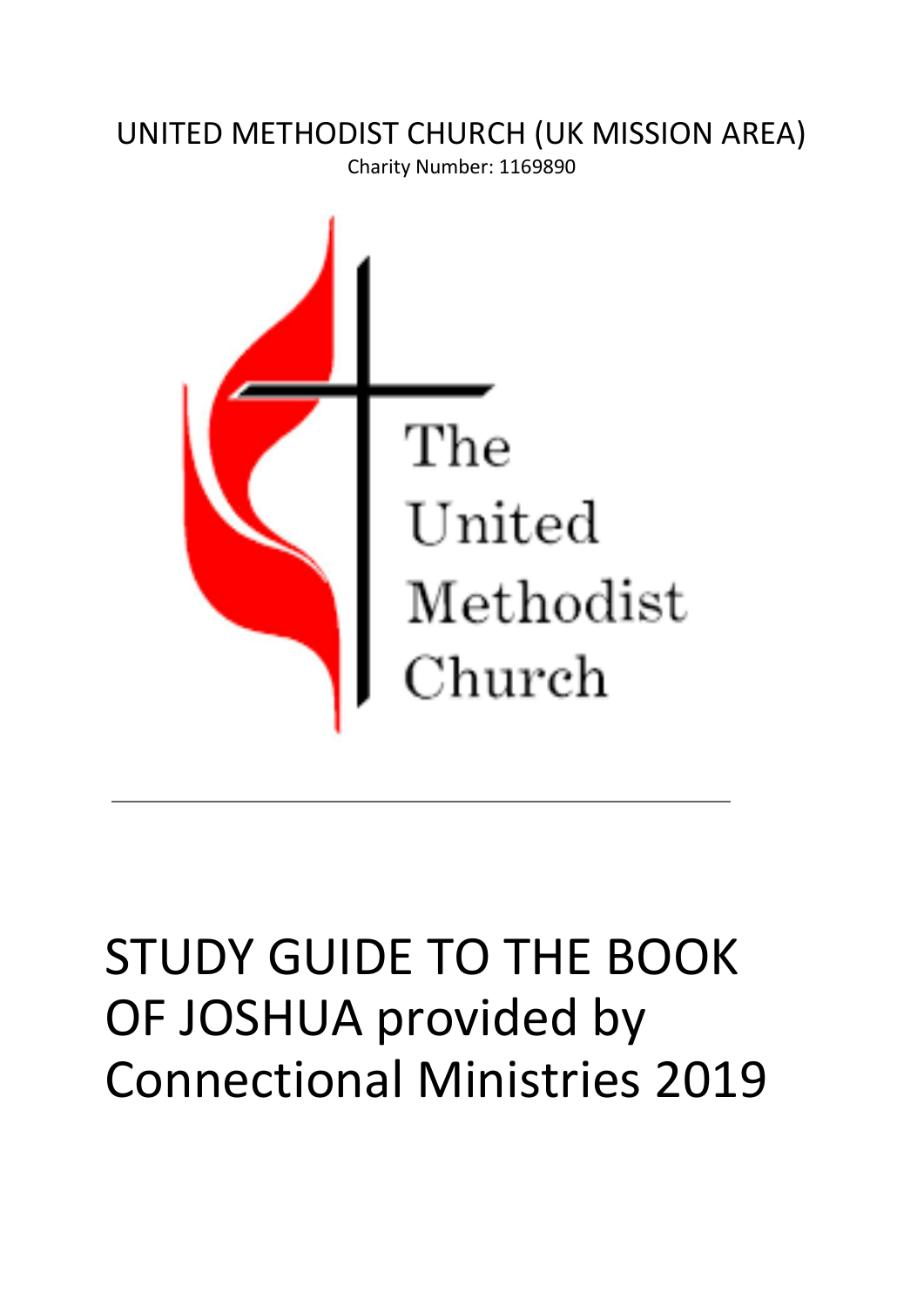### Table of Contents

| <b>BOOK OF JOSHUA</b>                                                                         |  |
|-----------------------------------------------------------------------------------------------|--|
|                                                                                               |  |
|                                                                                               |  |
|                                                                                               |  |
|                                                                                               |  |
|                                                                                               |  |
|                                                                                               |  |
|                                                                                               |  |
|                                                                                               |  |
|                                                                                               |  |
|                                                                                               |  |
|                                                                                               |  |
|                                                                                               |  |
|                                                                                               |  |
|                                                                                               |  |
|                                                                                               |  |
| A. Crossing the Jordan River is finished, and the Ark of the Covenant comes from the midst of |  |
|                                                                                               |  |
|                                                                                               |  |
|                                                                                               |  |
|                                                                                               |  |
|                                                                                               |  |
|                                                                                               |  |
|                                                                                               |  |
|                                                                                               |  |
|                                                                                               |  |
|                                                                                               |  |
|                                                                                               |  |
|                                                                                               |  |
|                                                                                               |  |
|                                                                                               |  |
|                                                                                               |  |
|                                                                                               |  |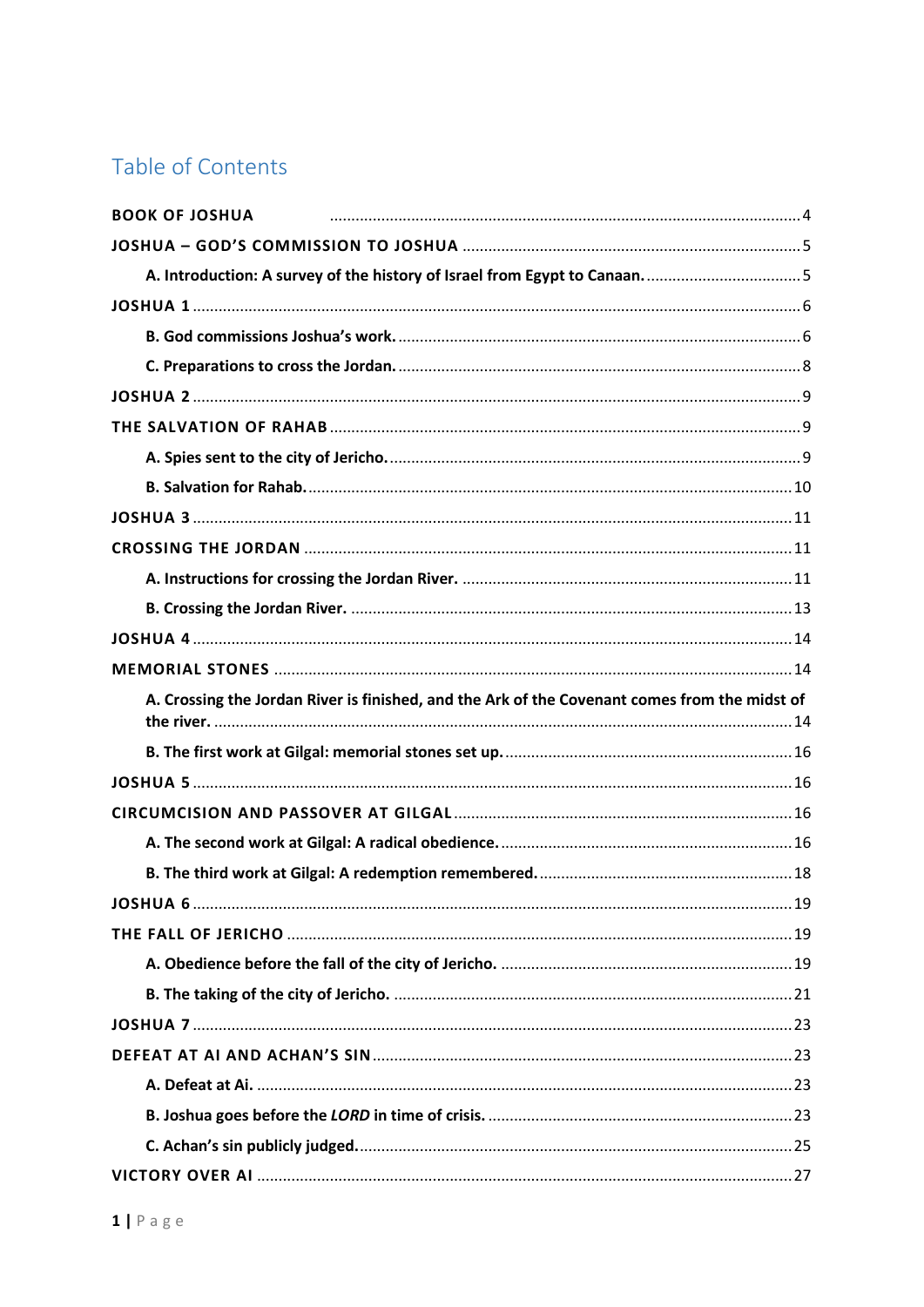| A. God's command to Joshua regarding the land remaining to be conquered.  42 |  |
|------------------------------------------------------------------------------|--|
|                                                                              |  |
|                                                                              |  |
|                                                                              |  |
|                                                                              |  |
|                                                                              |  |
|                                                                              |  |
| THE INHERITANCE OF JUDAH, EPHRAIM AND WESTERN MANASSEH46                     |  |
|                                                                              |  |
|                                                                              |  |
|                                                                              |  |
|                                                                              |  |
|                                                                              |  |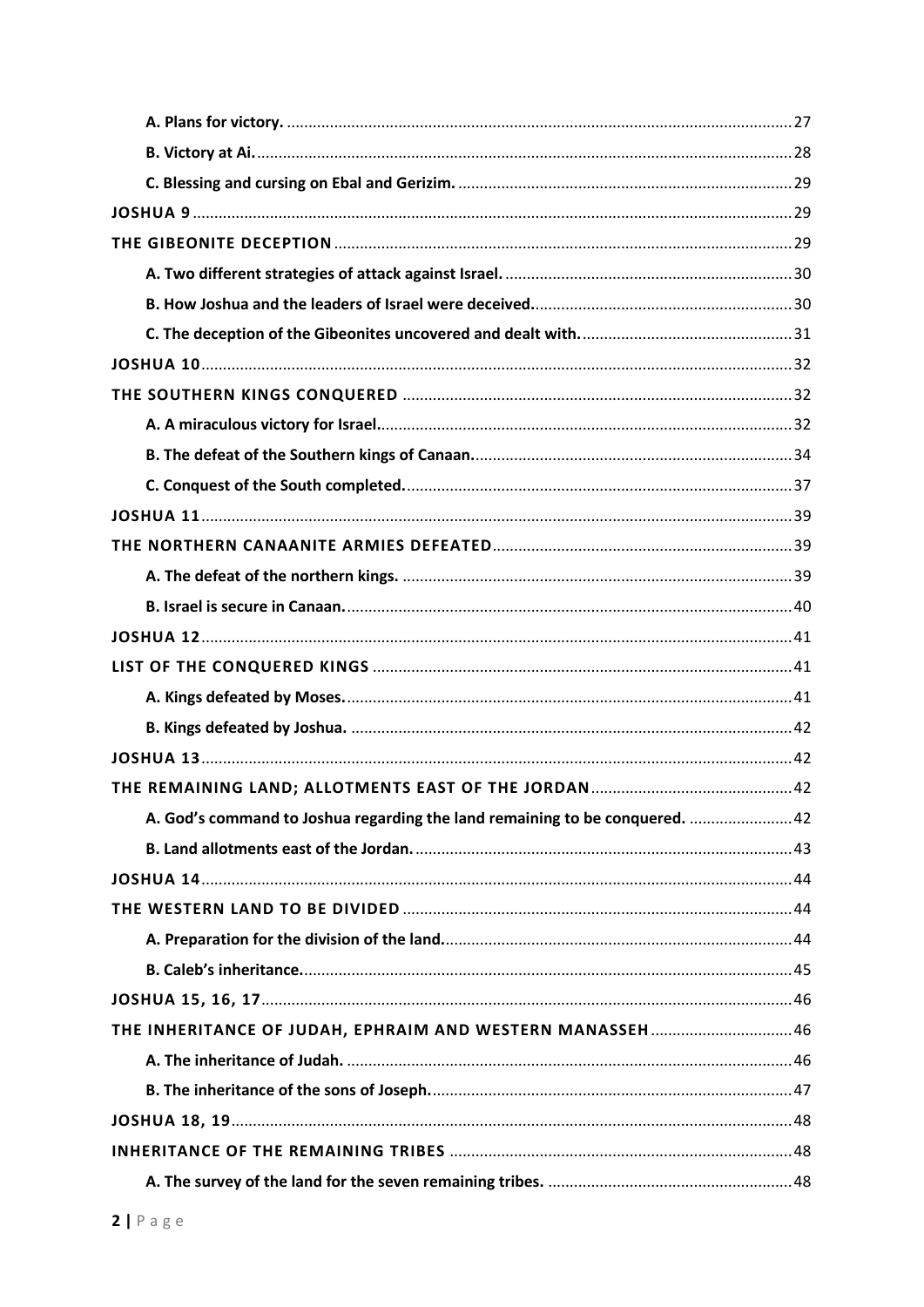| A. The people of the tribe of Levi receive their cities with their common lands52 |  |
|-----------------------------------------------------------------------------------|--|
|                                                                                   |  |
|                                                                                   |  |
|                                                                                   |  |
|                                                                                   |  |
|                                                                                   |  |
|                                                                                   |  |
|                                                                                   |  |
|                                                                                   |  |
|                                                                                   |  |
|                                                                                   |  |
|                                                                                   |  |
|                                                                                   |  |
|                                                                                   |  |
|                                                                                   |  |
|                                                                                   |  |
|                                                                                   |  |
|                                                                                   |  |
|                                                                                   |  |
| Joshua, New International Commentary on the Old Testament by Martin Woudstra.  66 |  |
|                                                                                   |  |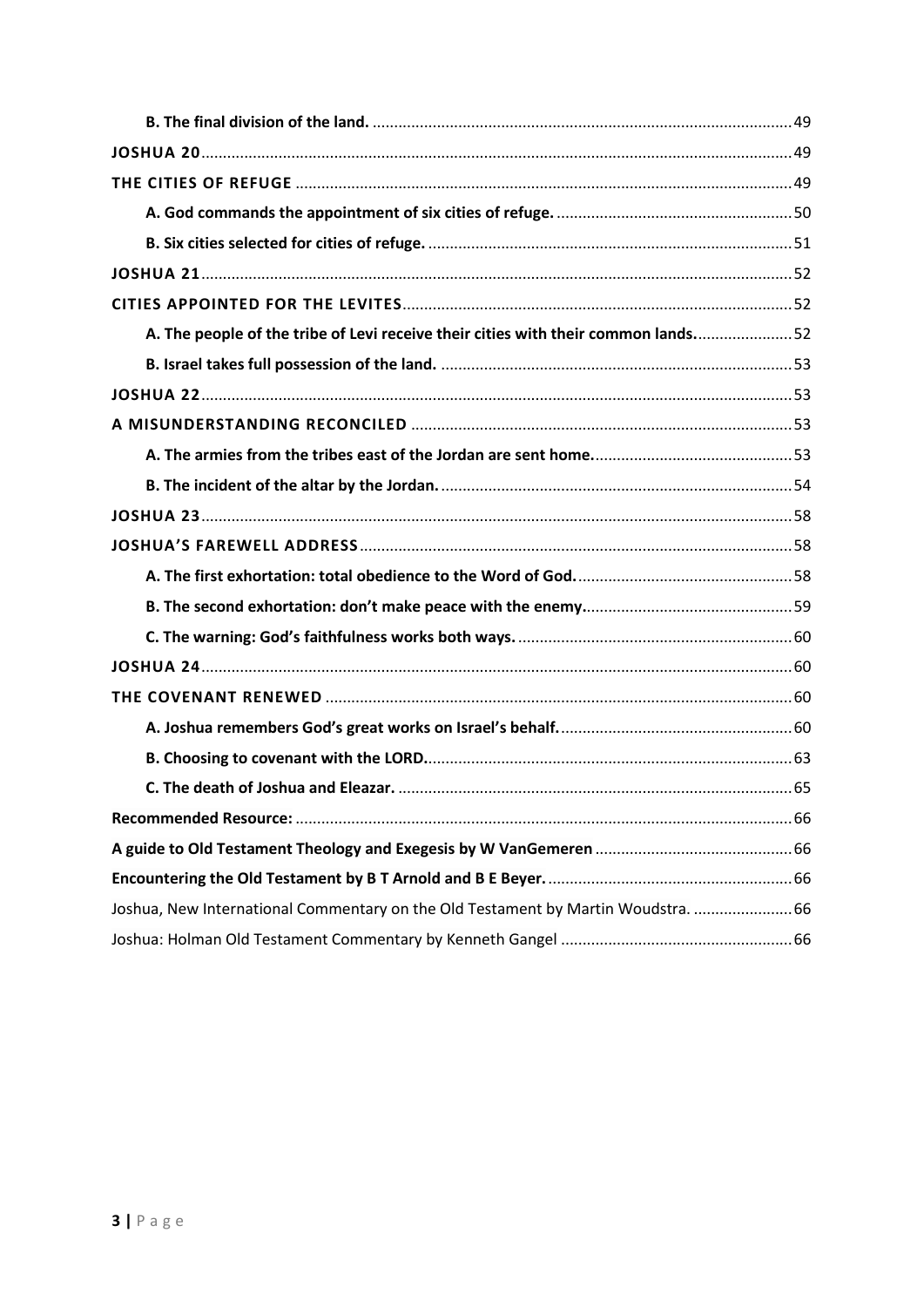## <span id="page-4-0"></span>**BOOK OF JOSHUA**

**Author:** The Book of Joshua does not explicitly name its author. More than likely Joshua the son of Nun, the successor of Moses as leader over Israel, penned much of this book. The latter part of the book was written by at least one other person after the death of Joshua. It is also possible that several sections were edited / compiled following Joshua's death.

**Date of Writing**: The Book of Joshua was likely written between 1400 and 1370 B.C.

**Purpose of Writing**: The Book of Joshua provides an overview of the military campaigns to conquer the land area that God had promised. Following the exodus from Egypt and the subsequent forty years of the wilderness wanderings, the newly-formed nation is now poised to enter the Promised Land, conquer the inhabitants, and occupy the territory. The overview that we have here gives abbreviated and selective details of many of the battles and the manner in which the land was not only conquered, but how it was divided into tribal areas.

#### **Key Verses:**

[Joshua 1:6-9,](https://biblia.com/bible/esv/Josh%201.6-9) "Be strong and courageous, because you will lead these people to inherit the land I swore to their forefathers to give them. Be strong and very courageous. Be careful to obey all the law my servant Moses gave you; do not turn from it to the right or to the left, that you may be successful wherever you go. Do not let this Book of the Law depart from your mouth; meditate on it day and night, so that you may be careful to do everything written in it. Then you will be prosperous and successful. Have I not commanded you? Be strong and courageous. Do not be terrified; do not be discouraged, for the LORD your God will be with you wherever you go."

[Joshua 24:14-15,](https://biblia.com/bible/esv/Josh%2024.14-15) "Now fear the LORD and serve him with all faithfulness. Throw away the gods your forefathers worshiped beyond the River and in Egypt, and serve the LORD. But if serving the LORD seems undesirable to you, then choose for yourselves this day whom you will serve, whether the gods your forefathers served beyond the River, or the gods of the Amorites, in whose land you are living. But as for me and my household, we will serve the LORD."

**Brief Summary:** The Book of Joshua continues the story of the Israelites after the exodus from Egypt. The book chronicles the approximately 20 years of Joshua's leadership of the people after Moses anointed him at the end of Deuteronomy. The twenty-four chapter divisions of the Book of Joshua can be summarized as follows:

Chapters 1-12: Entering and conquering the Promised Land. Chapters 13-22: Instructions for distributing the portions of the Promised Land. Chapters 23-24: Joshua's farewell address

**Foreshadowing:** The story of Rahab the harlot and her great faith in the God of the Israelites gives her a place with those honoured for their faith in [Hebrews 11:31.](https://biblia.com/bible/esv/Heb%2011.31) Hers is a story of God's grace to sinners and salvation by faith alone. Most importantly, by God's grace she was in the Messianic line [\(Matthew 1:5\)](https://biblia.com/bible/esv/Matt%201.5).

One of the ceremonial rituals of [Joshua 5](https://biblia.com/bible/esv/Josh%205) finds its perfect fulfilment in the New Testament. Verses 1-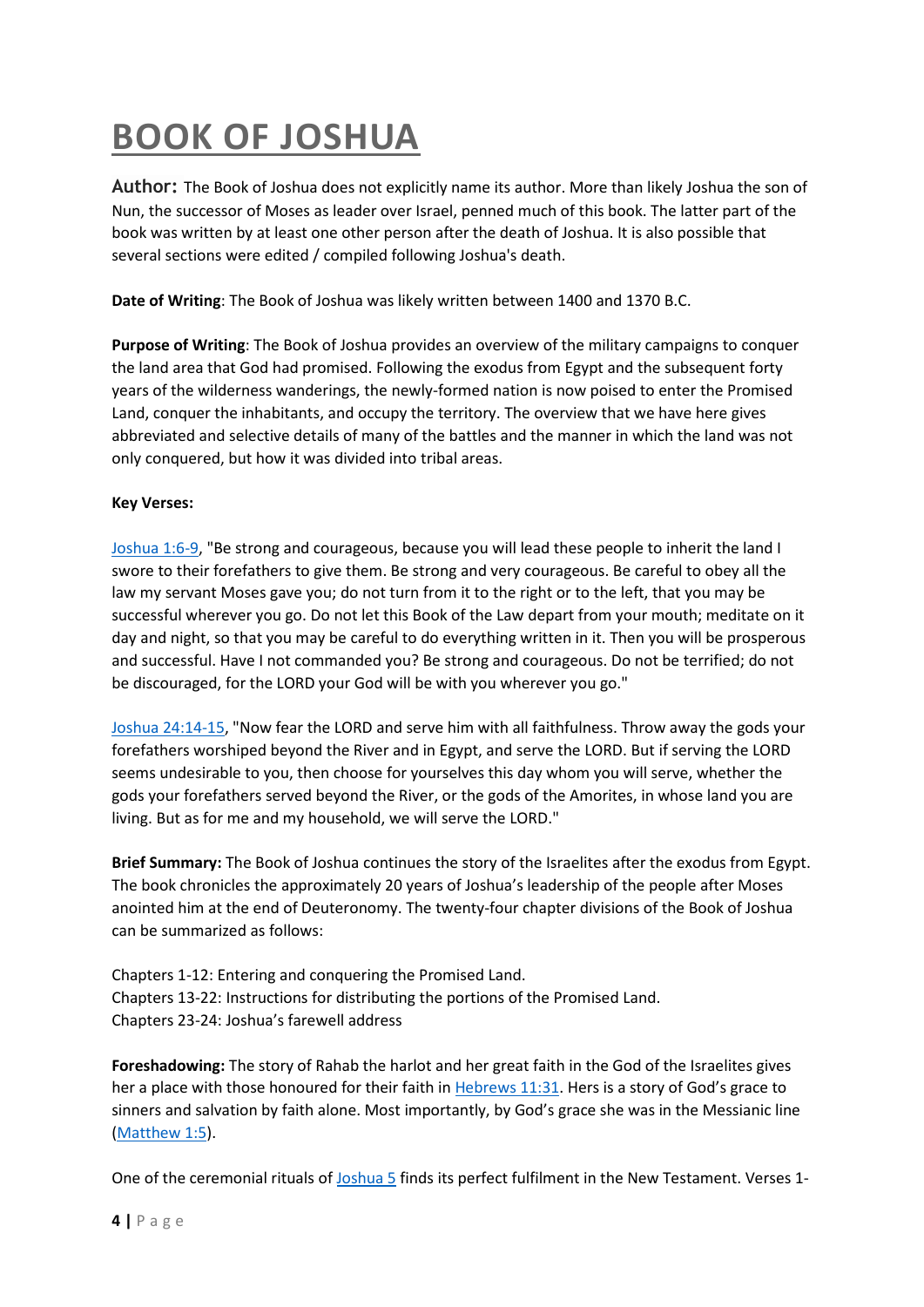9 describe God's commandment that those who were born in the wilderness were to be circumcised when they came into the Promised Land. By so doing, God "rolled away the reproach of Egypt" from them, meaning that He cleansed them from the sins of their former life. [Colossians 2:10-12](https://biblia.com/bible/esv/Col%202.10-12) describes believers as having been circumcised in their hearts by Christ Himself, by whom we have put off the sinful nature of our former lives without Christ.

God established cities of refuge so that those who accidentally killed someone could live there without fear of retribution. Christ is our refuge to whom we "have fled to take hold of the hope offered to us" [\(Hebrews 6:18\)](https://biblia.com/bible/esv/Heb%206.18).

The Book of Joshua has an overriding theological theme of rest. The Israelites, after wandering in the wilderness for 40 years, finally entered the rest God had prepared for them in the land of Canaan. The writer of Hebrews uses this incident as a warning to us not to let unbelief keep us from entering into God's rest in Christ [\(Hebrews 3:7-12\)](https://biblia.com/bible/esv/Heb%203.7-12).

**Practical Application**: One of the key verses of the Book of Joshua is 1:8 "Do not let this Book of the Law depart from your mouth; meditate on it day and night, so that you may be careful to do everything written in it." The Old Testament is replete with stories of how the people "forgot" God and His Word and suffered terrible consequences. For the Christian, the Word of God is our lifeblood. If we neglect it, our lives will suffer accordingly. But if we take to heart the principle of verse 1:8, we will be complete and able to be of use in God's kingdom [\(2 Timothy 3:16-17\)](https://biblia.com/bible/esv/2%20Tim%203.16-17), and we will find that God's promises in [Joshua 1:8-9](https://biblia.com/bible/esv/Josh%201.8-9) will be ours as well.

Joshua is a prime example of the benefits of a worthy mentor. For years he remained close to Moses. He watched Moses as he followed God in an almost flawless manner. He learned to pray in a personal way from Moses. He learned how to obey through the example of Moses. Joshua apparently also learned from the negative example that cost Moses the joy of actually entering the Promised Land. If you are alive, you are a mentor. Someone, somewhere, is watching you. Some younger person or someone that you are influencing is seeing how you live and how you react. Someone is learning from you. Someone will follow your example. Mentoring is far more than the words that are spoken by the mentor. His or her entire life is on display.

## <span id="page-5-0"></span>**JOSHUA – GOD'S COMMISSION TO JOSHUA**

#### <span id="page-5-1"></span>**A. Introduction: A survey of the history of Israel from Egypt to Canaan.**

**1. Israel was delivered from Egypt's degrading bondage.**

a. These were historical events, but they were not *only* historical. God speaks through history to give an example of our deliverance from the degrading bondage of sin.

b. The central act of redemption in the New Testament is the work of Jesus on the cross. The central act of redemption in the Old Testament is the deliverance of Israel from Egypt.

**2. Israel, led by Moses, wandered in the Sinai wilderness.**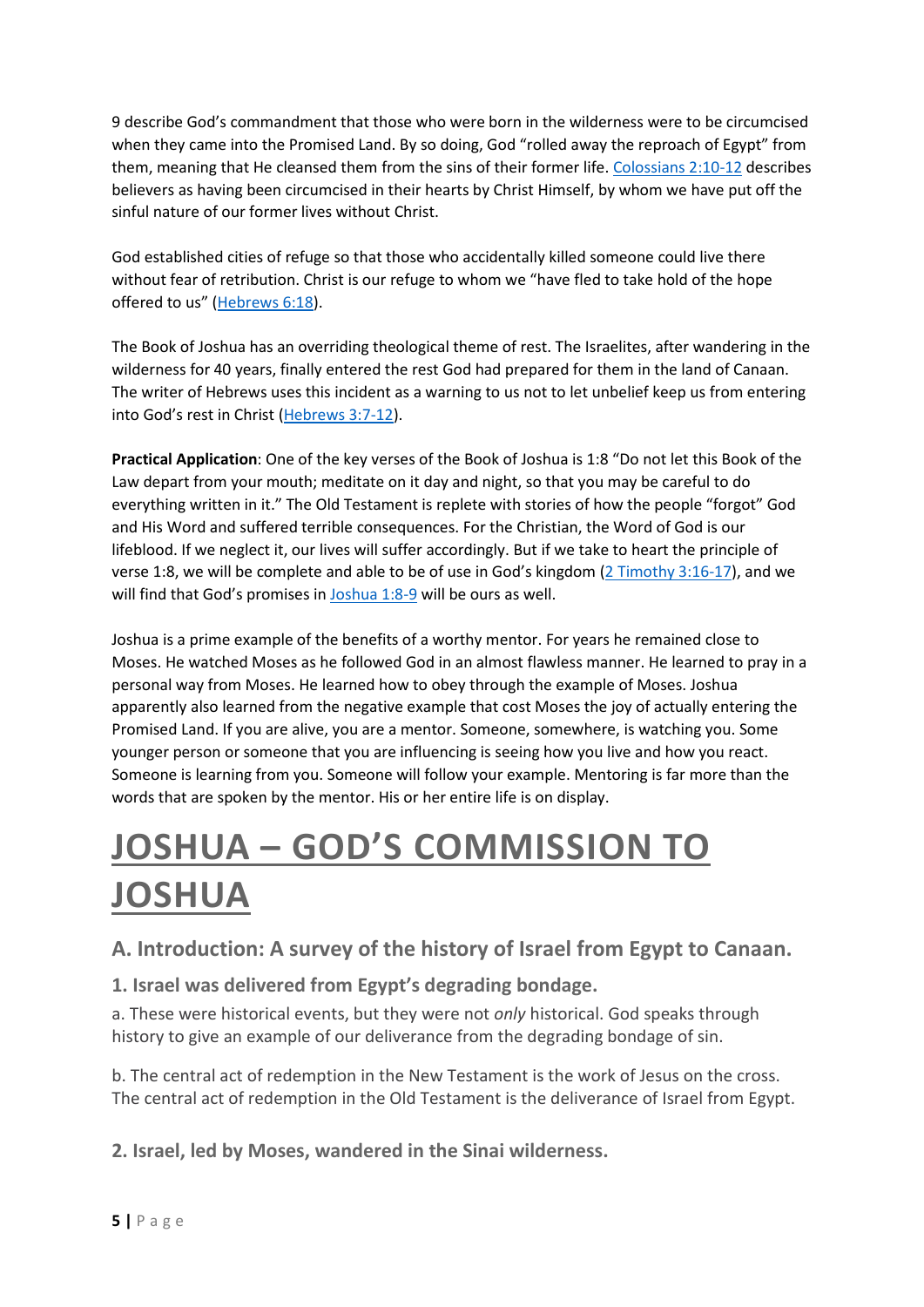a. During that time, Israel experienced supernatural providence such as the supply of manna, water from rocks, the pillar of cloud by day and fire by night, and so forth.

b. During that time, they also received Divine revelation – the Mosaic Law. God communicated to them His holy standard.

#### **3. The land of Canaan represents the** *destination* **of God's people after they have been set free from degrading bondage.**

a. Not our *ultimate* destination, as the famous hymns would have it. Those hymns suggest that Canaan represents *heaven*.

- Hymn 279 in Shona.
- Choruses:

As the lines to *Swing Low, Sweet Chariot* go: *I looked over Jordan, and what did I see Comin' for to carry me home? A band of angels, coming after me Comin' for to carry me home*.

b. Biblically, the land over the Jordan – the Promised Land – does not speak of heaven. Hebrews 3-4 shows Canaan as a picture of the rest and victory that can be enjoyed by every believer.

c. This also shows that the deliverance from Egypt was only in preparation for the enjoyment of Canaan. In our Christian life, we are *brought out* of sin so that we might be *brought in* to abundant life. The wilderness is never God's permanent destination for us.

d. Even as an entire generation of Israel died in the wilderness, so many Christians die in the desert dryness of spiritual experience, never walking in the fullness of what God has for them.

#### **4. The leader: Joshua as a type of Jesus.**

a. Remember that the Greek name *Jesus* simply translates the Hebrew name *Joshua*. Their names are identical. Whatever Israel received in the Promised Land, they received through the hand of Joshua; whatever we receive from God we receive through Jesus Christ, our Joshua.

### <span id="page-6-0"></span>**JOSHUA 1**

#### <span id="page-6-1"></span>**B. God commissions Joshua's work.**

- **1. (Verse 1) Moses is dead, and God speaks to Joshua.**
	- A. **After the death of Moses**: Moses (who exemplified the law of God) could not lead Israel into the land of promise and rest. This all happens **after the death of Moses**.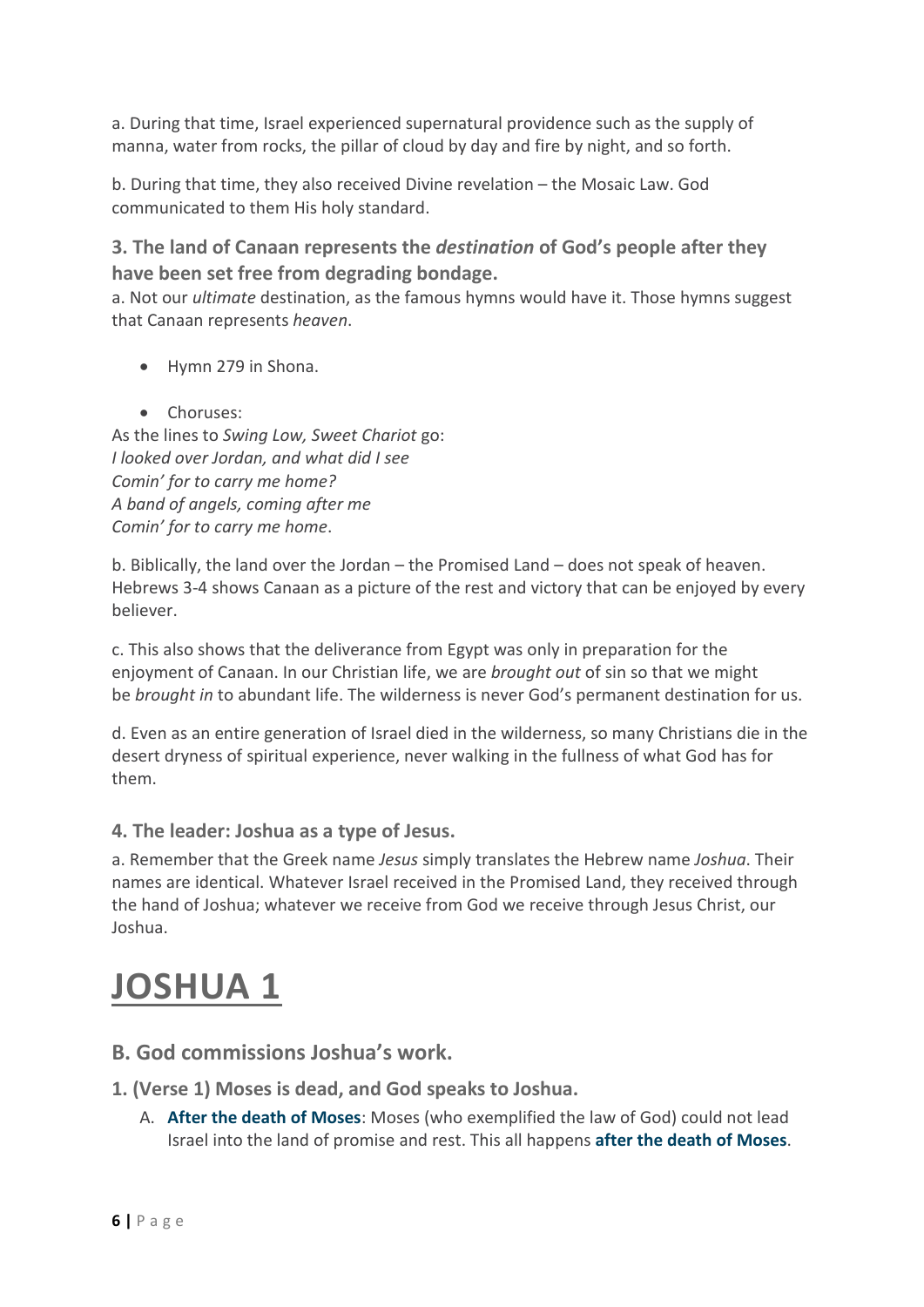- B. **The LORD spoke to Joshua**: Joshua who was not a young man at this time had spent his entire career previously as the **assistant** of Moses, now finds that it is his own time to lead, but only after God prepared him.
- C. **Moses' assistant**: Joshua was prepared by faithful service in small things, in being Moses' assistant. Redpath tells of a motto over a kitchen sink: "Divine service is conducted here three times daily." The motto is true, and great men and women are prepared by faithfulness to the small things.

#### **2. (2-3) Am giving and have given.**

a. **Your foot… I have given you**: Entrance into the land of Canaan was entrusted to a representative. Joshua was the trustee of the land for the people. In the same way, our representative Jesus goes before us and what we have in God we possess in Him. b. **I have given you**: The whole land was given, but they could only possess that which they claimed (**every place that the sole of your foot will tread upon I have given you**). What they took must be fought for against a determined opposition, where ever they stepped in fighting and not sleeping God will give them.

i. God certainly could have simply eliminated all their enemies with a mere thought; but He calls Israel into partnership with Himself to see His will done.

ii. Because taking the land took *effort*, the challenge ahead was not for those content with Egypt, but for those who would press ahead for what God had called them to.

**3. (4-5) The promise: victory is assured because Joshua is called by God.**

The precise territory of the land is described. This was no "pie in the sky" promise. It described real land with real boundaries. **The promises of God have Boundaries, do you agree?**

b. **I will be with you**: Victory is assured not because Joshua is a great leader, or because Israel is a great nation, but because God is a great God, and He says to Joshua, **I will be with you**. This is enough for any man seeking to do God's will.

**4. (6-9) The conditions of the promise of victory.**

a. **Be strong and very courageous**: Joshua is called to boldness in God. This exposes Joshua's weakness; there was a *need* for such a command, because even a great leader like Joshua needed such encouragement.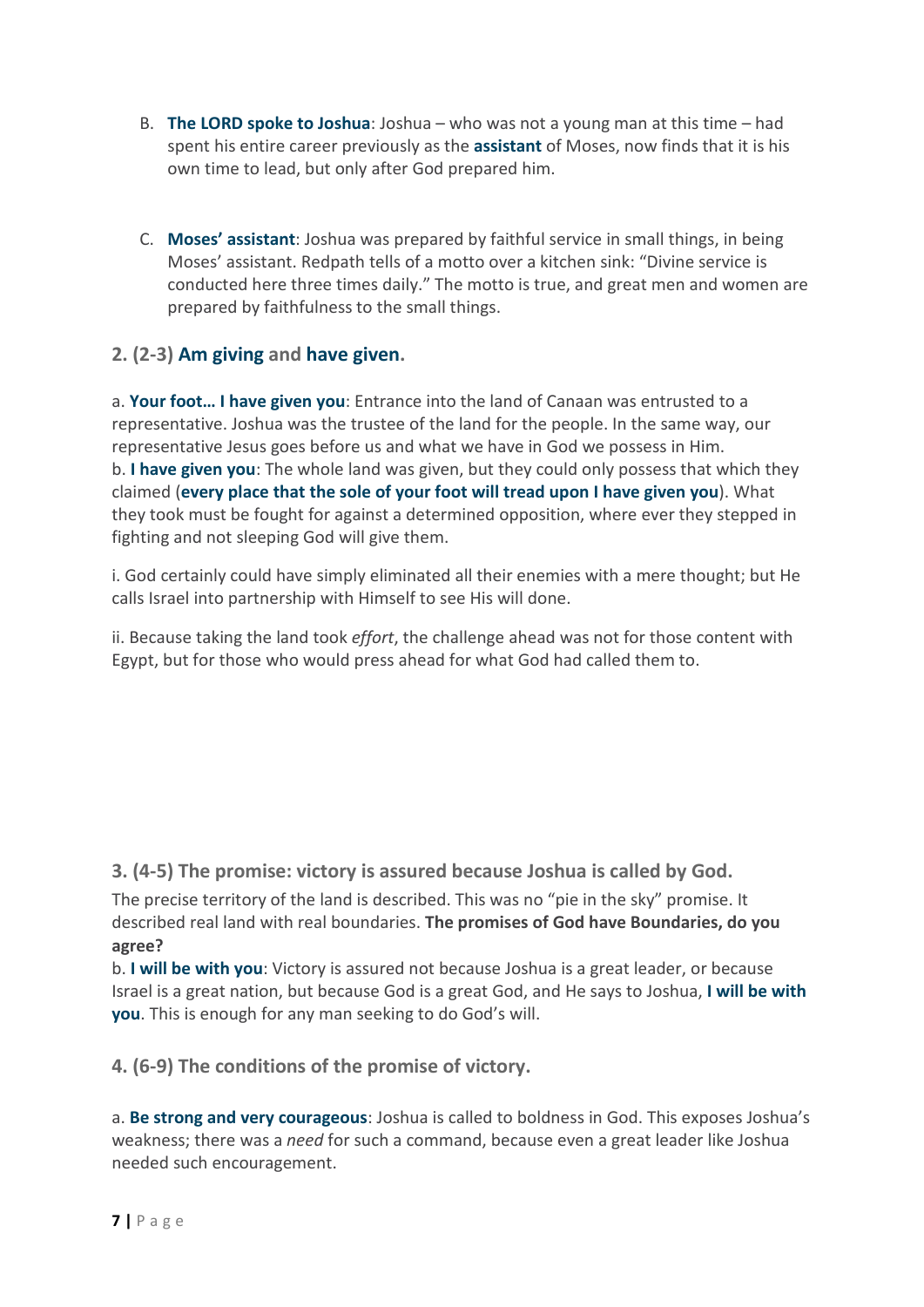i. This bold courage would not be in Joshua himself, but in God. We can be full of selfconfidence that will take us to ruin, but we should instead be full of a genuine Godconfidence.

b. **That you may observe to do according to all the law**: Joshua must take great care to observe the law. God's word and Joshua's commitment to it would be the pillars supporting his success.

c. **To all the law**: Joshua did not only need to read God's word. It had to be on his *lips* (**shall not depart from your mouth**), in his *mind* (**meditate in it day and night**), and he had to *do* it (**observe to do according to all that is written**).

d. **For then you will make your way prosperous, and then you will have good**

**success**: God's Word so lived is a guarantee of Christian success. Not that it promises a life without problems, but it does insure a life able to deal with anything, because it takes full advantage of God's presence and promises.

i. And *Christian* success is not measured by the same standards as the world's success. Even if the world accounts us as *sheep for the slaughter*, we are actually *more than conquerors through Him who loved us*[\(Romans](https://biblia.com/bible/esv/Rom%208.36-37) 8:36-3[7](libronixdls:keylink|ref=%5Ben%5Dbible:Rom8.36-37|res=LLS:ESV) ).

e. **For the LORD your God is with you wherever you go**: The final encouragement, repeated from [Joshua](https://biblia.com/bible/esv/Josh%201.5) 1:5 $\Box$ , reminds us that Joshua's success did not depend solely on his ability to keep God's Word. It depended even more on God's presence with him.

#### <span id="page-8-0"></span>**C. Preparations to cross the Jordan.**

**1. (10-11) Command to the officers.**

a. **For within three days**: The waiting for God is often the most difficult part for us, but days of waiting are always days of preparation in God's work. There is no *wasted* time with God.

#### **2. (12-15) Reminder to the eastern tribes.**

a. **And to the Reubenites, the Gadites, and half the tribe of Manasseh Joshua spoke**: These tribes which decided to settle on the east side of the Jordan river (land that Israel had already conquered) had promised to cross over and help the rest of the nation take the land on the west side of the Jordan river [\(Numbers](https://biblia.com/bible/esv/Num%2032.16-32) 32:16-32L).

b. **But you shall pass before your brethren armed, all your mighty men of valour, and help them**: This same principle operates in the Body of Christ. When one member has a need, it is the common need of the body (1 [Corinthians](https://biblia.com/bible/esv/1%20Cor%2012.25-26) 12:25-2[6](libronixdls:keylink|ref=%5Ben%5Dbible:1Cor12.25-26|res=LLS:ESV) $E$ ). We should never refuse to help a brother in need because *our* own state is settled.

**3. (16-18) The eastern tribes promise their allegiance to Joshua.**

a. **All you command us we will do, and wherever you send us we will go**: Here we see Israel in the kind of unity as a nation that was essential to fulfill God's calling and promise for them. They overcame the temptation to see the eastern tribes as separate from the rest of Israel.

b. **Just as we heeded Moses in all things, so we will heed you**: The willingness of the people to receive Joshua as their leader, replacing Moses, was a confirmation of the LORD's words to Joshua previously in the chapter.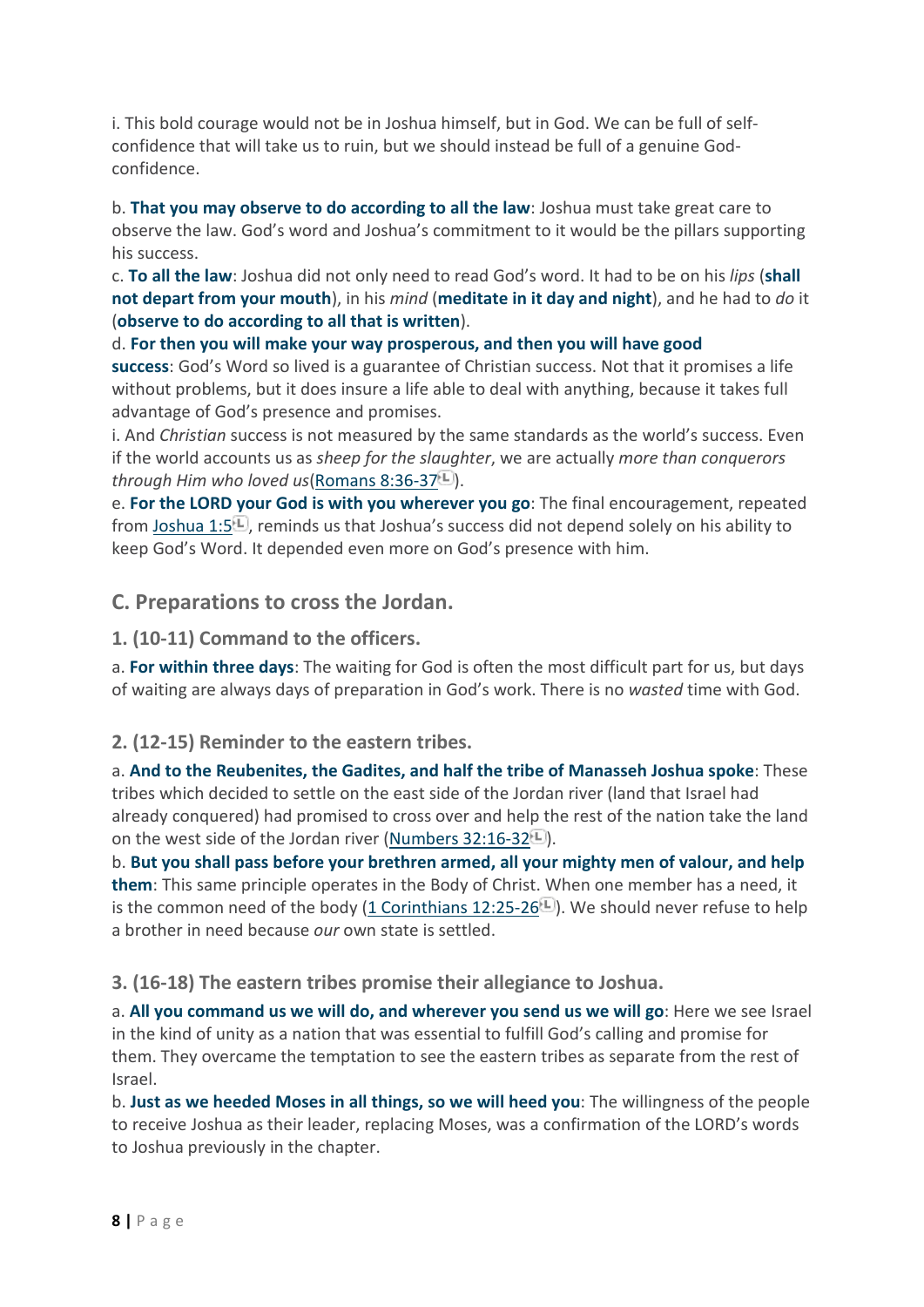c. **Only be strong and of good courage**: The representatives from the tribes of Reuben, Gad, and Manasseh say the same thing to [Joshua](https://biblia.com/bible/esv/Josh%201.6) that he heard from the Lord in Joshua 1:6<sup> $L$ </sup>. This must have been a confirmation of God's word to Joshua when they said it. God loves to *confirm* His word to us.

### <span id="page-9-0"></span>**JOSHUA 2**

### <span id="page-9-1"></span>**THE SALVATION OF RAHAB**

<span id="page-9-2"></span>**A. Spies sent to the city of Jericho.**

**1. (1a) Joshua sends forth spies.**

a. **Joshua the son of Nun sent out two men from Acacia Grove to spy secretly**: This kind of careful preparation shows faithfulness, not a lack of faith. God's promises of success to us should never lull us into inaction. They should spur us on to a step out in godly activity.

i. We aren't told who the two spies are, but Jewish tradition – speculation, really – says they were faithful Caleb and the High Priest Eliezer.

ii. Remember that all this takes place during the three days Joshua has commanded the nation to wait on the banks of the Jordan [\(Joshua](https://biblia.com/bible/esv/Josh%201.11) 1:11 $\mathbb{E}$ ). God has a special purpose for these three days.

b. **To spy secretly**: Joshua also shows wisdom by sending them **secretly**. The last spies that went out publicly turned out badly for Israel, when a majority of the spies came back with a discouraging report (Numbers 13).

c. **Go, view the land, especially Jericho**: God has greater things in mind for this spy mission; it will fail as a mission of military reconnaissance, but it will succeed in God's purpose.

**2. (1b) The spies at Rahab's house.**

a. **Came to the house of a harlot named Rahab**: Through the history of Christianity, it has embarrassed some Bible interpreters that these two spies went to the house of a prostitute. Some have tried to say that Rahab was simply an "innkeeper," but the language is clear enough. She was a **harlot**.

i. In the second century Origen wrote: "As the first Joshua sent his spies before him and they were received into the harlot's house, so the second Joshua sent his forerunners, whom the publicans and harlots gladly received".

ii. It is great when sinners receive Jesus; not those who deny their sinfulness or don't know what they are capable of apart from Jesus – the gospel is for those who know they are sinners.

b. **And lodged there**: Why did they go to the harlot's house? Though it was an awkward place, it must be admitted that it was a perfect place to hide out and remain anonymous, and this was necessary because the city was on strict guard.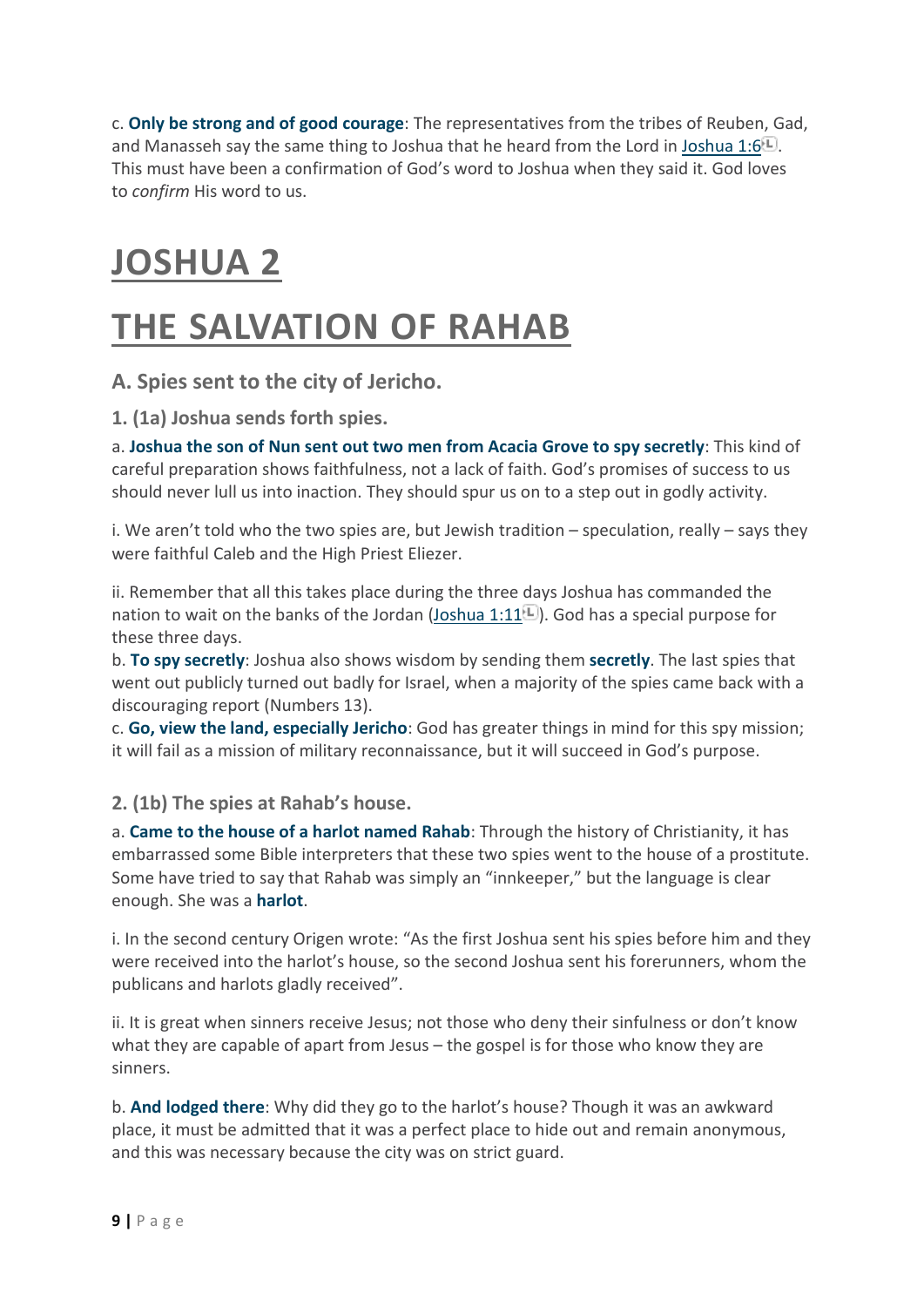i. There isn't even the hint of immorality with Rahab. Anyone who assumes that there was immoral conduct forces their own bias on the text.

#### **3. (2-7) Rahab hides and protects the spies.**

a. **Then the woman took the two men and hid them**: In the culture of that day, there was a strong tradition of hospitality. If someone was a guest in your house, you had a strong duty to protect them and care for them. Even considering this, Rahab went much further than the respect of cultural traditions regarding hospitality. She put her own life on the line for these men.

b. **Yes, the men came to me, but I did not know where they were from**: The Bible simply *reports* Rahab's lie; it does not praise it or excuse it. Perhaps if she had beforehand determined in her heart to not lie in obedience to God, He would have made a way for her to preserve the life of the spies *without* lying.

c. **The men went out**: Rahab's lie is not justified, but it does show courage. Consider that she was a pagan sinner in a city and culture wholly given over to the worship of false gods and immorality, with no previous contact with the word of God or the things of God. What is your excuse?

#### <span id="page-10-0"></span>**B. Salvation for Rahab.**

**1. (8-14) Rahab's confession of faith.**

a. **I know that the LORD has given you the land**: This surprising outburst of faith shows how God had a plan in bringing Rahab and the spies together. It is the same kind of thing we see when God supernaturally brings us to people who are believers or open to the gospel. b. **He is God in heaven above and on earth beneath**: Rahab's declaration was proof of her faith. It was not strong faith and it was not perfect faith, but her faith was commendable nonetheless [\(Hebrews](https://biblia.com/bible/esv/Heb%2011.31)  $11:31^{\lfloor L \rfloor}$  $11:31^{\lfloor L \rfloor}$  and [James](https://biblia.com/bible/esv/James%202.25) 2:2[5](libronixdls:keylink|ref=%5Ben%5Dbible:James2.25|res=LLS:ESV) <sup>[L]</sup>).

i. We may be appalled at the fact that Rahab was a prostitute, or that she was a liar. But the fact is that she was not saved by her works, but by her faith. She knew who God was, she knew who she was, and she trusted God for her very life.

c. **That you also will show kindness to my father's house**: Rahab's desire to see her family saved, and the length she goes to in order to save their lives shows that her love should be noticed, as well as her faith.

d. **Swear to me by the LORD**: This shows that Rahab longed for assurance by asked for an oath. She *wanted* to leave her sinful life and culture and come with God's people.

#### **2. (15-21) The means of Rahab's salvation: the scarlet cord.**

a. **Bind this scarlet cord in the window**: This was the signal to the army of Israel that the people in this home were to be spared. Despite Rahab's desire, despite her faith, despite the promises of these spies, she would have perished unless she put her trust in a blood red cord cast down from her window. Without the scarlet cord, she could not have been saved. i. As early as the first century, commentators such as Clement of Rome, Justin Martyr, Ireneaus, Origen and more saw **this scarlet cord** as a symbol of the blood of Jesus.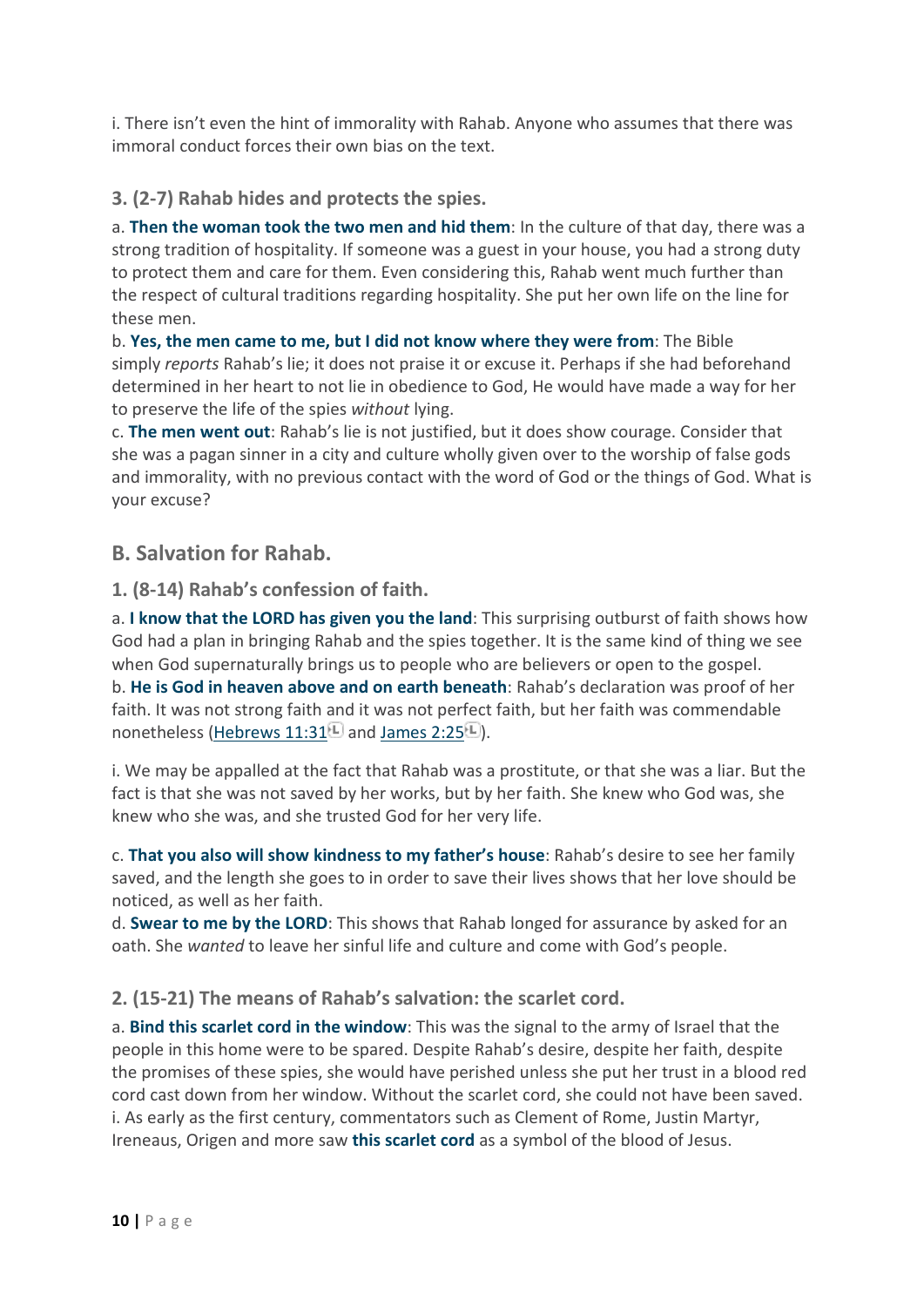b. **And she bound the scarlet cord in the window**: Rahab *immediately* put her faith into both the identification and safety of the scarlet cord. She also trusted in the ones who made the promise about the scarlet cord (**according to your words, so be it**).

i. Joshua would be a savior for Rahab, but a judge of the rest of Jericho. In the same way Jesus is a savior for those who trust Him, but a judge for those who reject Him.

c. **According to your words, so be it**: Rahab's destiny was to marry one of the princes of Judah and be found in the lineage of King and David and Jesus Himself.

**3. (22-24) Mission accomplished.**

a. **And told him all that had befallen them**: Considering how God will have them conquer the city of Jericho, how did the information from these spies help in the battle for Jericho? Jericho was one of the strongest and most heavily fortified cities of Canaan; if Israel could conquer it, the whole land would be before them – but how did this reconnaissance help them with the eventual battle? It didn't help them at all!

b. **Truly the LORD has delivered all the land into our hands, for indeed all the inhabitants of the country are fainthearted because of us**: The reconnaissance mission didn't help with military strategy, but it did help in encouraging the faith of these spies and the whole nation. This was far more important than a good battle plan.

i. There was another purpose at work in sending the spies: to save Rahab. In this, we see the extent God goes to in bringing one woman and her father's house to salvation – Someone seemingly "impossible" to save.

ii. You may know some that seem "impossible" to save, but God's hand is not short to save people like Rahab, and He can work in amazing ways to bring salvation.

### <span id="page-11-0"></span>**JOSHUA 3**

### <span id="page-11-1"></span>**CROSSING THE JORDAN**

<span id="page-11-2"></span>**A. Instructions for crossing the Jordan River.**

**1. (1-2) Camping by the Jordan: Israel faces up to their own utter helplessness to accomplish what it set before them.**

a. **Came to the Jordan… and lodged there before they crossed over**: God told the people of Israel to wait three days at shores of the Jordan River [\(Joshua](https://biblia.com/bible/esv/Josh%201.11) 1:11<sup>{L}</sup>[\)](libronixdls:keylink|ref=%5Ben%5Dbible:Josh1.11|res=LLS:ESV). All that time, the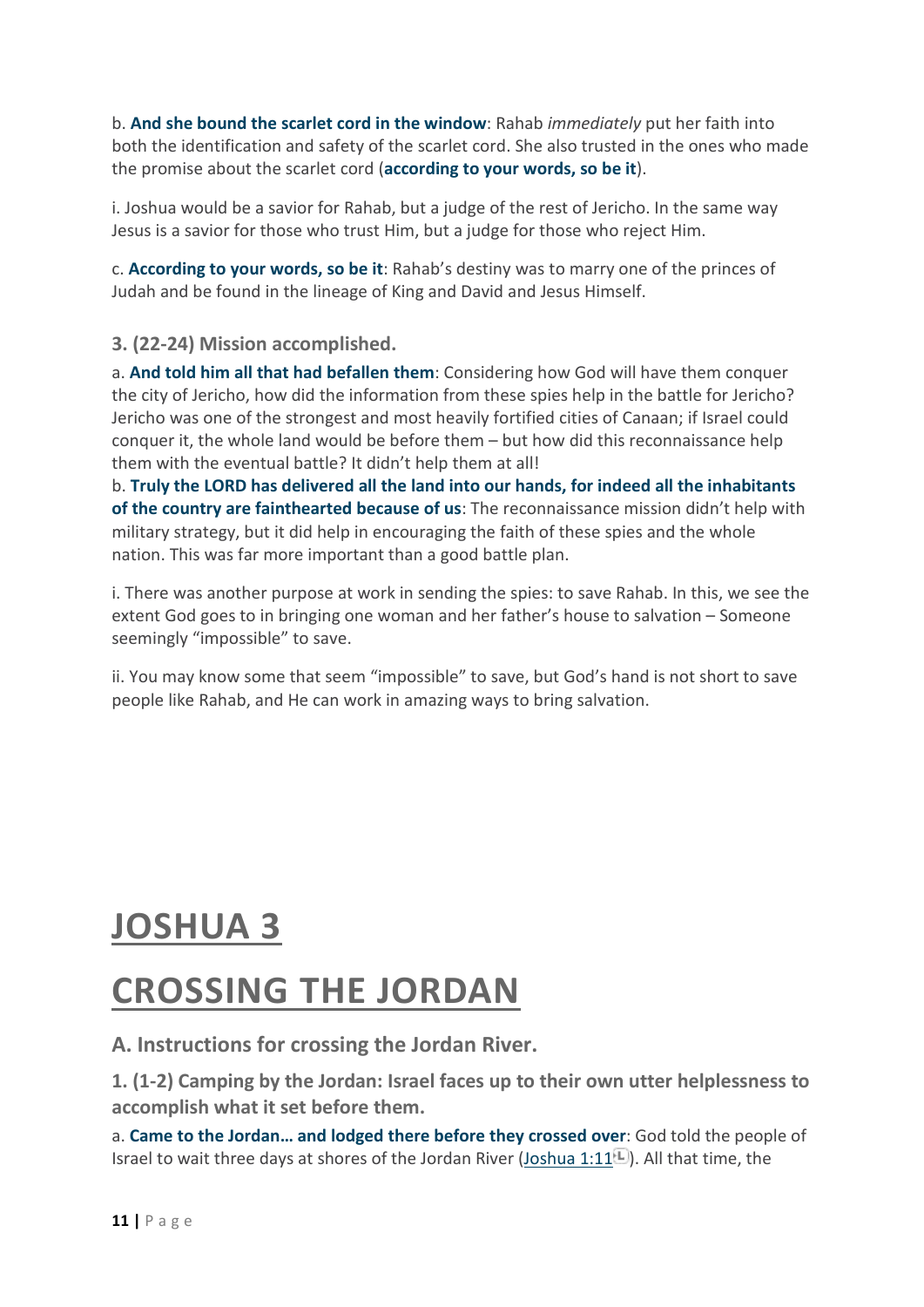people of Israel saw a rushing river, swollen with spring rains laying in front of them. They must have asked, "How can we *ever* cross this river?"

i. It was one thing for a few spies to make their way across (as happened in Joshua 2), but here we are talking about a nation of *millions*, with all their possessions – how will they make it?

b. **After three days that the officers went through the camp**: At a moment like this, all the wonderful talk about living in the Promised Land can sound pretty hollow. There is a seemingly impossible obstacle blocking the way – how will God do this one?

**2. (3-5) The ark of God will lead the way.**

a. **When you see the ark of the covenant of the LORD your God, and the priests, the Levites, bearing it, then you shall set out from your place and go after it**: Joshua didn't send his Army Corps of Engineers first. Instead, he sent the priests who carried the Ark of the Covenant, which was the visible representation of God's presence with the people. Joshua knew this was a *spiritual* problem, not a feat of human engineering.

b. **Yet there shall be a space between you and it, about two thousand cubits by measure**: God required that they keep some 1,000 yards behind the ark. This was for two reasons. First, to respect the holy nature of the Ark of the Covenant. But also, it was to make sure that everyone a clear view of the ark. **That you may know the way by which you must go** shows that the Ark of the Covenant led the way. Israel would accomplish this impossible task as they set their eyes upon God's presence and followed only after His presence. c. **Sanctify yourselves**: Because this would be a spiritual battle, Joshua requires that the people have a spiritual preparation. **Sanctify yourselves** means they were to separate themselves from common things to focus in on the LORD, and to see that **the LORD will do wonders among you**.

**3. (6) Joshua's step of faith: he sends the priests to walk across a swollen river Jordan.**

a. **Take up the Ark of the Covenant and cross over before the people**: We should assume that God *told* Joshua to do this, and that he wasn't working out of foolish presumption. We can also assume that God spoke to Joshua about this as Joshua was in God's word, reading and remembering the crossing of the Red Sea.

i. We see [Joshua](https://biblia.com/bible/esv/Josh%201.8)'s success depending on and growing out of the promise of Joshua 1: $8^{L}$ : This Book of the Law shall not depart from your mouth, but you shall meditate in it day and night, that you may observe to do according to all that is written in it. For then you will make *your way prosperous, and then you will have good success*. Joshua obviously had the word of God on his lips, on his mind, and in his actions.

b. **So they took up the Ark of the Covenant and went before the people**: Even with God's specific guidance, and with specific guidance from His word, this is still and impressive step of faith for Joshua. Living and walking in the Promised Land comes from this kind of faith, not a slavish reliance on a "law" relationship with God.

i. Faith leads us into greater victories than law ever could.

**4. (7-8) God's encouragement to Joshua.**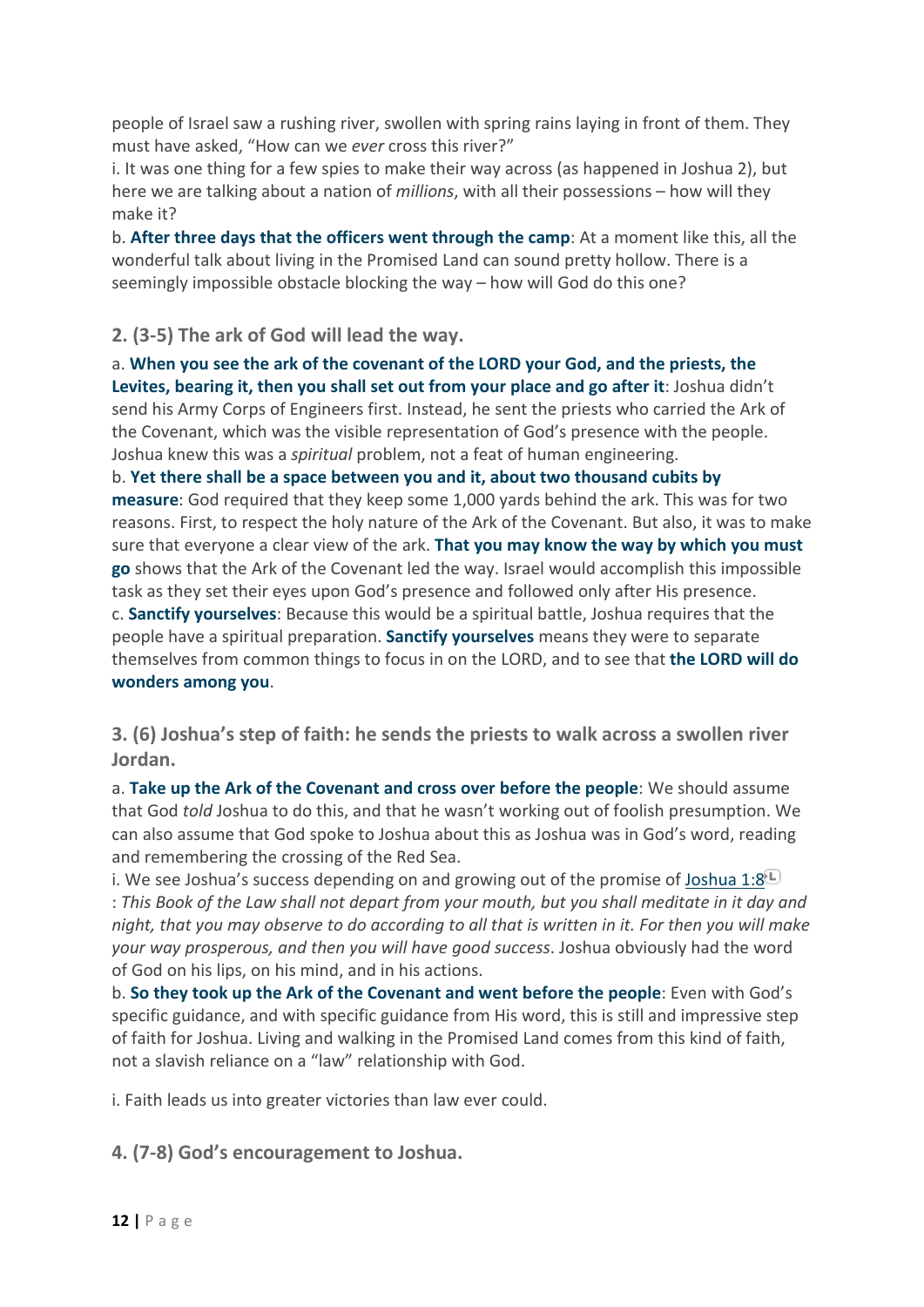a. **This day I will begin to exalt you in the sight of all Israel**: As Joshua takes a step of faith, God encourages him all the way. God always wants to encourage and help along our faith, but we may have our ears closed to His encouragement.

b. **That they may know that as I was with Moses, so I will be with you**: God will make Joshua a leader like Moses in the eyes of the people, and He will do it by using Joshua to miraculously lead the people across an impossible body of water.

c. **When you have come to the edge of the water… you shall stand in the Jordan**: After Joshua had obeyed the previous guidance, based on faith and his understanding of God's word, now God gave him more specific instructions.

**5. (9-13) Joshua encourages and instructs Israel.**

a. **By this you shall know that the living God is among you**: Joshua understands the way God connects events in our lives. The fact that He will move on behalf of Israel here is taken as a promise of His future blessing and movement for them.

B. **Behold, the ark of the covenant of the Lord of all the earth is crossing over before you into the Jordan**: Joshua knows that the ark will lead the way – again, this is a spiritual battle to be won.

c. **The waters of the Jordan shall be cut off, the waters that come down from upstream, and they shall stand as a heap**: Joshua's general outlook, as communicated to the people, is refreshing. The impossible problems in their way are not seen as an oppressive trial, but as a glorious opportunity to see God work.

#### <span id="page-13-0"></span>**B. Crossing the Jordan River.**

**1. (14-15) The faith of the priests and of Joshua.**

a. **The feet of the priests who bore the ark dipped in the edge of the water**: The priests begin the procession, with the Ark of the Covenant some 1,000 yards in front of the people, and the priests came and walked right into a river that looked like it wasn't going anywhere. i. Who knows how long the priests stood there in the river? It might have been a moment; but it may have been a long time – but in a situation like that, a moment *seems* like a long time!

b. **Dipped in the edge of the water**: We usually want the river to be dry before we even make a step; but God was truly calling Israel to step out in faith.

c. **For the Jordan overflows all its banks during the whole time of harvest**: Joshua reminds us that this was not a time when the Jordan was reduced to a trickle. Because of the spring rains, at this time of early harvest, the river was swollen and overflowing its banks.

**2. (16-17) The Jordan is stopped, and the people cross over on dry ground.**

a. **The waters which came down from upstream stood still**: In some miraculous manner, God stopped the flow of the Jordan River. He may have used a natural occurrence (an earthquake has often been suggested), but the *timing* of it was at the hand of God. b. **On dry ground in the midst of the Jordan**: As well, even with the flow of the river stopped, it was miraculous that the people could cross over on **dry ground in the midst of the Jordan**. God miraculously dried the riverbed so that they didn't slog through marshy mud.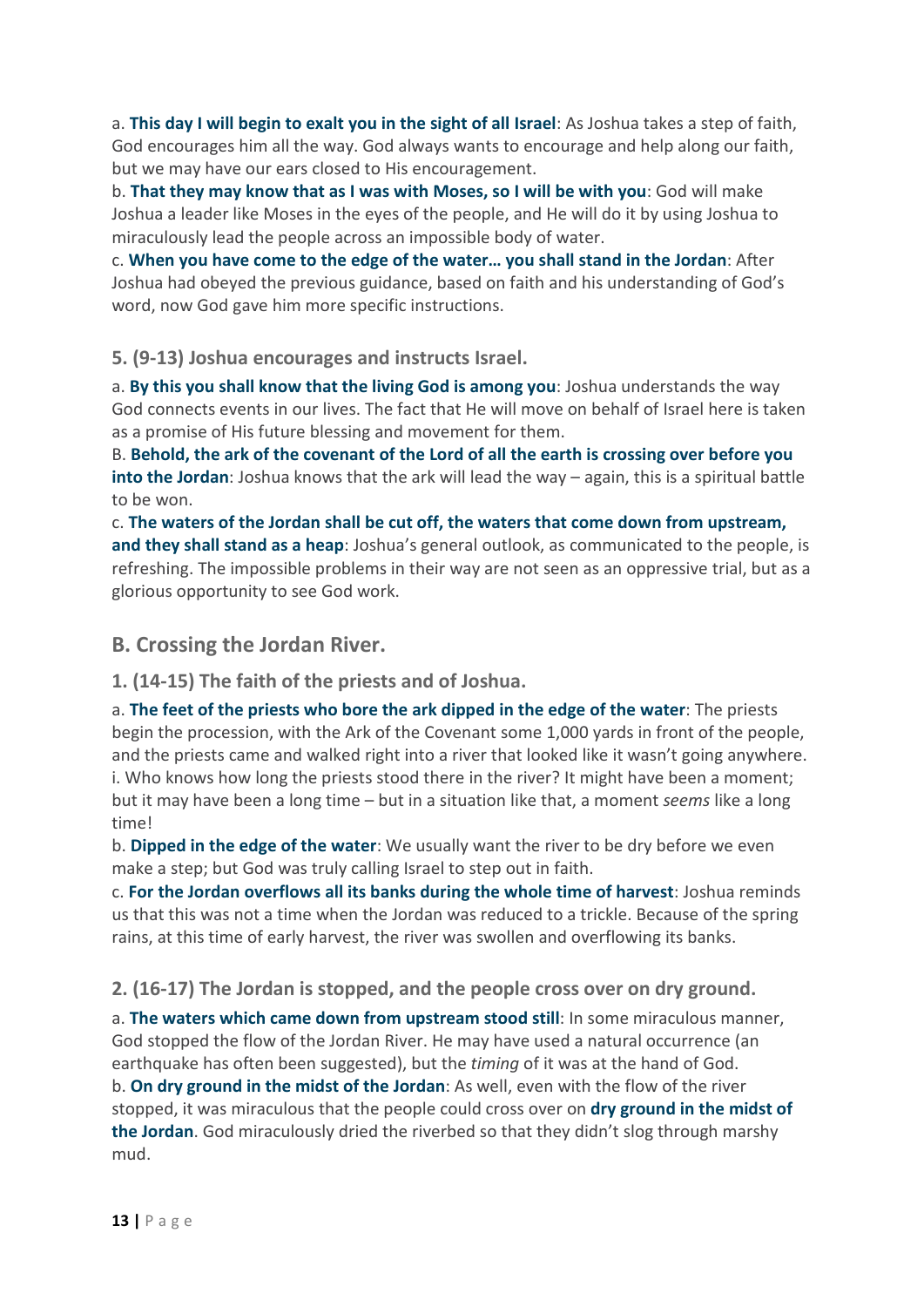i. This miracle obviously connects with the miracle the nation knew some 40 years earlier: the passing through the Red Sea. God brought them *out* of Egypt's bondage with a miracle, and He brought them *in* to the Promised Land with a miracle.

c. **The priests who bore the ark of the covenant of the Lord stood firm on dry ground in the midst of the Jordan**: How did it happen? What was the key to this amazing miracle? Notice the centrality of the **ark of the covenant of the LORD**. The ark is referred to 14 times in these 17 verses. This was all about the trust of Joshua, the priests, and Israel had in the God they knew was present with them.

i. The Ark of the Covenant cleared the way for Israel. This was spiritual work, not work for Israel's "Army Corps of Engineers."

**3. To face such impossible challenges in our lives, we must look unto Jesus, our Joshua. He always leads us.**

a. Jesus is the fulfilment of the ark; He is *Immanuel, which is translated, "God with us"* [\(Matthew](https://biblia.com/bible/esv/Matt%201.23) 1:2[3](libronixdls:keylink|ref=%5Ben%5Dbible:Matt1.23|res=LLS:ESV)<sup>L</sup>).

b. Jesus has cleared the way to victory over all things: *Having disarmed principalities and powers, He made a public spectacle of them, triumphing over them in the cross* [\(Colossians](https://biblia.com/bible/esv/Col%202.15)  $2:15^{\perp}$  $2:15^{\perp}$ ).

c. As we keep our eyes on, and follow behind our victorious Jesus, the river of impossibility will dry up.

d. To the cynic, who wonders if they haven't tried that and been disappointed, we must ask them: "Have you really tried this? Have you truly walked according to God's word, trusted in Jesus and been disappointed?" Perhaps your disappointment is actually in your flesh.

### <span id="page-14-0"></span>**JOSHUA 4**

### <span id="page-14-1"></span>**MEMORIAL STONES**

<span id="page-14-2"></span>**A. Crossing the Jordan River is finished, and the Ark of the Covenant comes from the midst of the river.**

**1. (1-9) After the nation crosses over, God commands Joshua to set up a memorial of the crossing.**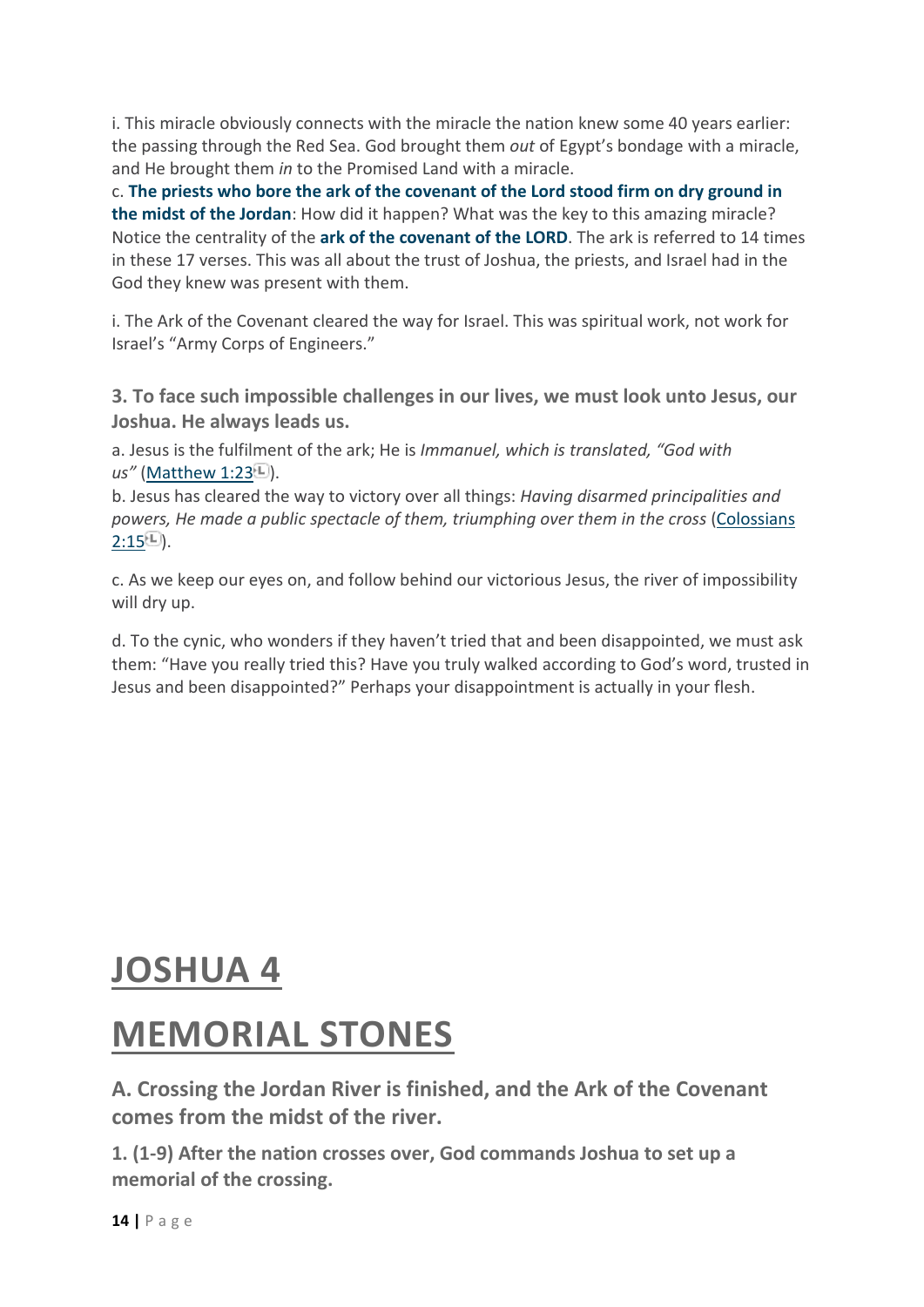a. **When all the people had completely crossed over the Jordan**: Israel was now on the other side of the Jordan – in the Promised Land. But what is life in the Promised Land like? Is it one glorious vacation time after another? No; for Israel it was a place of battle, but most of all, it was a place of *trust* – they knew they had to trust God with everything they had, because the challenges only got *bigger* in the Promised Land – but so did the blessings. i. Most of us would have wanted to rush on through and take care of Jericho – why not take advantage of the time when they are all afraid of you? But God is never in a hurry; and He knows that beyond us *doing* something, we must *be* something for Him – so He takes time out to conquer Israel spiritually before they can conquer Jericho under His guidance.

b. **Take for yourselves twelve stones from here, out of the midst of the Jordan, from the place where the priests' feet stood firm** Each tribe was to send a representative to take a stone – undoubtedly a large one – from the dry river bed where Israel had crossed over, so the stones could be set up as a memorial.

c. **That this may be a sign among you when your children ask in time to come**: The purpose of this memorial was so that the people of Israel could teach their children about the great things God had done, so that the work of God would not be forgotten among the generations.

i. We often fail in our trust of God because we forget the great things He has done, and often the faith of our children is weak because they have never been told how great God is and how real His working is in our lives.

d. **Then Joshua set up twelve stones in the midst of the Jordan**: Joshua also set up a pile of memorial stones in the very bed of the river Jordan, so that when it was lowered in a season of drought, those stones could be seen and would testify of the time that God had completely dried up the Jordan.

i. Especially in a time of drought, we need to remember the great things God has done.

**2. (10-18) The nation passes over, the priests come through, and the Jordan returns to its normal flow.**

a. **So the priests who bore the ark stood in the midst of the Jordan until everything was finished**: The priests stood with the Ark of the Covenant for the entire time it took the nation to cross over. The visible token of the presence of God had to remain in the river through the entire crossing.

b. **And the men of Reuben, the men of Gad, and half the tribe of Manasseh crossed over armed before the children of Israel**: The people content to settle on the east side of the Jordan stayed on their side of the Jordan but sent their armies over to fight on behalf of the rest of the nation, just as they had promised (Joshua [1:12-16](https://biblia.com/bible/esv/Josh%201.12-16) $L$ ).

c. **On that day the LORD exalted Joshua in the sight of all Israel**: God fulfilled His promise to Joshua [\(Joshua](https://biblia.com/bible/esv/Josh%203.7) 3:7 $\Box$ ), raising him up as a great leader for Israel, even as He had done for Moses.

d. **The waters of the Jordan returned to their place and overflowed all its banks as before**: The manner and timing with which the Jordan returned to its natural flow shows that this event was supernaturally arranged by God.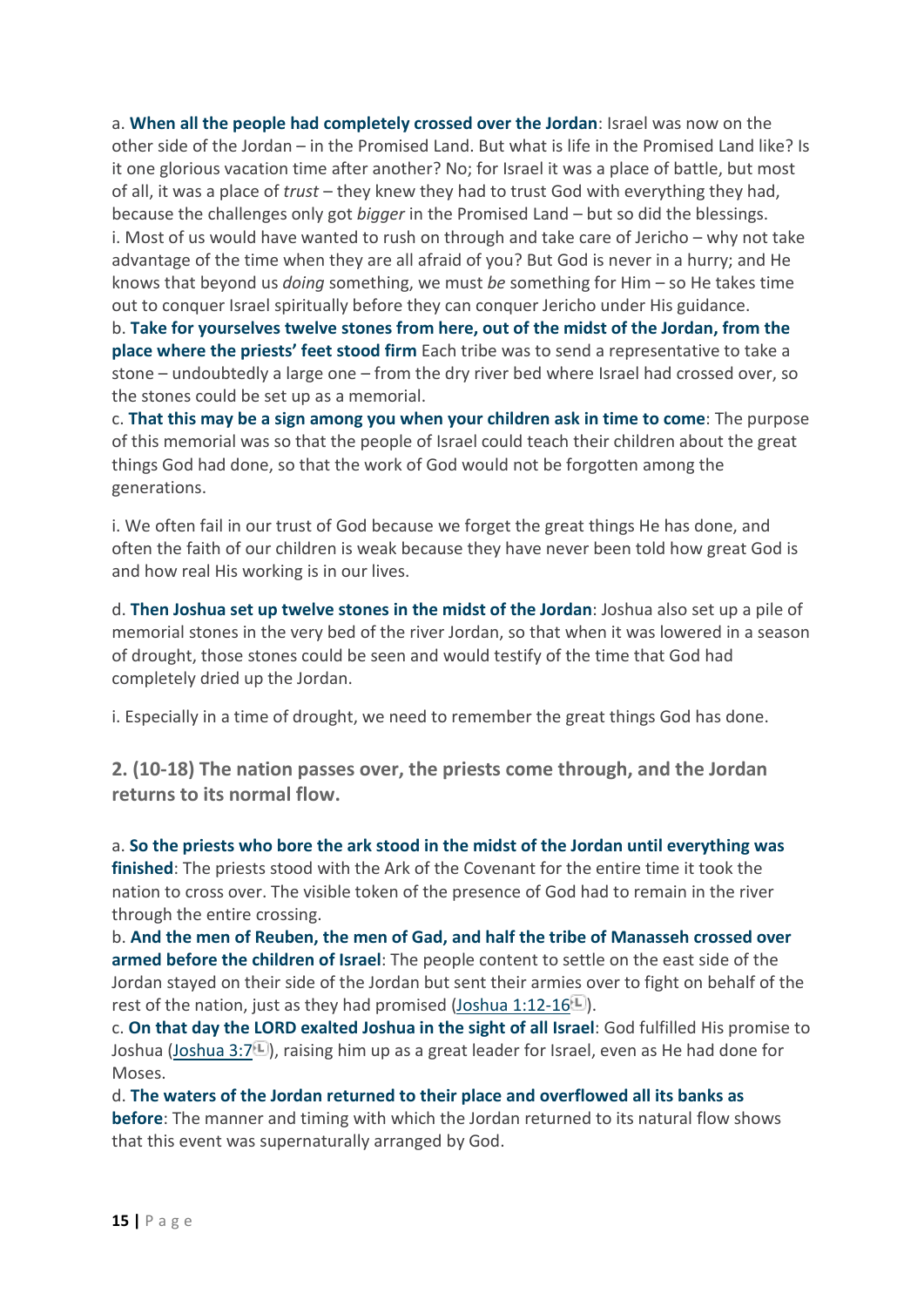#### <span id="page-16-0"></span>**B. The first work at Gilgal: memorial stones set up.**

**1. (19-20) The stones are set up as a memorial in Gilgal.**

a. **They camped in Gilgal**: **Gilgal** will become their base of operations for the conquest of the entire Promised Land. Therefore, it was appropriate that the first work at Gilgal was to set up a memorial to God's great works.

#### **2. (21-24) The purpose of the memorial stones.**

a. **What are these stones**: There was obviously a purpose in the memorial stones for the people of Israel themselves. It is so easy for us to forget the great miracles God has performed on our behalf.

i. We don't remember the past great works of God so that we can live in a dreamland of the past, thinking that the best days of our Christian experience are behind us. We remember them as a point of faith, so we can trust God for greater and greater works in the future, because we have seen and experienced His past faithfulness.

b. **Then you shall let your children know**: There was an important purpose for their **children**, so they would have a point of contact with God's work in the past, and remember that God's work did not begin with them and their time.

c. **That all the peoples of the earth may know the hand of the LORD**: There was also a purpose for the world, so they would know that there is a God in heaven who can work miracles, a God they should seek with all their heart.

# <span id="page-16-2"></span><span id="page-16-1"></span>**JOSHUA 5 CIRCUMCISION AND PASSOVER AT GILGAL**

<span id="page-16-3"></span>**A. The second work at Gilgal: A radical obedience.**

**1. (1) The fear of Israel's enemies at the faith and obedience of Israel.**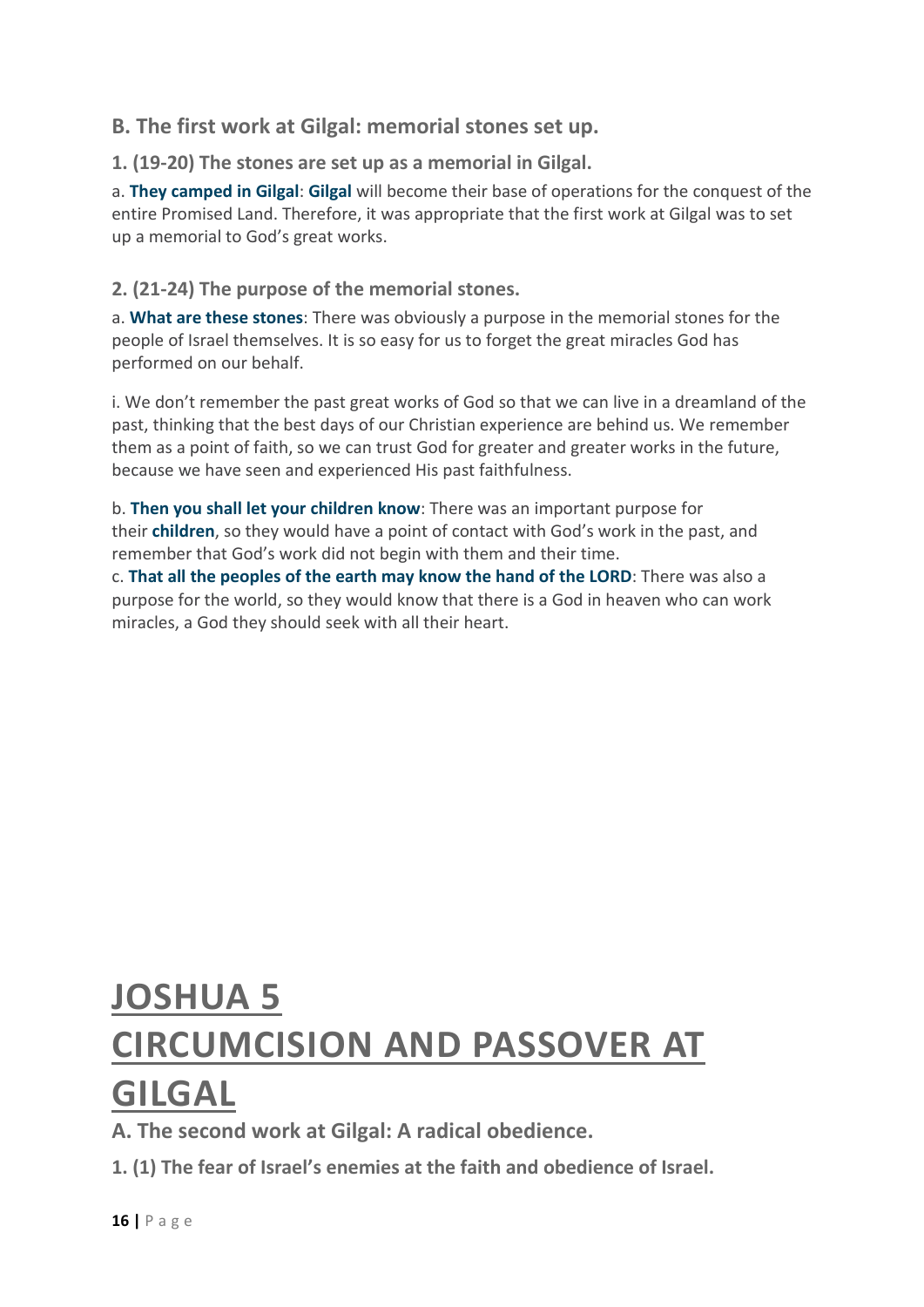a. **Their heart melted; and there was no spirit in them any longer because of the children**

**of Israel**: Melting hearts are a great thing if they melt unto repentance. But sometimes hearts melt before God, and then solidify again into an even harder state.

b. **Heard that the LORD had dried up the waters of the Jordan from before the children of Israel**: When our spiritual enemies see that we are trusting in God and are willing to step out in obedient faith – even when it seems crazy – they instantly lose confidence in their battle against us.

i. We may forget, but our spiritual enemies always remember that *If God is for us, who can be against us?*[\(Romans](https://www.blueletterbible.org/search/preSearch.cfm?Criteria=Romans+8.31&t=NKJV) 8:31) They know that when we are really trusting in God, their defeat is assured.

**2. (2-8) The circumcision of Israel at Gilgal.**

a. **Make flint knives for yourself, and circumcise the sons of Israel again the second time**: Apparently, all during the forty years of waiting in the wilderness, none of the sons born during that time had been circumcised. Now God commanded that this be done. i. Joshua makes clear the reason why there was a new generation born in the wilderness: because the old generation **did not obey the voice of the LORD** and take the promise of **a land flowing with milk and honey** by faith.

ii. This new generation was **raised up in… place** of the generation of unbelief. God's work *would* go on, but the people of God who had unbelief would not share in it.

b. **Then Joshua circumcised their sons**: Circumcision was always a powerful act of consecration to God. In it, an Israelite said "I'm not like the other nations. I listen to God and do what He says I should do." It was stepping out in faithful obedience and identifying yourself as one of the LORD's people. It was renouncing the flesh and the world. It was dying to self and living to God.

c. **They stayed in their places in the camp till they were healed**: Obviously, this was suicidal from a military standpoint. All the men of fighting age were made completely vulnerable and unable to fight for a period of several days, **till they were healed**.

i. Genesis [34:24-25](https://www.blueletterbible.org/search/preSearch.cfm?Criteria=Genesis+34.24-25&t=NKJV) describes how Simeon and Levi killed all the men in a city after tricking them into having them all circumcised. While the men were unable to fight properly, they were slaughtered in retaliation, because the prince of that city had raped Dinah, the sister of Simeon and Levi. This could have been the fate of Israel here in [Joshua](https://www.blueletterbible.org/search/preSearch.cfm?Criteria=Joshua+5&t=NKJV) 5.

d. **Till they were healed**: So, not only did Israel cross over the Jordan at a militarily undesirable place (right in front of Jericho, the strongest military outpost of the Canaanites), they also incapacitated their army for several days. They did this because they trusted God, and His directions, instead of their own wisdom.

i. They were put in the place where they could trust in nothing but God alone – a hard place, but a good place.

ii. God only asked this of them after He showed His greatness by the Jordan River crossing. When we remember all the things the power of God has done in our lives, we are willing to trust Him with a radical obedience.

**3. (9) The effect: God rolls away their reproach.**

a. **This day I have rolled away the reproach of Egypt from you**: This **reproach** was their shame from **Egypt**, the shame of their degrading slavery.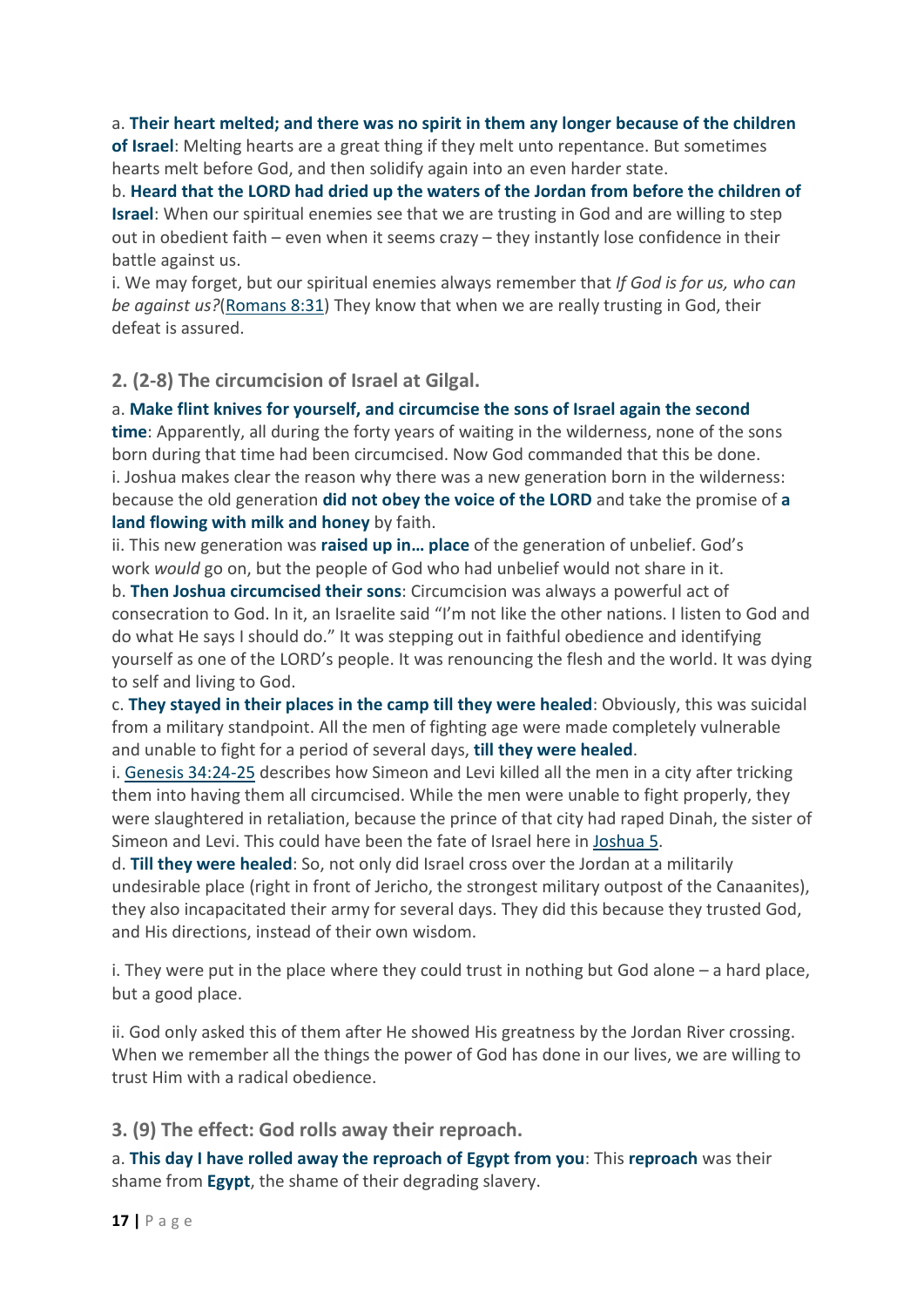i. The reproach was rolled away by their radical trust and obedience to God, by taking the specific action He told them to.

b. **Therefore the name of the place is called Gilgal**: God called Israel to a place where they saw themselves as they were in Him. By faith, they could see themselves as an obedient, trusting people, and to stop seeing themselves as they were in their slavery and bondage.

i. Of course, this is the same work God wants to do in us, taking away the dishonor and shame of our previous sin and rebellion, and seeing ourselves as who we are in Jesus.

#### <span id="page-18-0"></span>**B. The third work at Gilgal: A redemption remembered.**

**1. (10-11) The Passover is celebrated: looking back to their redemption from Egypt.**

a. **And kept the Passover**: The original Passover itself could never be repeated, but there was power in its remembrance. They were to always live remembering that they were a people delivered and remembering God's work of deliverance.

b. **After the Passover**: In the same way, we are to be in constant remembrance of our redemption at Calvary and live our lives in the shadow of the cross.

#### **2. (12) A new source of provision: God stops the manna.**

a. **Then the manna ceased on the day after they had eaten the produce of the land**: When the people were able to provide for themselves from the rich produce of Canaan, God stopped the manna. He didn't want them to get lazy, but to enter into a new partnership of trust with Him.

i. You had to trust God to bring the manna every day; but you also had to trust Him to provide for you through other means.

b. **They ate the food of the land of Canaan that year**: God always provides; but He is perfectly free to change the source of His provision from time to time. We need to trust in Him, not in His manner of provision, or we will stumble when that changes.

i. The city of Gilgal became a beachhead and camp for Israel in their conquest of Canaan. They returned there after battle and remembered, finding strength in the remembrance of the memorial, their obedience, and their redemption.

ii. It is good to have a place like Gilgal in our life. This is a place where we first come into God's promises, a place of memorial, a place of obedience and redemption.

**3. (13-15) Joshua meets with the Commander of the army of the LORD.** a. **Behold, a Man stood opposite him with His sword drawn in His hand**: Joshua boldly approaches this mysterious Man with a drawn sword. As a shepherd over God's people, he has a responsibility to see if this man is a friend or a foe.

b. **Are you for us or for our adversaries**: This was a logical question to this impressive Man. The response of the Man was curious, almost elusive. "**No**" was not a proper answer for Joshua's question.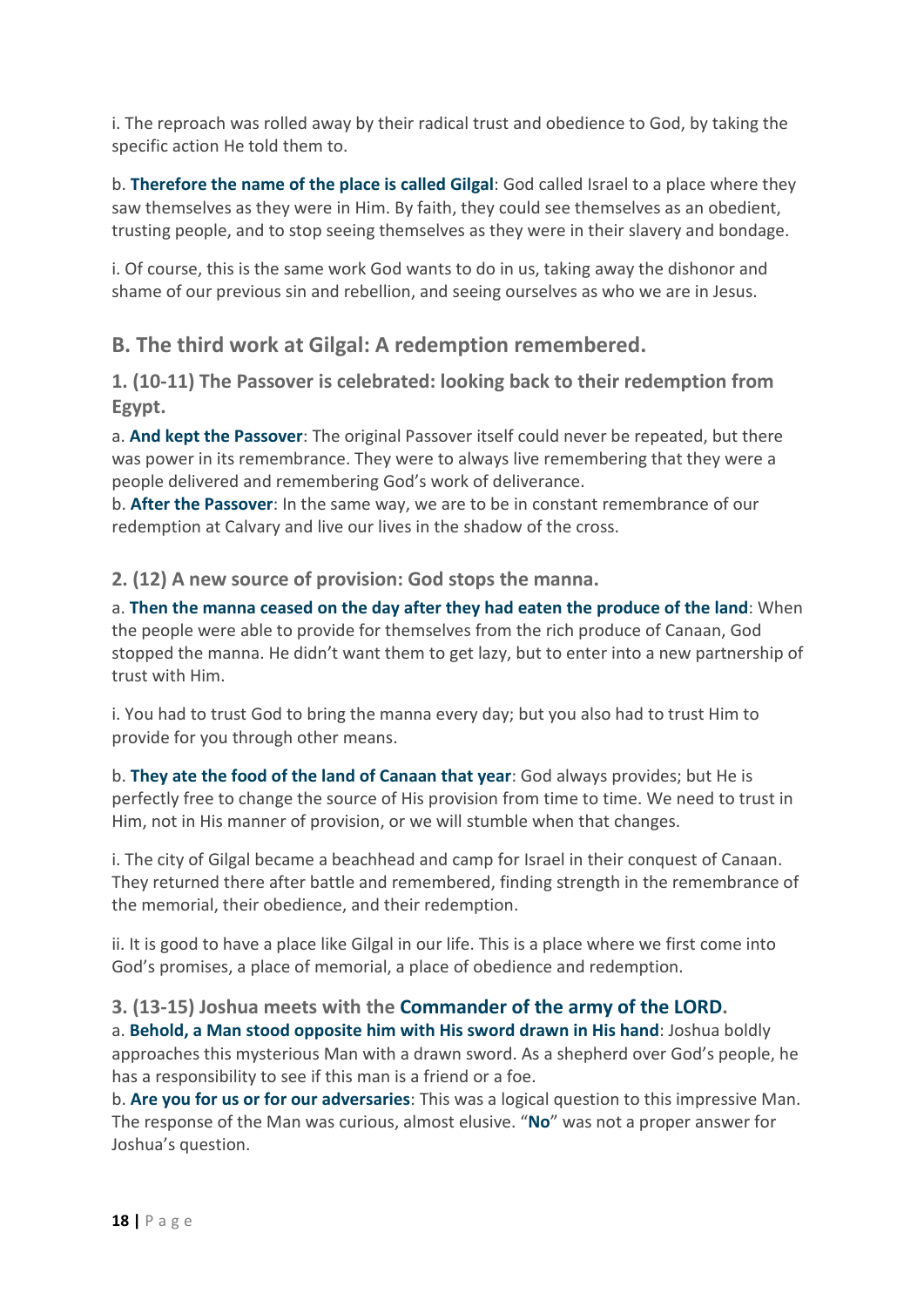i. In a sense, the Man refuses to answer Joshua's question because it is not the right question, and it is not the most important question to be asked at the time.

ii. The question really wasn't if the LORD was on Joshua's side. The proper question was if Joshua was on the LORD's side.

c. **Commander of the army of the LORD**: This was God Himself pulling rank on Joshua, who himself was a great military leader – but he was not **Commander** in Chief.

i. We know that this Being, standing before Joshua, was God. Though the title **Commander of the army of the LORD** could perhaps apply to an angel (such as Michael, based on a passage like [Revelation](https://www.blueletterbible.org/search/preSearch.cfm?Criteria=Revelation+12.7&t=NKJV) 12:7), Joshua's falling down, and worshipping is inconsistent with angels, who never receive worship [\(Revelation](https://www.blueletterbible.org/search/preSearch.cfm?Criteria=Revelation+22.8&t=NKJV) 22:8).

ii. **Army of the LORD** here is used in a way that implies that the armies commanded are *angelic* armies. This is a Being who commands angels.

iii. As well, Joshua refers to the angel as **my LORD**; but most of all, the command to remove his sandals (a picture of our humanity and contact with a "dirty" world), was to Joshua (who read and knew [Exodus](https://www.blueletterbible.org/search/preSearch.cfm?Criteria=Exodus+3.4-6&t=NKJV) 3:4-6because he was in God's word) clear proof that the Man standing before him was the voice from the burning bush.

iv. The idea of Jesus, the Second Person of the Trinity, appearing as a man before Bethlehem is provocative, but logical. We know that He *existed* before Bethlehem [\(Micah](https://www.blueletterbible.org/search/preSearch.cfm?Criteria=Micah+5.2&t=NKJV) 5:2); why should He *not*, on isolated but important occasions, appear in bodily form? This idea is also evident in passages like Genesis [18:16-33,](https://www.blueletterbible.org/search/preSearch.cfm?Criteria=Genesis+18.16-33&t=NKJV) [32:24-30,](https://www.blueletterbible.org/search/preSearch.cfm?Criteria=Genesis+32.24-30&t=NKJV) and Judges [13:1-23.](https://www.blueletterbible.org/search/preSearch.cfm?Criteria=Judges+13.1-23&t=NKJV)

c. **And Joshua did so**: Joshua's total submission to Jesus Christ shows that he knows who is really in charge. It also is a virtual guarantee of victory for Israel. When we follow after the **Commander of the army of the LORD**, how can we lose?

i. Why did Jesus come to Israel at this strategic time?

· He had come to instruct Joshua in the plan to capture Jericho. Joshua will carry out a plan in the following chapter that is so improbable it could *only* have been initiated at the direct command of God.

· Most of all, He had come to conquer Israel – before Israel could conquer anything else in the promised land, they had to be conquered by God – and Joshua's total submission shows that they are conquered by Him. This is the missing element in a life of victory for many Christians; they have not been, and are not continually being, conquered by God.

### <span id="page-19-1"></span><span id="page-19-0"></span>**JOSHUA 6 THE FALL OF JERICHO**

<span id="page-19-2"></span>**A. Obedience before the fall of the city of Jericho.**

#### **1. (1-5) Instructions for the battle.**

a. **Now Jericho was securely shut up because of the children of Israel**: Jericho itself was on full alert; from a human perspective, this would be a hard, if not impossible, battle. Yet from God's perspective, the battle was already over, because He can say to Joshua **I** *have*(in the past tense) **given Jericho into your hand**.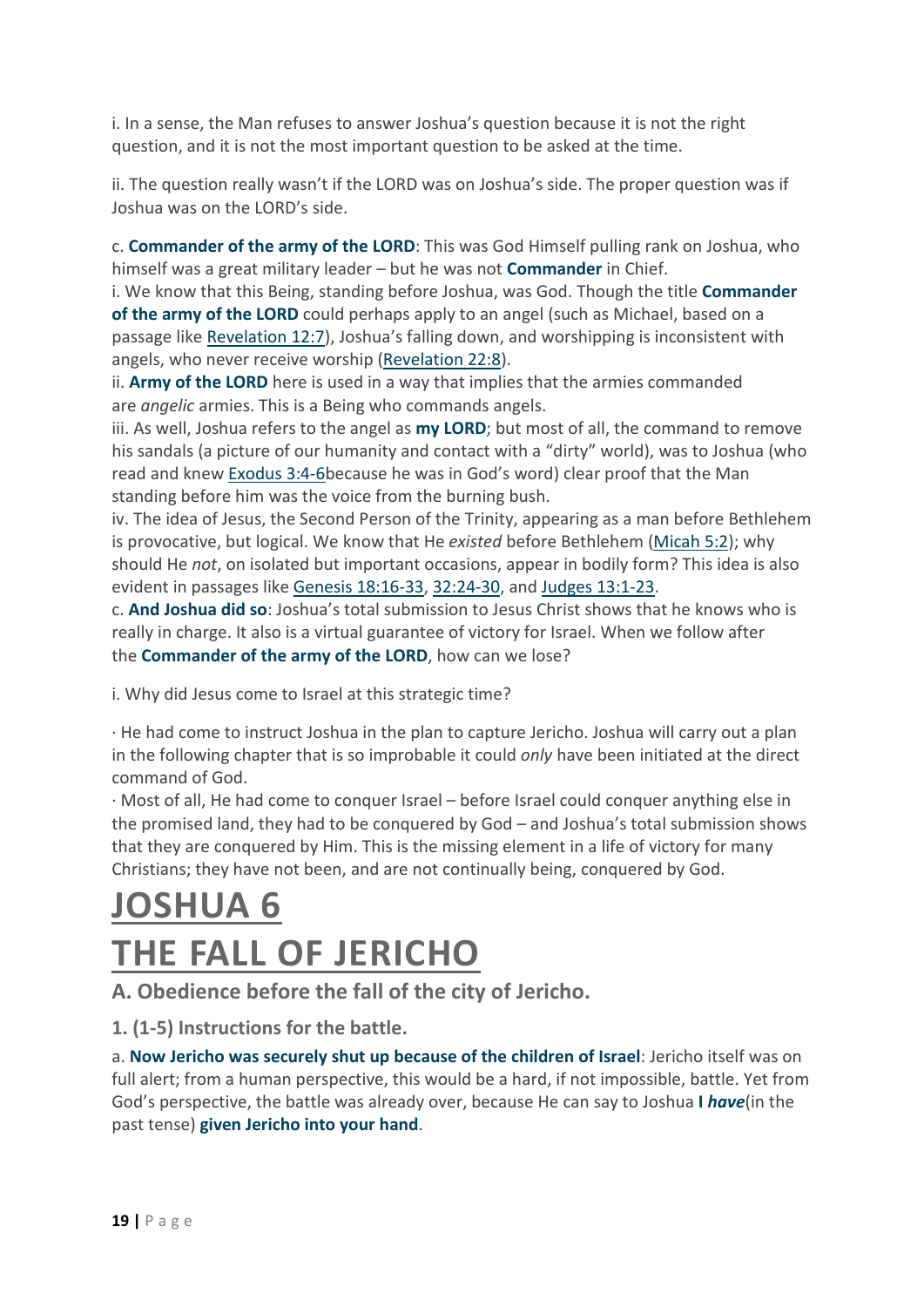i. Up to this point everything had been more or less preliminary and preparatory. Now the real task before them must be faced and tackled. The Canaanites must be dispossessed if Israel is to occupy what God has promised them.

ii. Jericho was not an exceptionally large city; but it was an important, formidable fortress city. If Israel could defeat Jericho, they could defeat anything else that would face them in Canaan. Again, we see the wisdom of God as opposed to human wisdom, in that Israel faces their most difficult opponent first.

b. **You shall march around the city**: The method of warfare was one that made absolutely no sense according to military intelligence. It required total dependence on God.

i. It required great faith from Joshua because he had to explain and lead the nation in this plan.

ii. It required great faith from the elders and the nation, because they had to follow Joshua in this plan.

c. **The wall of the city will fall down flat. And the people shall go up every man straight before him**: It was a plan for victory whereby it would clearly be the work of the LORD. Yet God gave them something to do, so that Israel could work in partnership with God.

i. Obviously, it was something that God could have done without Israel's help at all, but He wanted them to be a part of His work – as He wants us to be a part of His work today.

**2. (6-7) Joshua tells the priests and the people.**

a. **Then Joshua the son of Nun called the priests**: Joshua had to tell the priests, because what they were asked to do was unusual. Normally, priests and the Ark of the Covenant did not go with Israel to battle.

b. **Take up the Ark of the Covenant**: The ark would be prominent in this victory, even as it was in the crossing of the Jordan River. Israel had to keep their hearts and minds on the LORD who was present with them, instead of putting their hearts and minds on the difficulty of the task in front of them.

c. **And he said to the people**: Joshua had to tell the people, because what they were asked to do was unusual. This was no customary way to conquer a walled, fortified city.

**3. (8-14) The march of the first six days.**

a. **When Joshua had spoken to the people**: Joshua does not hesitate to do what the LORD has told him to do. Often, our delays to obey God show that we really don't believe Him. b. **So he had the ark of the LORD circle the city, going around itonce**: Jericho was not a large city; they could easily march around it in a day's time. As the people of Jericho saw the Israelites marching around their city, they probably had a sense of both awe and horror. c. **So they did six days**: It took *courage* for Israel to do this; Israel was wide open to attack

during this time, and it would have been easy for the people of Jericho to attack them from the high position of the walls.

d. **So they did six days**: It took *endurance* for Israel to do this; the march was for six days, and they had to persist in something that didn't seem to make much sense.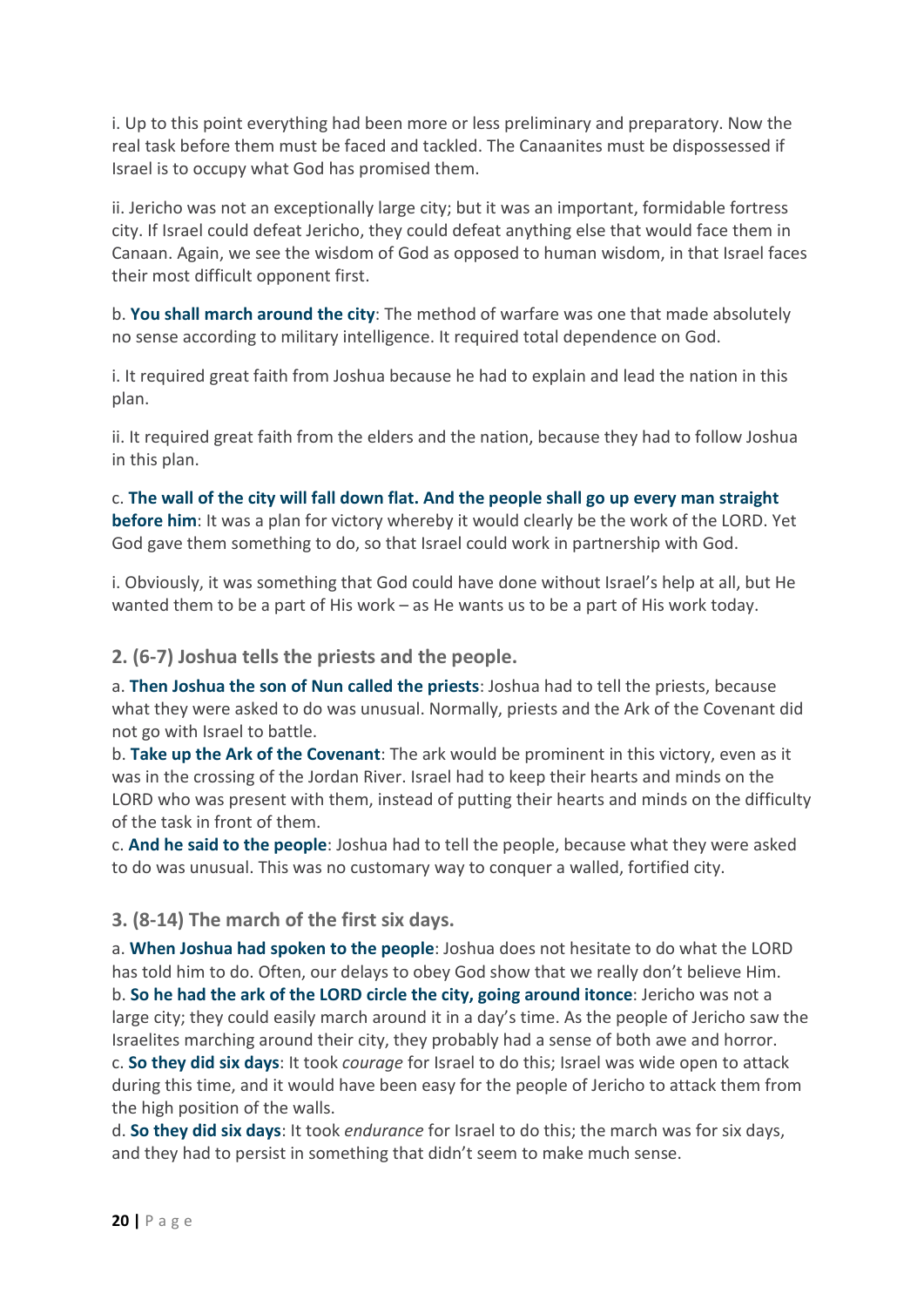e. **So they did six days**: In this, the *helplessness* of Israel was revealed; through six days of silent marching, they had a good look at the walls that seemed to be impenetrable – they knew that this was a battle bigger than they were.

#### **4. (15-16) The march of the seventh day.**

a. **On the seventh day**: This march took place over a period of seven days, meaning that Israel had to have marched on a Sabbath; but this would be a work of God's sovereign grace and power, not of human works.

b. **Shout, for the LORD has given you the city**: The command was given for the people to **shout**. After the days of silence, this comes as a recognition that God would now give them what He had promised. **The LORD has given you the city!**

**5. (17-19) The command to destroy the city and to save Rahab is given.**

a. **Only Rahab the harlot shall live**: Joshua is careful to take care of Rahab. Her faith in the living God would find support by God's people.

b. **By all means abstain from the accursed things**: Joshua had to command the people of Israel to stay away from **the accursed things**. By this he means the idols and things associated with the demonic and depraved worship of the people of Canaan.

i. The severe judgment that is brought against Jericho, and all of Canaan didn't come because they were in the "way" of God's people. It came because this was a people who were in total rebellion against God and in league with the occult, as the artifacts recovered from this period demonstrate.

c. **But all the silver and gold, and vessels of bronze and iron,** *are* **consecrated to the** LORD: All the valuables belong to God; Jericho is the "first fruits" city of Canaan, and so the valuables are set apart to **the treasury of the LORD**.

<span id="page-21-0"></span>**B. The taking of the city of Jericho.**

**1. (20-21) The walls come down and the city is destroyed.**

a. **The wall fell down flat**: This miracle was beyond normal expectation; no other city had been conquered this way. Israel couldn't depend on their prior experience or what had happened for others in battle. All they had was God's promise [\(Joshua](https://www.blueletterbible.org/search/preSearch.cfm?Criteria=Joshua+6.5&t=NKJV) 6:5), but they believed that promise and acted according to that belief.

i. We shouldn't be surprised when God fulfills His promise, but we often are. We wonder if the Israelites were surprised when **the wall fell down flat**. The people of Jericho were no doubt surprised.

b. **They utterly destroyed all that was in the city**: Why was Israel commanded to practice such complete destruction? Because the greatest sins of the Canaanites were spiritual: *When you come into the land which the LORD your God is giving you, you shall not learn to follow the abominations of those nations. There shall not be found among you anyone who makes his son or his daughter pass through the fire, or one who practices witchcraft, or a soothsayer, or one who interprets omens, or a sorcerer, or one who conjures* spells, or a medium, or a spirits, or one who calls up the dead. For all who do these things are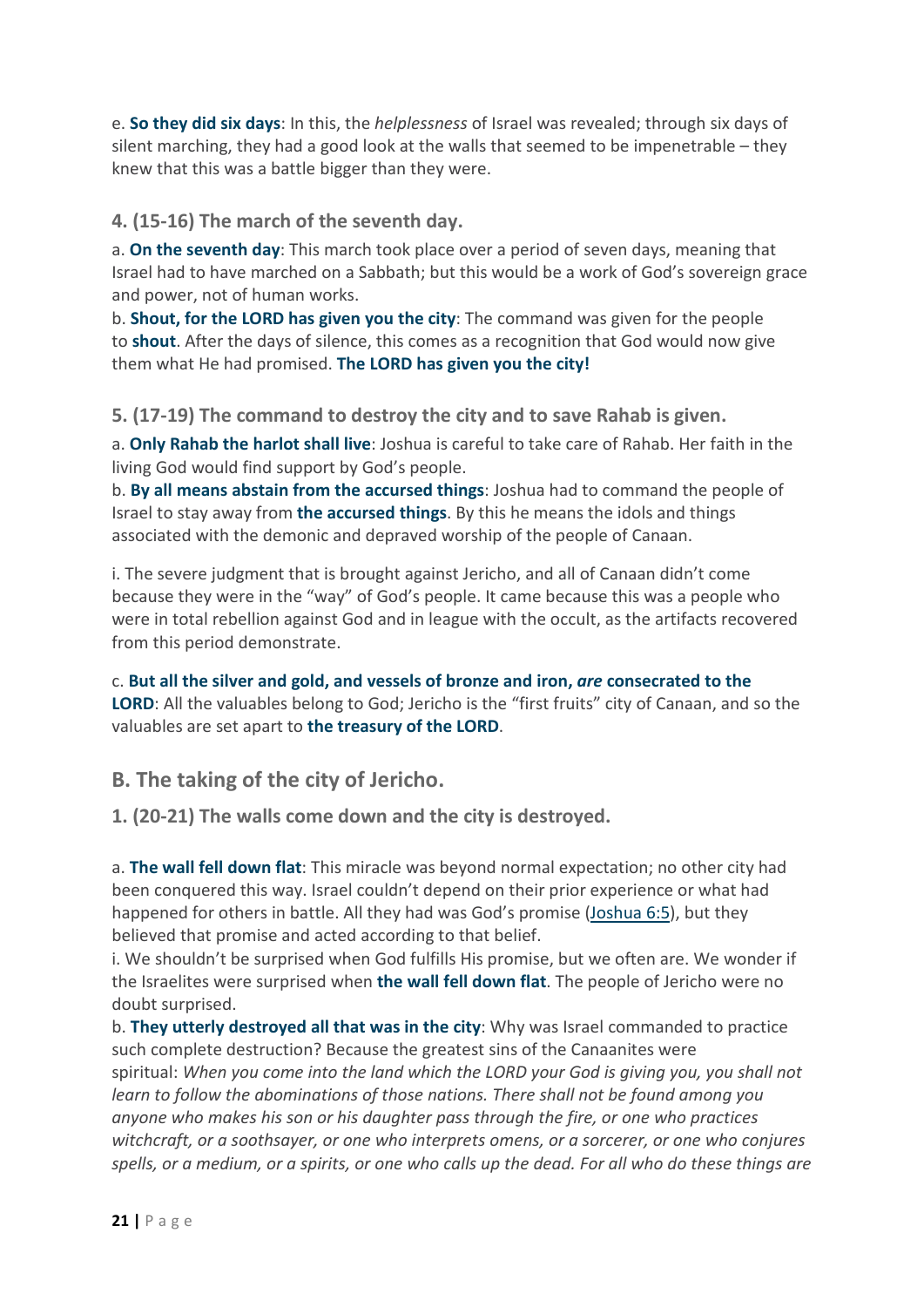*an abomination to the LORD, and because of these abominations the LORD your God drives them out from before you. You shall be blameless before the LORD your God. For these nations which you will dispossess listened to soothsayers and diviners; but as for you, the LORD your God has not appointed such for you.* [\(Deuteronomy](https://www.blueletterbible.org/search/preSearch.cfm?Criteria=Deuteronomy+18.9-14&t=NKJV) 18:9-14*)*

i. Such judgment seems harsh to us because it *is* harsh – and we must recognize, that at unique times, God has commanded that such judgment come to pass. I may happen either through an army that He has used (as is the case here), or through judgment that He directly brings (such as in the case of Sodom and Gomorrah, Genesis [19:24-25\)](https://www.blueletterbible.org/search/preSearch.cfm?Criteria=Genesis+19.24-25&t=NKJV)*.*

c. **They took the city**: Israel **took**, after God had *given* [\(Joshua](https://www.blueletterbible.org/search/preSearch.cfm?Criteria=Joshua+6.2&t=NKJV) 6:2). It was clear that God gave, but that Israel had to *take* by obedient, persistent faith*.*

i. So it is with all victory in the Christian life – God gives it to us in Jesus Christ; but we must take it from Him by obedient, persistent faith*.*

#### **2. (22-25) Finishing up the battle.**

a. **Bring out the woman and all that she has, as you swore to her**: Rahab and her household were saved. They coupled their faith in the God of Israel with a willingness to follow through on what God's messengers told them to do: stay at the house with the scarlet cord hanging from the window (Joshua [2:17-19\)](https://www.blueletterbible.org/search/preSearch.cfm?Criteria=Joshua+2.17-19&t=NKJV).

b. **They burned the city and all that was in it with fire… Joshua spared Rahab the harlot**: In this, we see a contrast between judgment and salvation. All of Jericho heard about the God of Israel [\(Joshua](https://www.blueletterbible.org/search/preSearch.cfm?Criteria=Joshua+2.8-11&t=NKJV) 2:8-11), but only Rahab responded positively in faith towards God with that knowledge.

c. **So she dwells in Israel to this day**: This shows that Joshua was written at the time of Joshua; this was not the fanciful re-construction of an imaginative writer working centuries after the fact.

#### **3. (26-27) Joshua curses the man who would re-fortify Jericho.**

a. **Cursed be the man before the LORD who rises up and builds this city Jericho**: This was fulfilled in 1 Kings [16:34,](https://www.blueletterbible.org/search/preSearch.cfm?Criteria=1Kings+16.34&t=NKJV) which says *In his days Hiel of Bethel built Jericho. He laid its foundation with Abiram his firstborn, and with his youngest son Segub he set up its gates, according to the word of the LORD, which He had spoken through Joshua the son of Nun*.

b. This completes the story of Israel's victory at Jericho. We can learn from the things that marked their victory.

· *Faith*: Joshua and Israel believed the battle plan.

· *Obedience*: Joshua and Israel followed the battle plan exactly.

· *Courage*: Israel followed the battle plan despite danger.

· *Endurance*: Israel followed the battle plan over a period of time, even when it seemed that nothing was happening.

· Israel *did not* rely on carnal scheming and worldly methods; their trust was in the *LORD*, not in human ingenuity.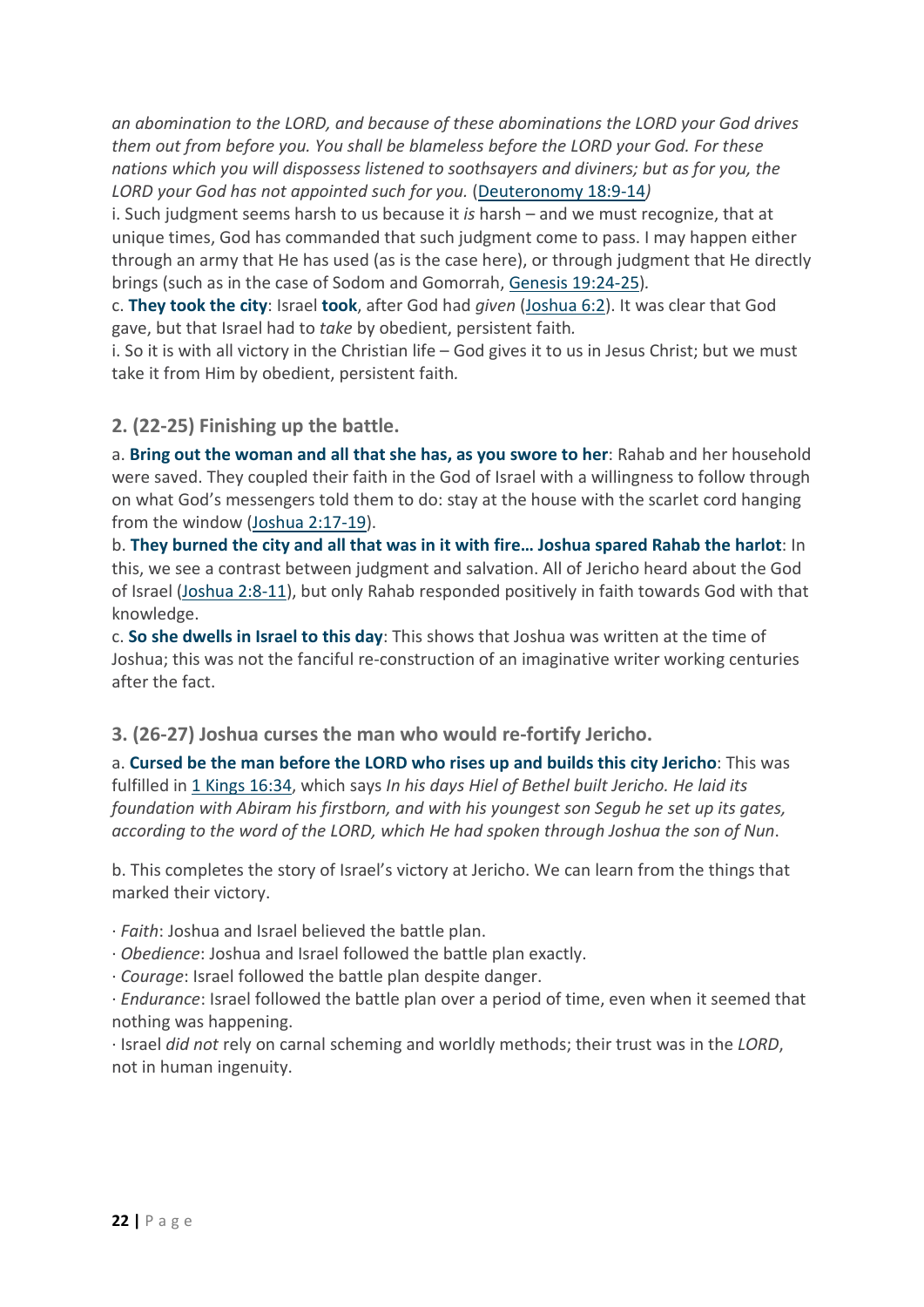## <span id="page-23-1"></span><span id="page-23-0"></span>**JOSHUA 7 DEFEAT AT AI AND ACHAN'S SIN**

<span id="page-23-2"></span>**A. Defeat at Ai.**

**1. (1) Not all of Israel obeyed the law of the devoted things.**

a. **The children of Israel committed a trespass regarding the accursed things**: Joshua commanded the nation in [Joshua](https://www.blueletterbible.org/search/preSearch.cfm?Criteria=Joshua+6.18&t=NKJV) 6:18 that they should not take of any of the accursed things, those things that were associated with the demonic and debasing worship and practices of the Canaanites.

b. **The accursed things**: The wars fought by Israel in Canaan were not to be plundering wars of personal gain; they were an unusual, sacred instrument in God's hand, used for judgment against a society ripe for judgment.

c. **So the anger of the LORD burned against the children of Israel**: Israel could not be defeated by the Canaanites, but they could defeat themselves by alienating themselves from God's plan and power.

**2. (2-3) Spies report from the city of Ai.**

a. **So the men went up and spied out Ai**: The recommendation to send only **two or three thousand men** was either a response of faith or self-confidence. In the end it did not matter; in their disobedience, they could have sent 100,000 troops and it would have made no difference.

b. **Do no not weary the people there, for the people of Ai are few**: Israel's success depended on their own state of being conquered by God; Achan's rebellion showed that in that respect, they were not conquered by Him – and therefore open to defeat.

**3. (4-5) Israel is defeated at Ai.**

a. **So about three thousand men went up there from the people**: Joshua, a wise military leader, commanded the larger number recommended by his military intelligence to be sent – but it made no difference. **They fled before the men of Ai**.

b. **And the men of Ai struck down about thirty-six men**: The thirty-six men killed were thirty-six more than were killed at Jericho, which was thought to be a much more difficult city to conquer. Though this number was small from a military standpoint, what it meant was staggering to Israel. It meant that Israel *could* be defeated in the Promised Land.

i. The defeat at Ai showed that what mattered was not the strength of the opponent, but the help of God. Without God's help, all would be lost.

c. **Therefore the hearts of the people melted and became like water**: The people of Israel had good reason to be afraid. Their panic was completely logical, because if God did not fight for them, they had nothing to expect but defeat.

<span id="page-23-3"></span>**B. Joshua goes before the** *LORD* **in time of crisis.**

**1. (6-9) Joshua fears that it was unfaithfulness on God's part that had caused the defeat.**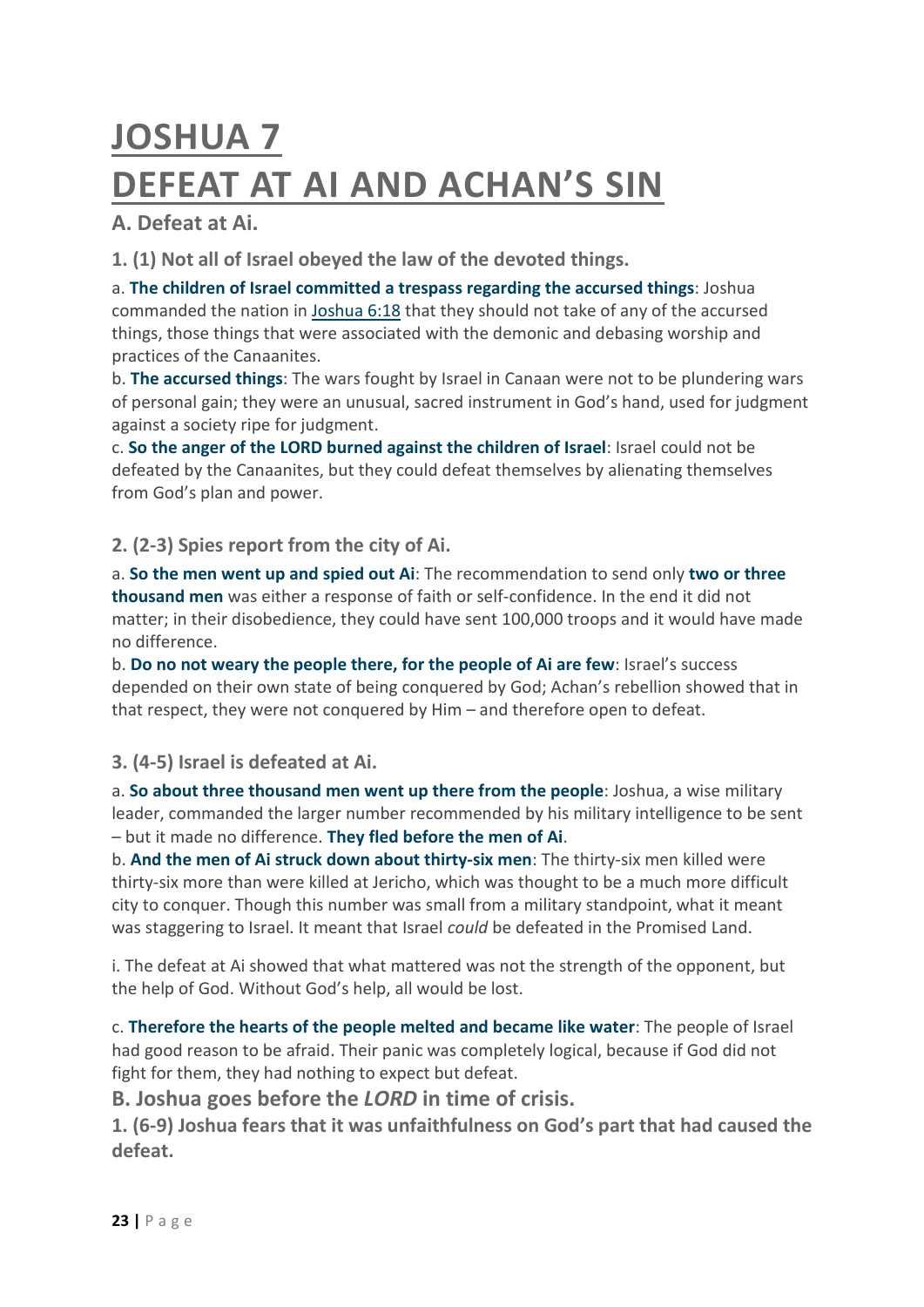a. **Then Joshua tore his clothes**: To tear your clothes and to put dust on your head both displayed *mourning*. Joshua is not only mourning the death of thirty-six men, but more so, **he and the elders of Israel** mourn the loss of the blessing and guidance of God.

b. **Alas, Lord GOD, why have you brought this people over the Jordan at all**: For Joshua and the elders of Israel, this defeat was a national calamity. They do not take this defeat in stride; there is no "win a few, lose a few" mentality at work. They know that every battle matters, and there is always a *reason* for defeat, it doesn't "just happen."

c. **Oh, that we had been content, and dwelt on the other side of the Jordan**: Joshua knew that if God's hand of blessing and guidance were not with them, it would be better if they had not come to the Promised Land at all. If God did not deliver them, all would be lost. i. How different from so much of Christianity today! We are often so filled with *man's* programs and power, that if God withdrew His blessing and guidance, it wouldn't be missed for a long time.

d. **Then what will you do for your great name**: This shows that Joshua's over-riding concern was for the glory of God. Our greatest disappointment when we stumble should be that we have possibly caused reproach on the **great name** of God.

**2. (10-11) The real reason for defeat: Israel has sinned.**

a. **Israel has sinned**: The good news was that God had not failed the nation. The bad news was that this defeat was due to the sin of Israel. Joshua doesn't need to fear that the problem is with God – it is almost comforting to find that the problem is with us! i. This is why God told Joshua to **get up**. He didn't need to beg God to change *His* heart towards Israel. Joshua had to change Israel's heart before God.

ii. God's provision is for us to live a life of increasing victory. But He will not make defeat *impossible*, taking away our ability to choose good or evil. He always makes it possible for us *not* to sin; here, Israel sinned, but they didn't have to.

b. **Israel has sinned… they… they… they also**: God says that **Israel** had sinned, not only one man. It is staggering to think that the whole nation was found guilty, and thirty-six men were dead, all for the sin of one man and his family.

i. Paul speaks in similar terms concerning sin in the church; regarding sin among the Corinthian church, he says *Do you not know that a little leaven leavens the whole lump?* [\(1](https://www.blueletterbible.org/search/preSearch.cfm?Criteria=1Corinthians+5.6&t=NKJV) [Corinthians](https://www.blueletterbible.org/search/preSearch.cfm?Criteria=1Corinthians+5.6&t=NKJV) 5:6) A small amount of sin accepted and tolerated among believers can infect the whole group.

ii. In this sense, the acceptance and toleration of the sin is worse than the sin itself, so it must be dealt with strictly.

c. **For they have even taken some of the accursed things, and have both stolen and**

**deceived**: We should understand exactly what the sin was. Someone in Israel took things that were devoted to God, devoted either by their giving to His tabernacle, or by their complete destruction. One man stole from God, in the same way we steal from Him when we do not give Him what he directs us to give.

i. [Leviticus](https://www.blueletterbible.org/search/preSearch.cfm?Criteria=Leviticus+22.14&t=NKJV) 22:14, [27:15,](https://www.blueletterbible.org/search/preSearch.cfm?Criteria=Leviticus+27.15&t=NKJV) [27:19,](https://www.blueletterbible.org/search/preSearch.cfm?Criteria=Leviticus+27.19&t=NKJV) and [27:31](https://www.blueletterbible.org/search/preSearch.cfm?Criteria=Leviticus+27.31&t=NKJV) each demonstrate that in Israel, if you wanted to keep something that belonged to God, you had to pay a 20% (one-fifth) penalty. This was the same amount required for restitution in theft [\(Leviticus](https://www.blueletterbible.org/search/preSearch.cfm?Criteria=Leviticus+6.4-5&t=NKJV) 6:4-5).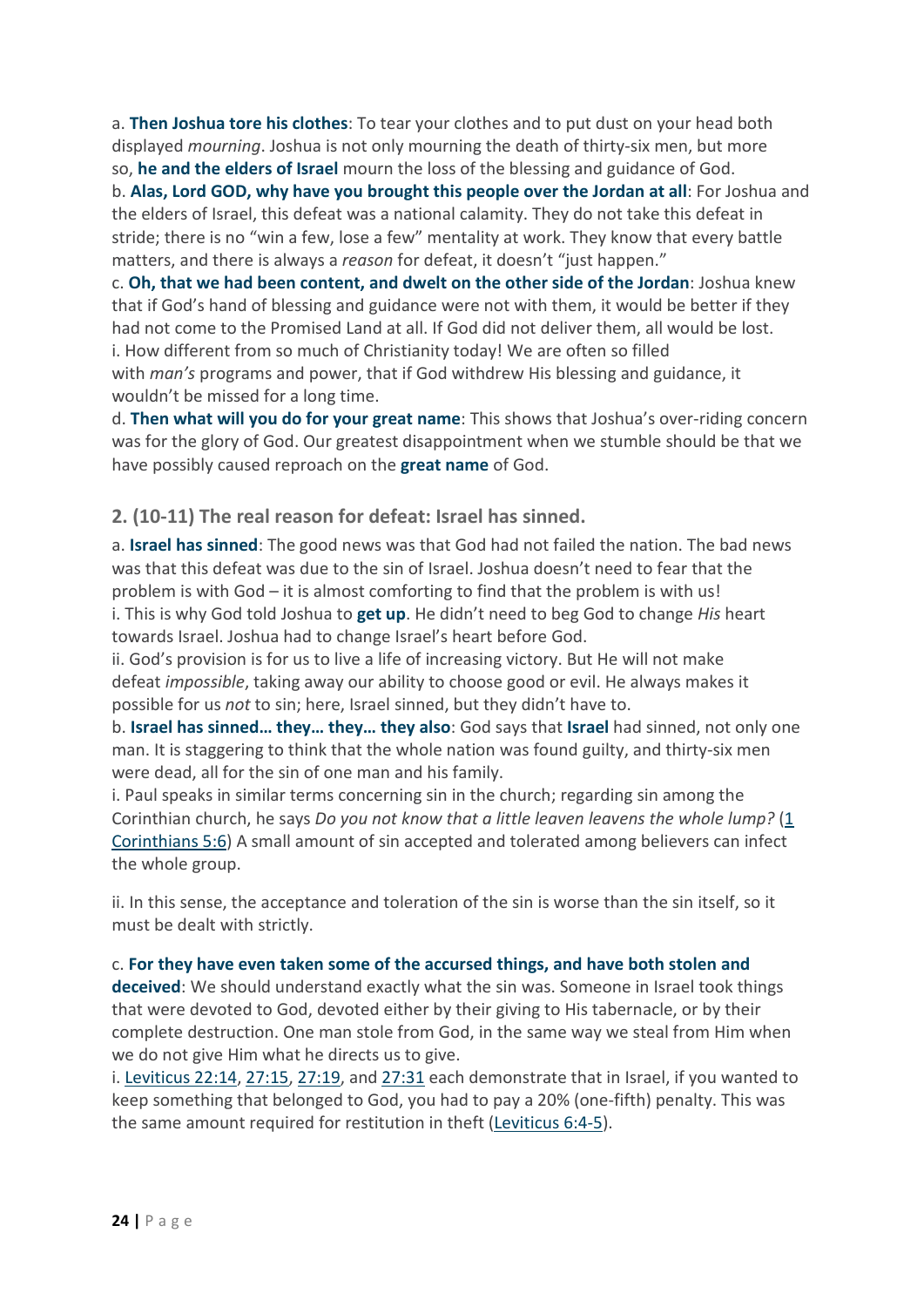ii. The New Testament teaches us that giving should be regular and proportional [\(1](https://www.blueletterbible.org/search/preSearch.cfm?Criteria=1Corinthians+16.1-2&t=NKJV) [Corinthians](https://www.blueletterbible.org/search/preSearch.cfm?Criteria=1Corinthians+16.1-2&t=NKJV) 16:1-2), that it should be generous, purposeful, and cheerful (2 [Corinthians](https://www.blueletterbible.org/search/preSearch.cfm?Criteria=2Corinthians+9.6-8&t=NKJV) 9:6- [8\)](https://www.blueletterbible.org/search/preSearch.cfm?Criteria=2Corinthians+9.6-8&t=NKJV). When we don't give as God directs us, we must regard it as sin and repent of it.

#### **3. (12-13) The effect of the sin: they now have no power before their enemies.**

a. **Therefore the children of Israel could not stand before their enemies**: Israel could not fight in God's power and presence unless they walked in obedience to God. Israel was under a covenant with God that promised blessing on their obedience, and also promised curses upon their disobedience.

i. We are not under that kind of covenant. Our position with God is made by the work of Jesus on our behalf, not our own works. Yet if we want God's power and presence in our own battles, we must walk in fellowship with Him, and this fellowship is hindered by our own sin and rebellion.

ii. Our position before God is secure in Jesus; but our fellowship with Him is hindered by our own sin (1 [John](https://www.blueletterbible.org/search/preSearch.cfm?Criteria=1John+1.6&t=NKJV) 1:6). This fellowship with God is our wellspring of power to live in the Spirit. b. **They have become doomed to destruction**: It is sobering to realize that a body in sin has no power before their enemies. It is wonderful to realize that once the sin has been dealt with, God's power can again flow in our Christian life.

c. **You cannot stand before your enemies until you take away the accursed thing from among you**: When God deals with a particular area of sin, and when we resist His work, His *mercy* makes us to fail in battle. We are most dangerous when we think we are "winning" battles with our own self-reliance.

**4. (14-15) Instructions for judgment of the sin.**

a. **The tribe which the LORD takes**: Though the identity of the sinning family was unknown to Joshua, it was known to God. Secret sin on earth is an open scandal before God. Therefore, we should therefore live our lives with "one set of books," with one kind of life that can be seen by anybody, anywhere.

b. **Then it shall be that he who is taken with the accursed thing shall be burned with fire**: Once God dealt with the one sinning individual, blessing could come again on the whole nation.

<span id="page-25-0"></span>**C. Achan's sin publicly judged.**

**1. (16-18) God exposes the identity of the head of the family that had sinned.**

a. **Achan the son of Carmi, the son of Zabdi, the son of Zerah, of the tribe of Judah, was taken**: This must have been an excruciating experience for Achan. How much better to simply walk in obedience to God!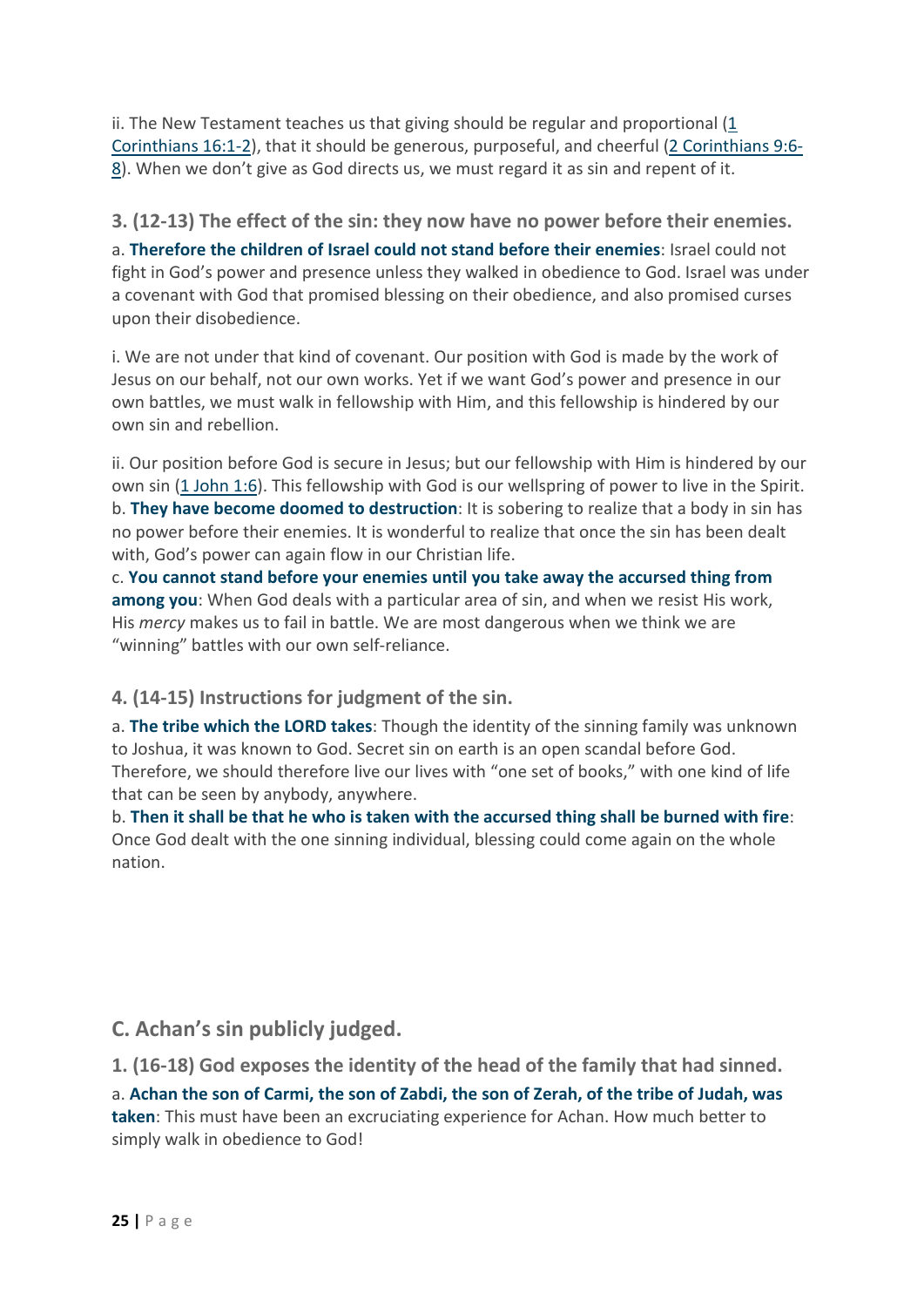b. **Achan the son of Carmi**: All this time, Achan certainly remembered exactly what he had taken, and how he wished he had not taken it. But he – and we – should remember the regret of sin *before* we sin, not after.

i. Sin does have its pleasures. Taking those things gave Achan a good feeling. But the penalty of sin, both within us and upon us, outweighs any of the fleeting pleasures of sin.

#### **2. (19-21) Joshua confronts Achan, and he confesses.**

a. **My son, I beg you, give glory to the LORD God of Israel, and make confession to Him**: Even when we sin and try to cover our sin, we can still **give glory to the LORD** by openly and honestly confessing our sin. Hidden sin always has a special power over us. b. **A beautiful Babylonian garment, two hundred shekels of silver, and a wedge of gold weighing fifty shekels**: Measured against the lives of thirty-six men and the welfare of the entire nation, what Achan gained was pretty insignificant. Truly, *the love of money is a root of all kinds of evil, for which some have strayed from the faith in their greediness, and pierced themselves through with many sorrows* (1 [Timothy](https://www.blueletterbible.org/search/preSearch.cfm?Criteria=1Timothy+6.10&t=NKJV) 6:10).

c. **I coveted them and took them**: Think of how Achan could have rationalized his sin: "No one will know." "These things won't be missed." "Think of how I'll be admired in this beautiful Babylonian garment." "I'm not hurting anyone." "I deserve this." The excuses can go on and on, but they all fall short.

i. When we are at the terrible place Achan is, we all feel terrible about our sin, wishing we had never done it – may God help us to feel terrible about our sin *before* we do it!

#### **2. (22-26) The confession confirmed, and judgment executed.**

a. **His sons, his daughters**: Achan's sons and daughters had specific knowledge of the sin because it is unlikely that he could bury so much under their tent without their knowledge. At the same time, they were not necessarily stoned with Achan. Instead of being killed with their father, Achan's children were probably called forth to witness the judgment against their father.

i. We notice the use of the singular in [Joshua](https://www.blueletterbible.org/search/preSearch.cfm?Criteria=Joshua+7.25&t=NKJV) 7:25 and [7:26](https://www.blueletterbible.org/search/preSearch.cfm?Criteria=Joshua+7.26&t=NKJV) (**you… you… him… him**), in reference to a person being stoned. The use of the plural in [Joshua](https://www.blueletterbible.org/search/preSearch.cfm?Criteria=Joshua+7.24&t=NKJV) 7:24 and [7:25](https://www.blueletterbible.org/search/preSearch.cfm?Criteria=Joshua+7.25&t=NKJV) (**them… them… them**) probably has reference to Achan's possessions, not his children.

b. **The name of that place has been called the Valley of Achor to this day**: The Israelites aptly named this place *Valley of Trouble* (or, *disaster*, as it is in the NIV).

c. **So the LORD turned from the fierceness of His anger**: Even this kind of sin, when it is dealt with, can be a spring board to victory again. Now Israel was again in position to walk in the power and guidance of God, after they had been conquered by God again.

i. This kind of victory only comes after a *death*. We need to die to such besetting sins, know that *those who are Christ's have crucified the flesh with its passions and desires* [\(Galatians](https://www.blueletterbible.org/search/preSearch.cfm?Criteria=Galatians+5.24&t=NKJV) [5:24\)](https://www.blueletterbible.org/search/preSearch.cfm?Criteria=Galatians+5.24&t=NKJV) – the power and victory of Jesus' resurrection are ours as we crucify our flesh with Him every day.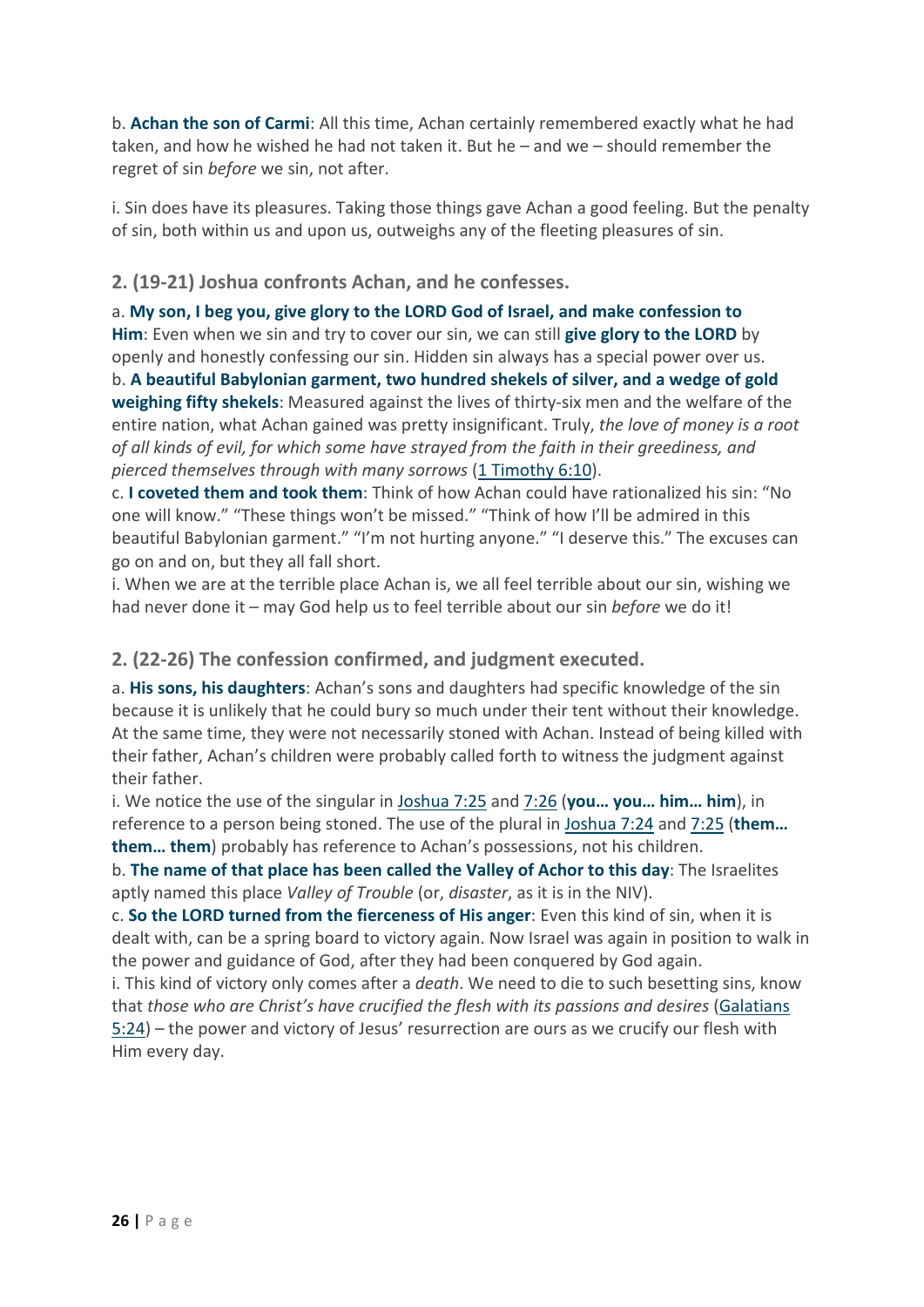# <span id="page-27-0"></span>**Joshua 8 VICTORY OVER AI**

<span id="page-27-1"></span>**A. Plans for victory.**

**1. (1-2) God encourages Joshua and gives him instructions.**

a. **Do not be afraid, nor be dismayed**: This was the first key to regaining victory. They had to *receive encouragement from God*. Though Israel stumbled through Achan's sin as shown in [Joshua](https://www.blueletterbible.org/search/preSearch.cfm?Criteria=Joshua+7&t=NKJV) 7, they dealt with the failure and now had to move on.

i. It is often the most difficult to regain lost ground such as Ai. When we have failed at some point in our Christian lives, we need to know how to get back on track.

ii. What is past is past. We must deal with it before God in repentance and dying to self, and then look forward to what He has for us right now.

iii. God wants us to use our failures in a good way, to use them as a foundation for great victory in the LORD.

b. **Take all the people of war with you, and arise, go up to Ai**: God wasn't despondent or depressed, and He didn't want Joshua or the nation of Israel to be either. Now it was time to get busy and set about being victorious for the LORD, because He has not abandoned them.

c. **Only its spoil and its cattle you shall take as booty for yourselves**: God allows them to keep the spoil from the city of Ai. How foolish the sin of Achan seems now! He could have had all his heart desired if he only waited on the LORD for it.

d. **Lay an ambush for the city behind it**: God gives Joshua a plan for conquering the city of Ai, and now he must follow it. When we need to regain the victory, *we must follow God's plan*.

**2. (3-8) Plans made for an ambush upon Ai.**

a. **Joshua chose thirty thousand mighty men of valour**: This time Joshua did not send 3,000 men as before [\(Joshua](https://www.blueletterbible.org/search/preSearch.cfm?Criteria=Joshua+7.4&t=NKJV) 7:4). Now he sent 30,000 **mighty men of valour**. When we need to regain victory, we must *use every resource, and the best resources for victory*.

b. **And he commanded them, saying: "Behold, you shall lie in ambush against the city, behind the city"**: Though God had given Joshua the general plan [Joshua](https://www.blueletterbible.org/search/preSearch.cfm?Criteria=Joshua+8.2&t=NKJV) 8:2, He left it up to Joshua's experience and sanctified common sense to lay out the specific plan of battle.

**3. (9-10) Joshua stays with the people.**

a. **But Joshua lodged that night among the people**: Joshua was especially near his people during this crucial time of trying to regain victory. The people needed to know he was near, and they needed to follow his leadership.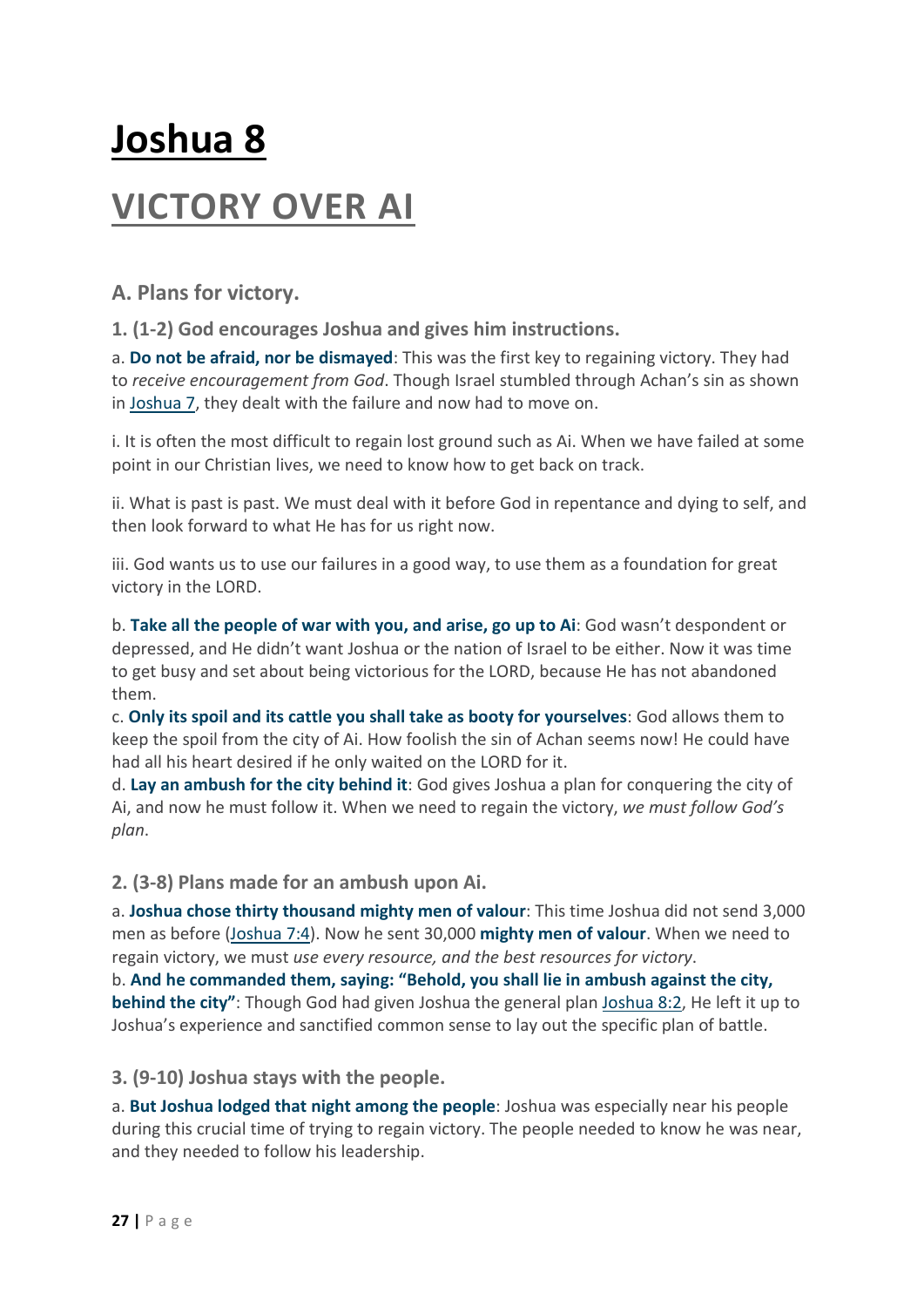b. **Among the people**: If we will regain victory, we must *live with and follow Jesus*, who is our Joshua. He is always near to us at these crucial times in our Christian life, and always goes first to lead us into battle.

#### <span id="page-28-0"></span>**B. Victory at Ai.**

**1. (11-13) Preparations for battle: Joshua and the people do exactly what the LORD commanded them.**

a. **All the people of war who** *were* **with him went up and drew near**: If Israel will regain victory, they must *take the offensive*. They don't wait for Ai to bring the battle to them, bring the battle to Ai.

b. **Joshua went that night into the midst**: We often see the battle against sin in mainly negative terms, about what *not* to do. But we must take the offensive against the powers of darkness and temptation and be busy about doing what the LORD would have us to do.

**2. (14-17) The ambush works; the fighting men of Ai leave the city.**

a. When the king of Ai saw it, that the men of the city hurried and rose early and went out **against Israel to battle**: The men of Ai tried the exact same strategy against Israel as before. Generally, Satan will stick with a strategy against us until it doesn't work anymore. b. **And Joshua and all Israel made as if they were beaten before them**: God directed Joshua to use a completely different strategy against Ai. When we see the diversity of God's methods, we remember it is because He is a personal God.

**3. (18-29) Ai is totally defeated and burnt to the ground.**

a. **And they struck them down, so that they let none of them remain or escape**: The victory and God's judgment is complete. Because of God's faithfulness to Israel and Israel's faithfulness to God, this is not a halfway victory.

b. **Joshua did not draw back his hand, with which he stretched out the spear, until he had utterly destroyed all the inhabitants of Ai**: If Israel will regain victory, they must *show no mercy to their enemy*, but crush the enemy completely at every opportunity.

i. We can summarize the keys for victory from this chapter:

- · Be encouraged.
- · Follow the LORD's plan.
- · Use every resource, and the best resources.
- · Live with and look to Jesus.
- · Go on the offensive.
- · Show no mercy to your enemy.

c. **According to the word of the LORD which He had commanded Joshua**: So far, Israel's experience is an illustration of their whole history, and the spiritual history of many Christians.

- · Obedience followed by victory.
- · Victory followed by blessing.
- · Blessing followed by pride and disobedience.
- · Disobedience followed by defeat.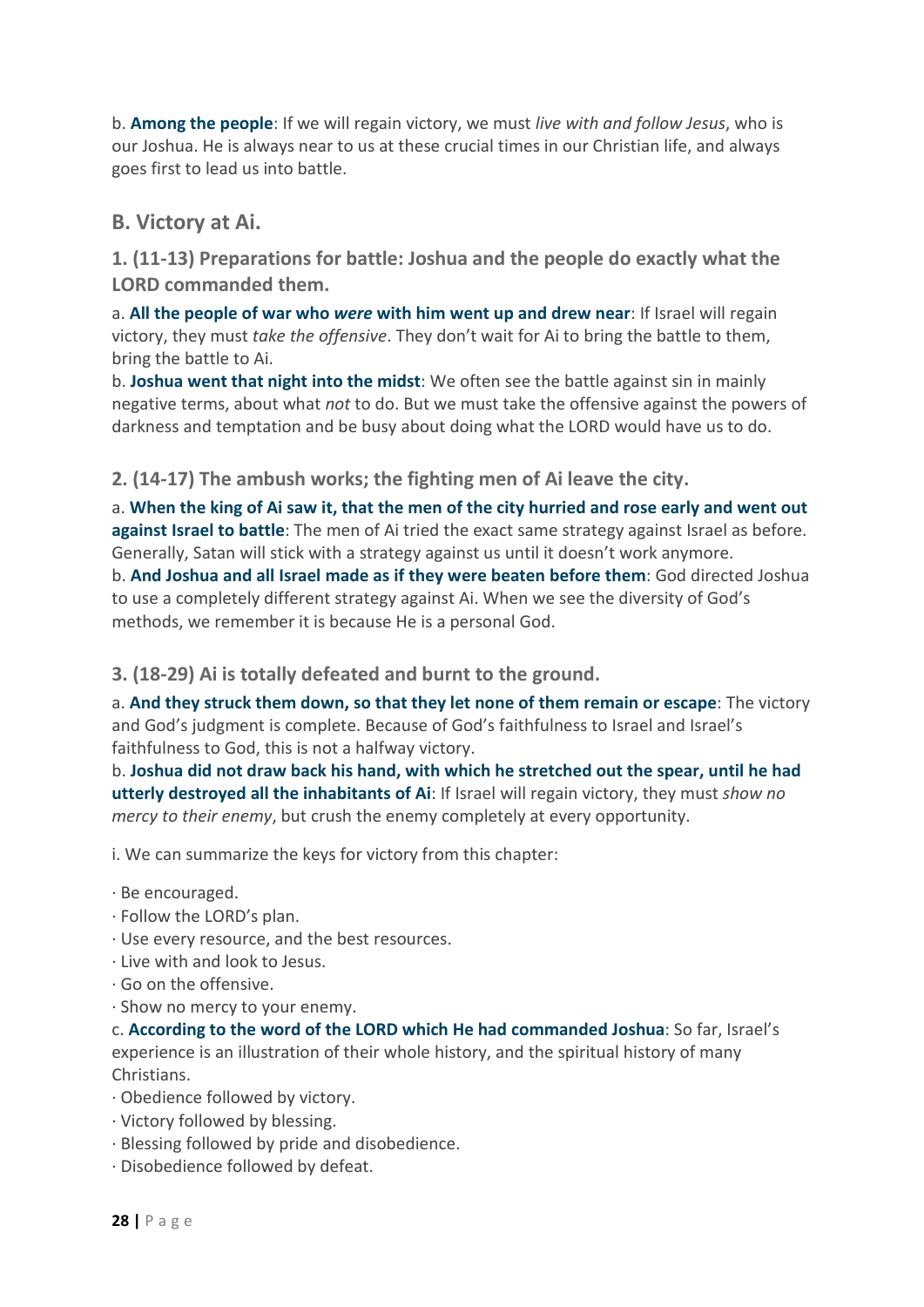- · Defeat followed by judgment.
- · Judgment followed by repentance.
- · Repentance followed by obedience.
- <span id="page-29-0"></span>· Obedience followed by victory, and the cycle continues.

#### **C. Blessing and cursing on Ebal and Gerizim.**

#### **1. (30-31) An altar built at Mount Ebal.**

a. **Now Joshua built an altar to the LORD God of Israel in Mount Ebal, as Moses the servant of the LORD had commanded the children of Israel, as it is written in the Book of the Law of Moses**: This is in fulfilment of [Deuteronomy](https://www.blueletterbible.org/search/preSearch.cfm?Criteria=Deuteronomy+27-28&t=NKJV) 27-28. There, the LORD told Israel, when they came to the Promised Land, to come to these mountains, build an altar, sacrifice to the LORD, and read the law.

b. **And they offered on it burnt offerings to the LORD, and sacrificed peace offerings**: We see an appropriate act of worship, and consecration unto God, following a great victory. God always should get the glory. Even when men looked at the altar, they would not see elaborate carvings – though beautiful – drawing attention to man's work (**whole stones over which no man has wielded an iron tool**).

**2. (32-35) Blessings read from Mount Gerizim, curses from Mount Ebal.**

a. **He wrote on the stones a copy of the Law of Moses, which he had written**: In this act of obedience we see Joshua as a *man of the Book*, obeying the command of [Joshua](https://www.blueletterbible.org/search/preSearch.cfm?Criteria=Joshua+1.8&t=NKJV) 1:8. We also see Israel as a *people of the Book* ordering their lives after God's Word.

i. This was even at a cost or inconvenience. The distance from Ai to Ebal and Gerizim was a long way to move all the tribes of Israel, from 20 to 25 miles.

#### b. **Half of them were in front of Mount Gerizim and half of them in front of Mount**

**Ebal**: This was a beautiful place to do this, and the whole nation could hear this reading of the Law. The area has a natural amphitheatre effect because of the contour of the hills. i. According to [Deuteronomy](https://www.blueletterbible.org/search/preSearch.cfm?Criteria=Deuteronomy+27-28&t=NKJV) 27-28, the altar was built on the mountain of cursing, mount Ebal. We need the covering sacrifice exactly at the point where our sin and failures are revealed, and God's curse is pronounced on our sin.

ii. This event, at this place, shows that Israel controls the middle of Canaan and the highlands. The rest is a matter of taking advantage of this strategic position.

### <span id="page-29-2"></span><span id="page-29-1"></span>**JOSHUA 9 THE GIBEONITE DECEPTION**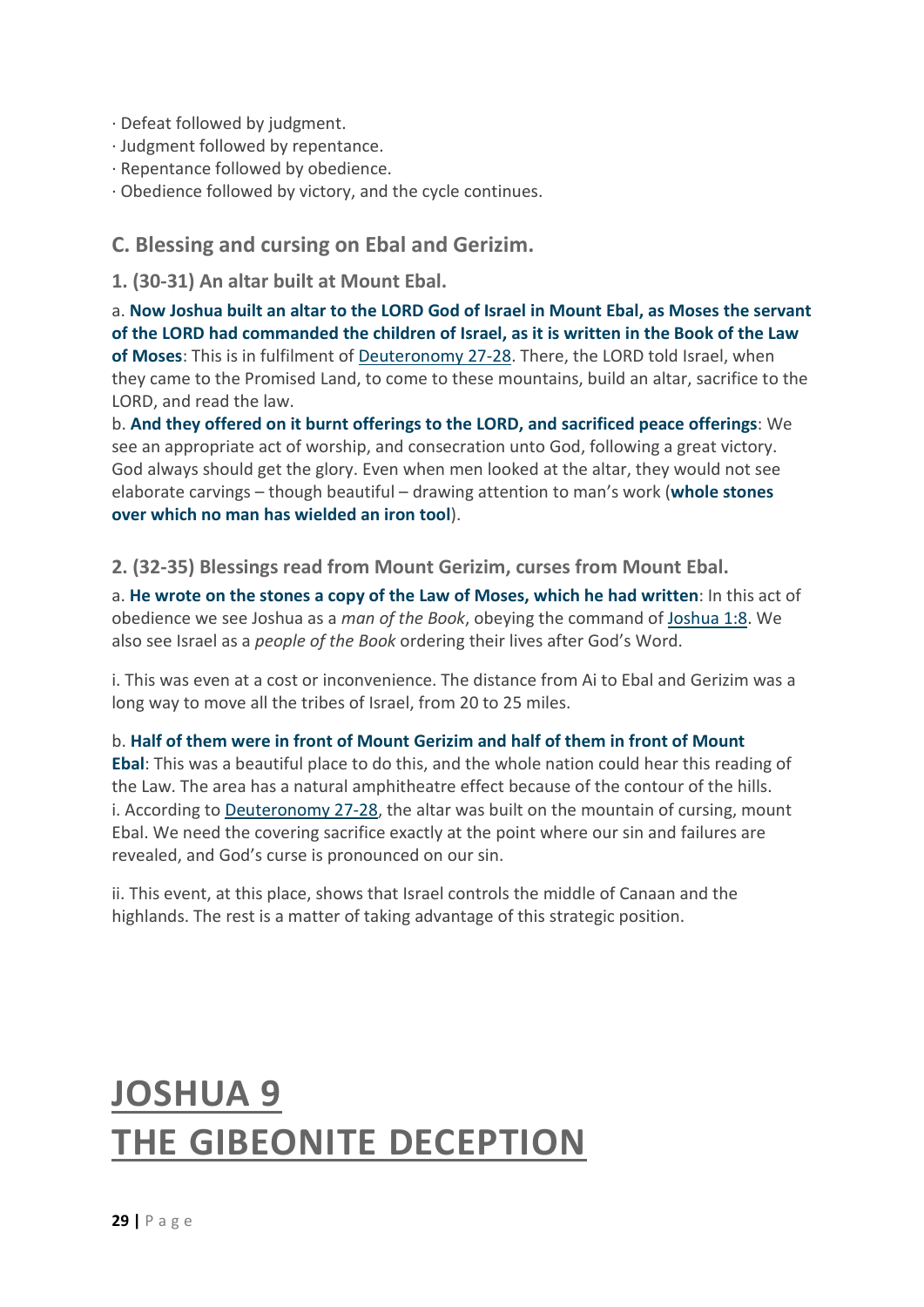#### <span id="page-30-0"></span>**A. Two different strategies of attack against Israel.**

**1. (1-2) The southern kings gather together against Israel.**

a. **When all the kings who were on this side of the Jordan… heard about it**: When the Canaanite kings heard how the LORD delivered Jericho to Israel, they had reason to be afraid. When they heard how the LORD gave them victory over Ai, they had reason to be afraid.

b. **They gathered together to fight with Joshua and Israel with one accord**: This is a classic, frontal attack – they will try to defeat Israel on the field of battle, in head-to-head competition.

**2. (3-6) The Gibeonites approach Joshua and Israel in another way.**

a. **They worked craftily, and went and pretended to be ambassadors**: The Gibeonites will try to deceive Israel into making a peace treaty with them, though Israel was forbidden to make peace with any of the tribes of Canaan (Exodus [23:23-24\)](https://www.blueletterbible.org/search/preSearch.cfm?Criteria=Exodus+23.23-24&t=NKJV).

b. **They worked craftily**: Notice the methods of deception used by the Gibeonites. They were clever (**craftily**), they misrepresented themselves (**pretended**), and they even gave false "evidence" of their deception (**old sacks**, **old wineskins**, **old and patched sandals**, **dry and moldy** bread).

c. **From a far country**: Beyond their deceptive appearance, the Gibeonites simply *lied*. They said, "**We have come from a far country**" when of course they had not. All their other devices simply lead to strengthen the deception offered.

<span id="page-30-1"></span>**B. How Joshua and the leaders of Israel were deceived.**

**1. (7-13) The Gibeonites explain their story to Joshua and the leaders of Israel.**

a. **From a very far country your servants have come**: Plainly, the Gibeonites lied to Israel. But despite their lies, they have a proper admiration and honour for the God of Israel. **Because of the name of the LORD your God; for we have heard of His fame** shows that it is *because* God fights for Israel, they know it would be useless to oppose the nation.

**2. (14-15) Joshua and the leaders of Israel accept the deception of the Gibeonites.**

a. **They did not ask counsel of the LORD**: The Gibeonite deception was clever, and therefore powerful. But the real problem was that Joshua and the leaders of Israel never sought the LORD.

b. **Then the men of Israel took some of their provisions**: This shows that they trusted their senses instead of the LORD. "Look at this bread. Feel and taste how stale it is. Surely, they must have come a long way." They walked by sight, not by faith.

i. How much trouble do we find ourselves in for this very reason: **they did not ask counsel of the LORD**?

c. **So Joshua made peace with them**: Because they believed that the Gibeonites were from a distant land, they made the treaty with them. God allowed Israel to make treaties with distant nations, but not with the Canaanites.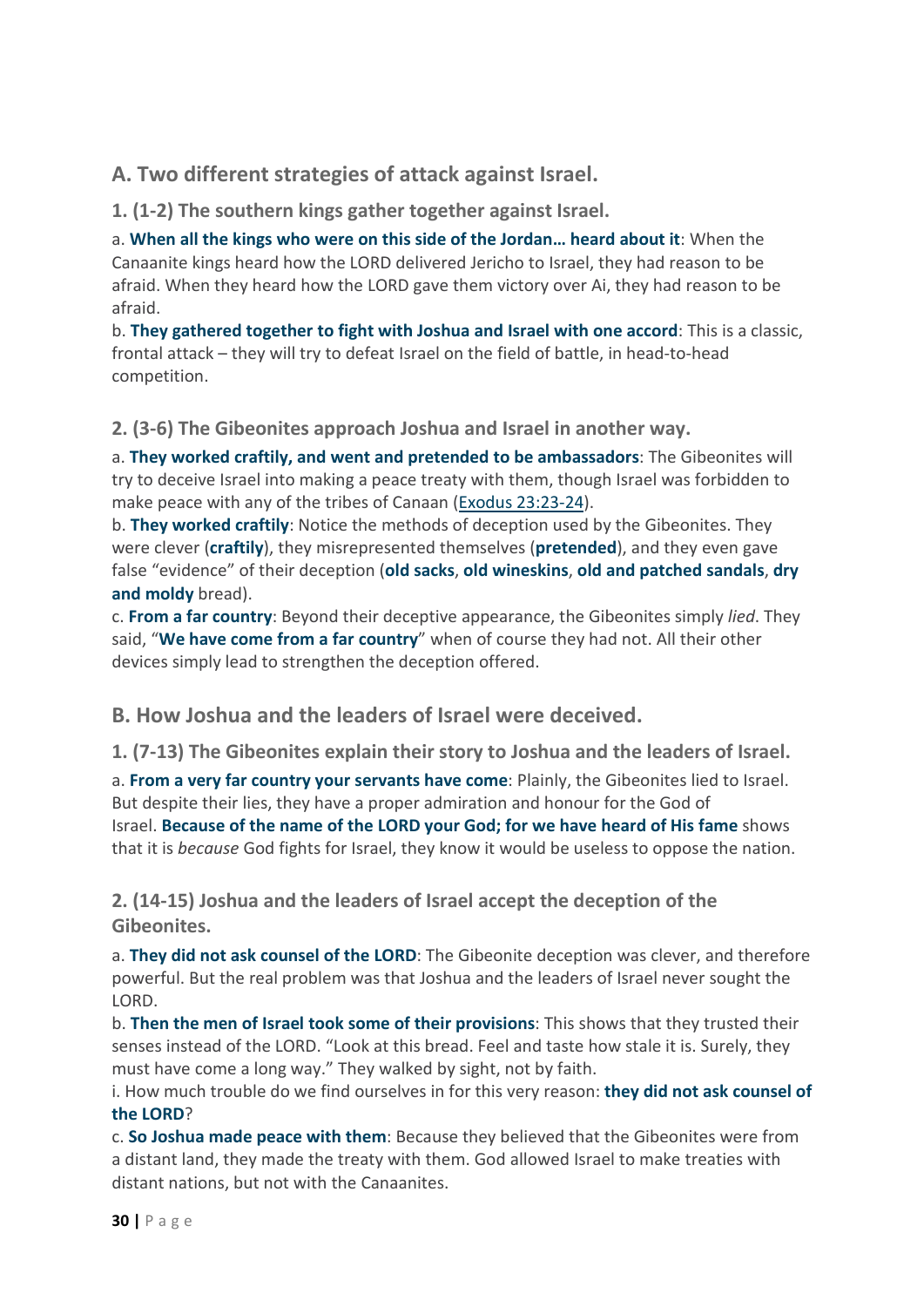#### <span id="page-31-0"></span>**C. The deception of the Gibeonites uncovered and dealt with.**

**1. (16-20) Joshua and the leaders of Israel discover they have been deceived, yet they abide by their sworn oath to the Gibeonites.**

a. **All the congregation murmured against the rulers**: Even though they **murmured** against them, the rulers still knew they had to do what was right and honourable before God: keep their oath, even if it was a bad oath.

i. The rulers of Israel were wise in not allowing one sin (wiping out the Gibeonites) follow another sin (making the oath without seeking the LORD), especially in light of public pressure to do otherwise.

b. **Then all the rulers said to all the congregation, "We have sworn to them by the LORD God of Israel; now therefore, we may not touch them"**: It is a mark of godliness to hold to an oath, even when it is difficult. *But he honours those who fear the LORD; he who swears to his own hurt and does not change*. [\(Psalm](https://www.blueletterbible.org/search/preSearch.cfm?Criteria=Psalm+15.4&t=NKJV) 15:4)

i. It is refreshing to see that going back on their word was not even really a possibility for the rulers of Israel. This was a simple matter, not even up for debate: **we may not touch them**. c. **Because of the oath which we swore to them**: Later, King Saul broke this vow to the Gibeonites and his sin brought famine upon Israel in the days of David (2 [Samuel](https://www.blueletterbible.org/search/preSearch.cfm?Criteria=2Samuel+21.1-9&t=NKJV) 21:1-9). i. *Now there was a famine in the days of David for three years, year after year; and David inquired of the LORD. And the LORD answered, "It is because of Saul and his bloodthirsty house, because he killed the Gibeonites."* (2 [Samuel](https://www.blueletterbible.org/search/preSearch.cfm?Criteria=2Samuel+21.1&t=NKJV) 21:1)

**2. (21-27) A glorious punishment for the Gibeonites: Joshua makes them slaves to the LORD.**

a. **Let them live, but let them be woodcutters and water carriers for all the**

**congregation**: Joshua could not kill the Gibeonites, but he could control them by making them perpetual workmen for the tabernacle service. They would serve in menial ways such as cutting wood for the sacrificial fires of the tabernacle and carrying water used in its service.

b. **So they answered Joshua and said**: Significantly, there seems to be no complaint from the Gibeonites. They simply say, "**Here we are, in your hands; do with us as it seems good and right to do to us**." Essentially, they were happy with the prospect of being incorporated into Israel, and by being made servants of the LORD, even if it was in menial service. i. In this, the Gibeonites express the same heart David did in Psalm [84:10:](https://www.blueletterbible.org/search/preSearch.cfm?Criteria=Psalm+84.10&t=NKJV) *For a day in Your* courts is better than a thousand. I would rather be a doorkeeper in the house of my God than *dwell in the tents of wickedness.*

ii. It is essential to see that they did this out of a love for the God of Israel, not out of weakness. Indeed, it was said of Gibeon that *all its men were mighty* [\(Joshua](https://www.blueletterbible.org/search/preSearch.cfm?Criteria=Joshua+10.2&t=NKJV) 10:2).

c. **Because your servants were clearly told that the LORD your God commanded His servant Moses to give you all the land… we were very much afraid for our lives because of you, and have done this thing**: The Gibeonites were not thrilled so much at being wood cutters and water carriers, but in knowing they could be those things for the LORD – and in knowing where they would be if they were *not* serving the LORD.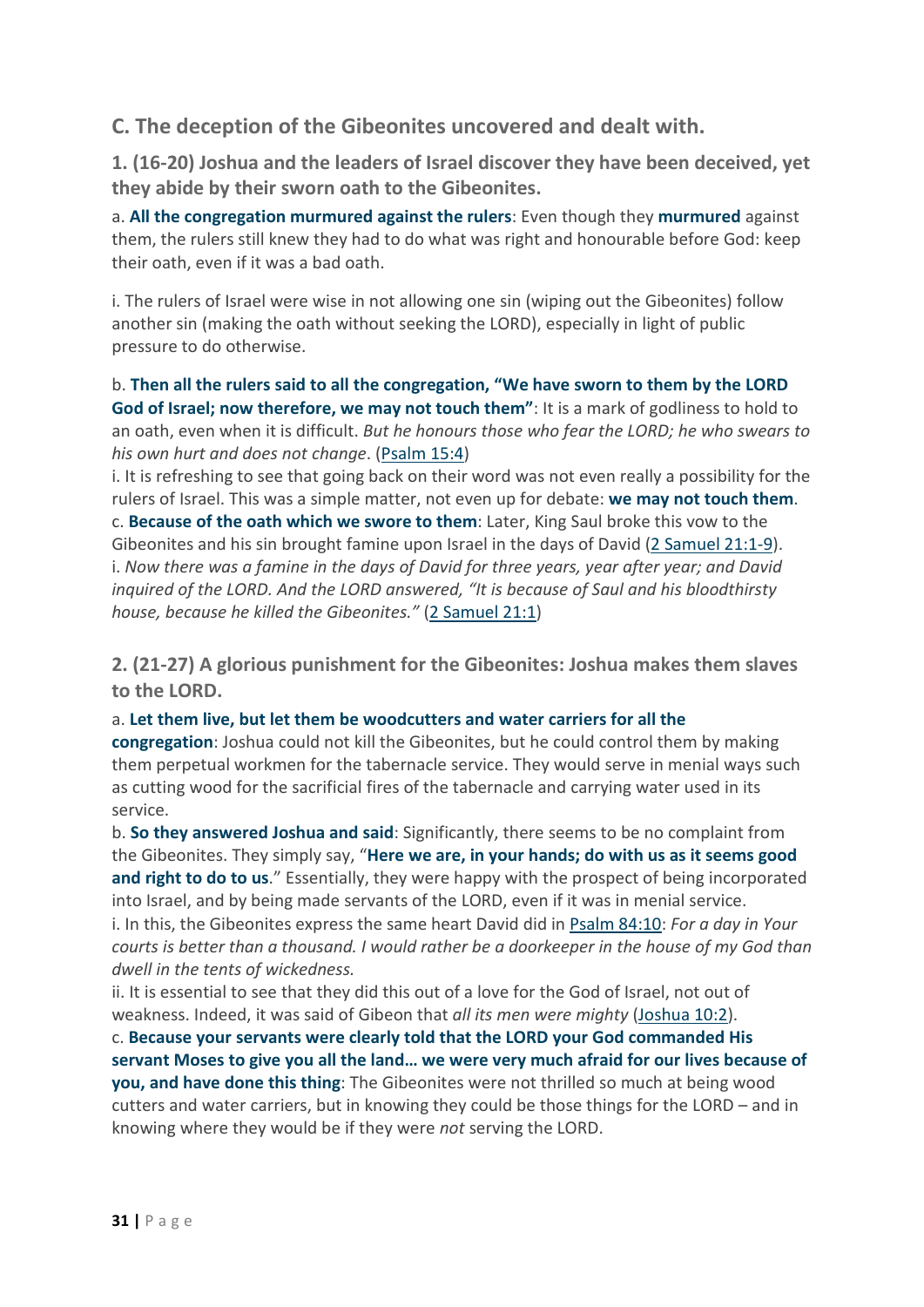ii. Do we have the same heart? Can we rejoice in any kind of service, if we see we are in the presence of the LORD as we do it?

ii. The Gibeonites found salvation in the God of Israel much like Rahab did in [Joshua](https://www.blueletterbible.org/search/preSearch.cfm?Criteria=Joshua+2&t=NKJV) 2. · Both Rahab and the Gibeonites came to the God of Israel as sinners, Rahab as a harlot, and the Gibeonites as liars.

· Both Rahab and the Gibeonites were willing at risk to forsake their former associations and be counted among God's people. The risk of Gibeon was explained in [Joshua](https://www.blueletterbible.org/search/preSearch.cfm?Criteria=Joshua+10.4&t=NKJV) 10:4, where they were a target of attack for their dealings with Israel.

· Both Rahab and the Gibeonites, after they found salvation through the God of Israel, had a rich history.

iii. The Gibeonites after [Joshua](https://www.blueletterbible.org/search/preSearch.cfm?Criteria=Joshua+9&t=NKJV) 9.

· The Gibeonites became servants at the tabernacle, just as Joshua had commanded.

· Gibeon becomes a priestly city; the Ark of the Covenant stayed at Gibeon often in the days of David and Solomon (1 [Chronicles](https://www.blueletterbible.org/search/preSearch.cfm?Criteria=1Chronicles+16.39-40&t=NKJV) 16:39-40 and [21:29\)](https://www.blueletterbible.org/search/preSearch.cfm?Criteria=1Chronicles+21.29&t=NKJV).

· At least one of David's *mighty men* was a Gibeonite (1 [Chronicles](https://www.blueletterbible.org/search/preSearch.cfm?Criteria=1Chronicles+12.4&t=NKJV) 12:4).

· God spoke to Solomon at Gibeon (1 [Kings](https://www.blueletterbible.org/search/preSearch.cfm?Criteria=1Kings+3.4&t=NKJV) 3:4).

· Gibeonites were among those who rebuilt the walls of Jerusalem with Nehemiah [\(Nehemiah](https://www.blueletterbible.org/search/preSearch.cfm?Criteria=Nehemiah+3.7&t=NKJV) 3:7 and [7:25\)](https://www.blueletterbible.org/search/preSearch.cfm?Criteria=Nehemiah+7.25&t=NKJV).

· Prophets such as Hananiah the son of Azur came from Gibeon [\(Jeremiah](https://www.blueletterbible.org/search/preSearch.cfm?Criteria=Jeremiah+28.1&t=NKJV) 28:1).

· These are examples of the great things God can do with people who are sinners but come to Him in humility and love.

### <span id="page-32-1"></span><span id="page-32-0"></span>**JOSHUA 10 THE SOUTHERN KINGS CONQUERED**

<span id="page-32-2"></span>**A. A miraculous victory for Israel.**

**1. (1-5) Adoni-Zedek and his fear of Israel.**

a. **When Adoni-Zedek king of Jerusalem heard how Joshua had taken Ai and had utterly destroyed it**: The king of Jerusalem (**Adoni-Zedek**) was rightly alarmed when he heard of the conquests of Jericho and Ai. He understood that the armies of Israel would soon come against all the cities of Canaan.

i. Especially troubling was the news that they **had utterly destroyed** both Jericho and Ai – that is, that they had brought the unique judgment of God against the Canaanites and did not take any plunder or profit from the cities. An Israelite army fighting for the glory of God and as a unique instrument of God's judgment rightly made them afraid.

ii. Adoni-Zedek also had reason to be concerned from a strategic perspective. The previous victories across the middle of Canaan effectively separated Canaan between north and south. "Israel controlled the Benjaminite plateau, the crossroads between the hill country and the Judean wilderness. It provided access to the coastal plain and lowlands to the west via the Beth Horon pass."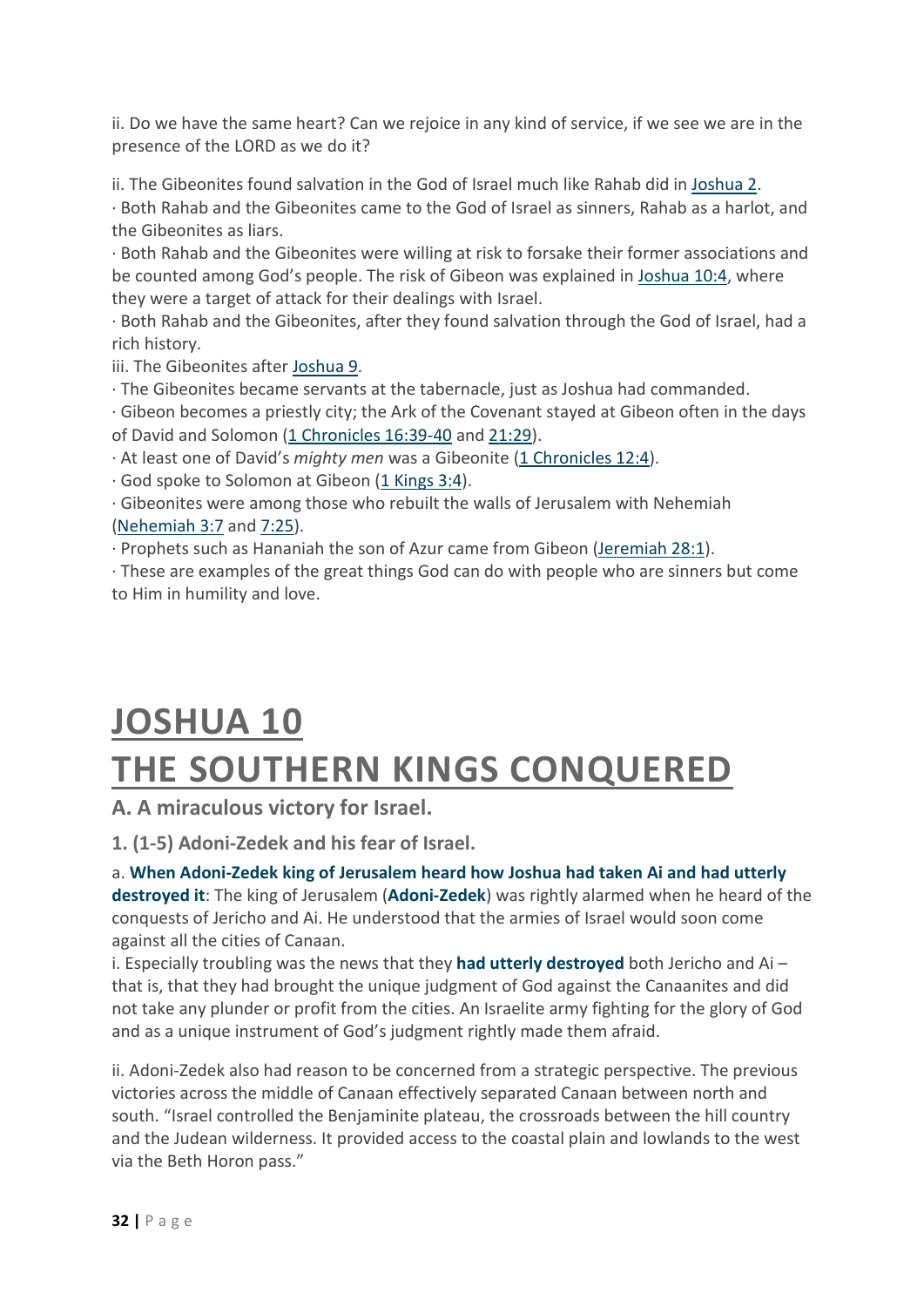iii. "It has been conjectured that the Canaanites kings assumed this name in imitation of that of the ancient patriarchal king of this city, Melchizedek, whose name signifies *king of righteousness*, or *my righteous king*: a supposition that is not improbable." (Clarke)

b. **And how the inhabitants of Gibeon had made peace with Israel**: In addition, the surrender and subordination of the Gibeonites caused Adoni-Zedek to be afraid. Gibeon was a **great city** and its **men were mighty** – if *they* surrendered to Israel, things were bad for Canaanites.

i. The Gibeonites did not submit to Israel out of a position of weakness; indeed, **all its men were mighty**. Yet it was because of their love and honour of the God of Israel that they submitted to perpetual service in His tabernacle.

c. **They feared greatly**: Fear did not make the Canaanites surrender. It made them organize and fight, and **Adoni-Zedek** became the leader of the southern Canaanite kings. i. The enemies of Israel **feared greatly**; but like our spiritual enemies, they did not retreat but launched even more bold attacks, as a wild animal might fight when it feels attacked.

**2. (3-5) The southern kings of Canaan assemble for an attack on Gibeon.**

a. **Therefore Adoni-Zedek king of Jerusalem sent to Hoham king of Hebron**: Acting on his fear, Adoni-Zedek began to organize the kings of southern Canaan. Since Israel occupied the land to their north, he could not get help from the kings of northern Canaan.

i. What Adoni-Zedek did was not unusual. In this same approximate time, "Jerusalem's leader wrote at least five letters to the Pharoah regarding his town and its security. These letters, part of the collection known as the Armana letters, are longer and more literate than the contemporary missives of other Palestinian town leaders."

b. **King of Jerusalem… king of Hebron… king of Jarmuth… king of Lachish… king of Eglon**: This again displays that the Canaanites were organized as city-states instead of one unified nation. It took the leadership of Adoni-Zedek to bring them together.

i. Each one of these cities – Jerusalem, Jarmuth, Lachish, Eglon, and Hebron were important cities either for their location or for the trade routes associated with them.

ii. "Like Adoni-Zedek, the names of the four leaders can be identified with similar names from texts and peoples in and around Palestine during the same period of time that the account in Joshua purports to describe."

c. **That we may attack Gibeon**: Though they were afraid, they were still clever. Afraid to attack Israel directly, they attacked their subjects, the Gibeonites.

#### **3. (6) The plea for help from Gibeon.**

a. **Sent to Joshua at the camp at Gilgal**: Joshua and the armies of Israel were still at **Gilgal**. This was an important place for Israel's conquest of Canaan.

· Gilgal was the place of memorial [\(Joshua](https://www.blueletterbible.org/search/preSearch.cfm?Criteria=Joshua+4.20&t=NKJV) 4:20).

- · Gilgal was the place of radical obedience [\(Joshua](https://www.blueletterbible.org/search/preSearch.cfm?Criteria=Joshua+5.2-3&t=NKJV) 5:2-3).
- · Gilgal was the place where reproach was removed [\(Joshua](https://www.blueletterbible.org/search/preSearch.cfm?Criteria=Joshua+5.9&t=NKJV) 5:9).
- · Gilgal was the place of obedience and the remembrance of salvation [\(Joshua](https://www.blueletterbible.org/search/preSearch.cfm?Criteria=Joshua+5.10&t=NKJV) 5:10).

· Gilgal was the place where the manna stopped, and they began to live of what the Promised Land provided (Joshua [5:11-12\)](https://www.blueletterbible.org/search/preSearch.cfm?Criteria=Joshua+5.11-12&t=NKJV).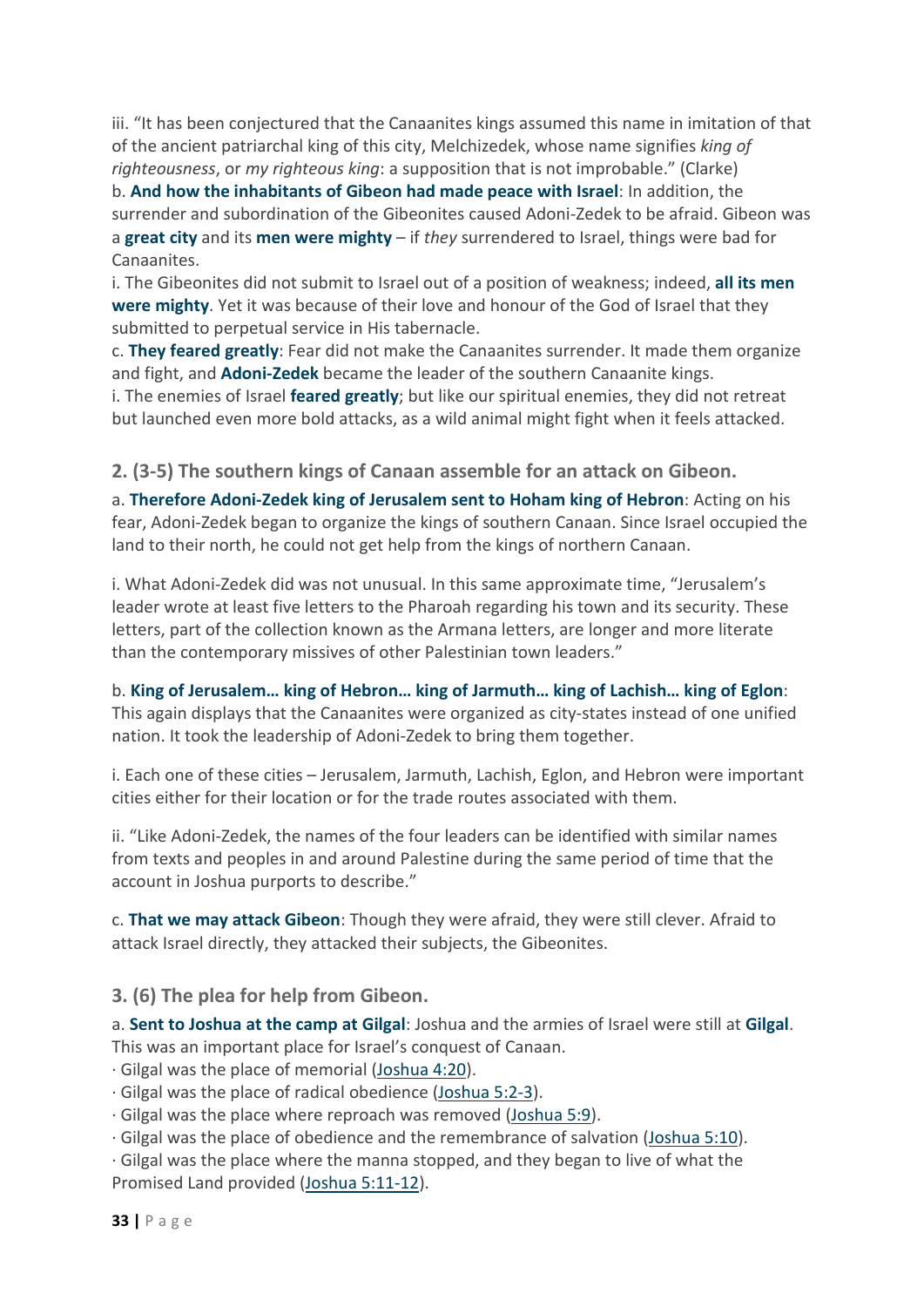· Gilgal was the place where they met Jesus Christ in a dramatic way, as commander of the LORD's armies – and took of their sandals in reverence to holy ground (Joshua [5:13-15\)](https://www.blueletterbible.org/search/preSearch.cfm?Criteria=Joshua+5.13-15&t=NKJV).

b. **Do not forsake your servants; come up to us quickly, save us and help us**: The

Gibeonites rightly looked to the people of Israel as their helpers and protectors. They were not too proud to call for help.

i. Just like the Gibeonites claimed protection on the basis of covenant, so do we because of our participation in the New Covenant. In light of our covenant with God, "*Do not forsake Your servant…save us and help us*" is a good prayer to pray.

#### <span id="page-34-0"></span>**B. The defeat of the Southern kings of Canaan.**

#### **1. (7) Joshua and the people of Israel are faithful to their vow to the Gibeonites.**

a. **So Joshua ascended from Gilgal**: We saw that in [Joshua](https://www.blueletterbible.org/search/preSearch.cfm?Criteria=Joshua+9&t=NKJV) 9, Joshua, the leaders of Israel, and all the people of Israel knew they made a bad vow to the Gibeonites, yet they did not turn their backs on that vow.

i. This is the first example in Joshua of *counterattack* – the enemy initiating a battle against Israel. "Here for the first time Israel does not initiate the aggression but responds to an ally's appeal." (Hess)

b. **He and all the people of war with him, and all the mighty men of valour**: Joshua not only kept the vow made to the Gibeonites, but he kept it with great energy and dedication. He sent his best into this battle to defend Gibeon.

i. Allowing these Canaanite kings to wipe out the Gibeonites would have been a convenient way to get out of a vow that should not have been made, but they will have none of it.

ii. We should have the same sense of honour. Though Joshua was only bound to not kill the Gibeonites himself [\(Joshua](https://www.blueletterbible.org/search/preSearch.cfm?Criteria=Joshua+9.15&t=NKJV) 9:15), he also felt obliged to fulfil the *spirit* of the vow he made to the Gibeonites.

**2. (8) God's command and promise to Joshua.**

a. **Do not fear them**: This was a *command*. Though Joshua had reason to fear because Israel faced a confederation of **five** kings, God commanded Joshua to not fear his enemies. b. **I have delivered them into your hand; not a man of them shall stand before you**: The command was joined to a *promise*. Joshua could obey God's *command* to not fear because he had God's *promise* of victory.

i. Fear takes away our ability to fight God's battles. Even in the face of strong enemies, Joshua was command to not fear. For Joshua, fear was unbelief – being unwilling to believe what God promised. So it is with us today.

#### **3. (9) Joshua's response of faith.**

a. **Joshua therefore came upon them suddenly**: With the assurance of God's promise [\(Joshua](https://www.blueletterbible.org/search/preSearch.cfm?Criteria=Joshua+10.8&t=NKJV) 10:8), Joshua did not sit back to passively watch God work without his participation. He went to great effort to participate with the work and will of God.

b. **Having marched all night from Gilgal**: This took hard work and initiative on Joshua's part. The march from Gilgal to Gibeon involved a climb of 3,300 feet (1,000 meters), over a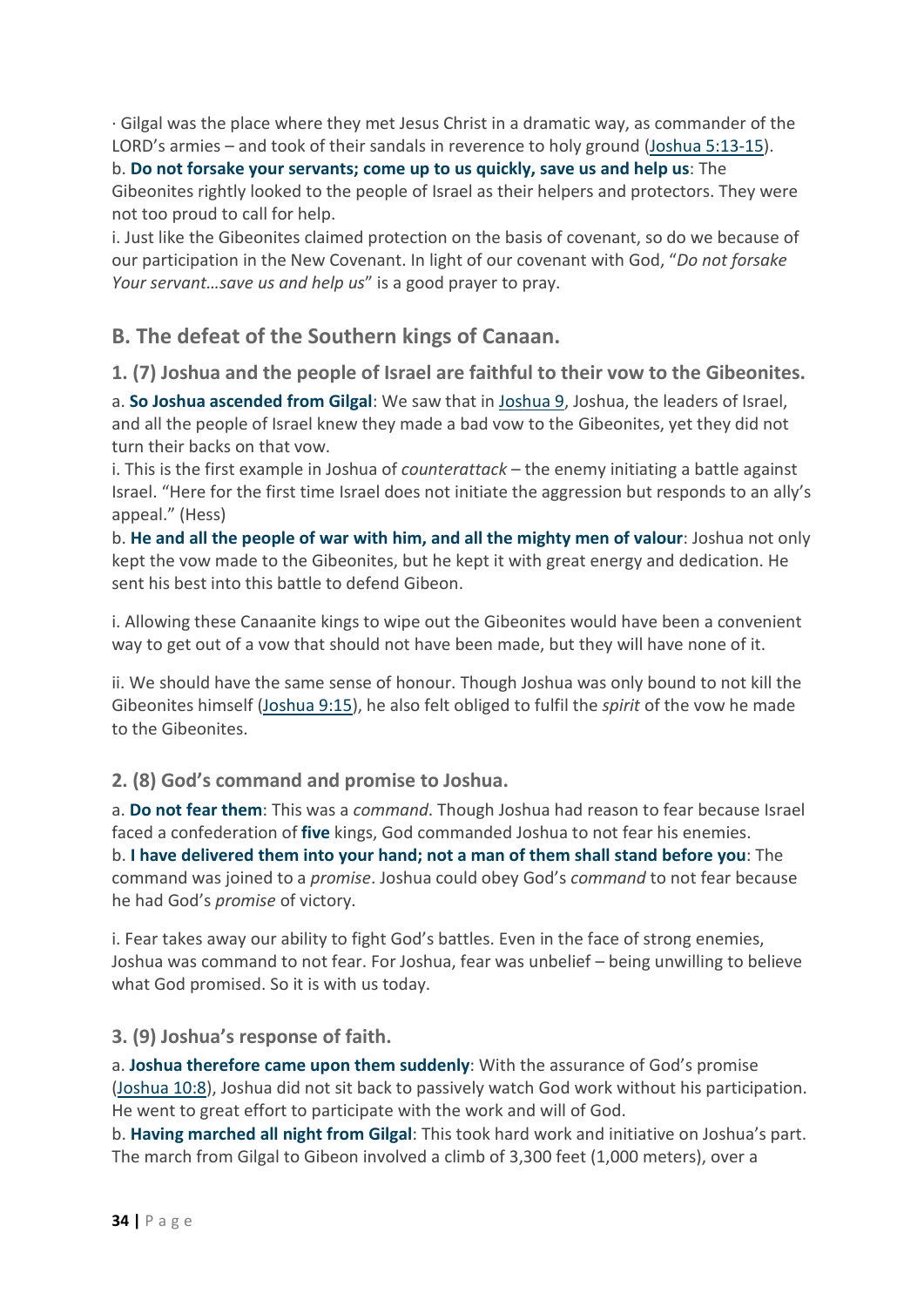distance of about 20 miles (32 kilometres). This was eight to ten hours of hard marching, all through the night.

i. God does His work, but He draws us into working with Him. Often God waits to see our initiative, our willingness to be a partner with Him, before He does what only He can do.

ii. This is *not* the idea that "God helps those who help themselves." The idea is "God wants to draw His people into partnership with Him in seeing His work done."

#### **4. (10-11) God sends giant hailstones to fight for Israel.**

a. **So the LORD routed them before Israel**: God's work, and the partnership of Joshua's work with the LORD, accomplished something great. The enemies of God were **routed**. b. **The LORD cast down large hailstones from heaven**: The **hailstones** that killed the retreating armies of the Canaanites were obviously miraculous. The hail itself could have been a phenomenon of nature, but their aim and timing were evidence of the hand of God.

i. "The Canaanites, who worshipped nature deities, must have thought that their own gods were aiding the Israelites."

c. **There were more who died from the hailstones than the children of Israel killed with the sword**: God's miraculous work was much greater than Israel's work. Yet we notice that Joshua didn't wait around for the hail to come. He did what he *could* do in partnership with God, and God did what only *God* could do.

#### **5. (12-15) God extends the day to maximize Israel's victory.**

a. **"Sun, stand still over Gibeon; and Moon, in the Valley of Aijalon." So the sun stood still**: Seeing God's miraculous hand in action gave Joshua the boldness to ask for an even more remarkable miracle – to keep the day going, to keep the sun from setting, so that Israel had time to accomplish a complete victory before darkness fell.

i. The sun and the moon had long stood as silent witnesses to the sin, wickedness, and demonic religion of these Canaanites. Now, under the command of God, they helped Joshua to complete this victory over the Canaanites.

b. So the sun stood still in the midst of heaven, and did not hasten to go down for about a **whole day. And there has been no day like that, before it or after it**: In a completely unique miracle, God answered Joshua's bold prayer and **the LORD fought for Israel** in a unique way during Israel's conquest of Canaan.

i. Some wonder *how* the length of the day was extended. It could have been a slowing of the earth's rotation; it could have been a tilting of the earth's axis; it could have been a miracle of reflection of light; it could have been simply the presence of God manifested in light.

ii. However it was done, the result was clear. The sun seemed to stay still in the sky, and Israel was able to complete the victory.

iii. In *Worlds in Collision*, Immanuel Velikovsky suggested that the long day was caused by the near pass of a comet, which was powerful enough to tilt the axis of the earth. "The tilting of the axis could produce the visual effect of a retrogressing or arrested sun; a greater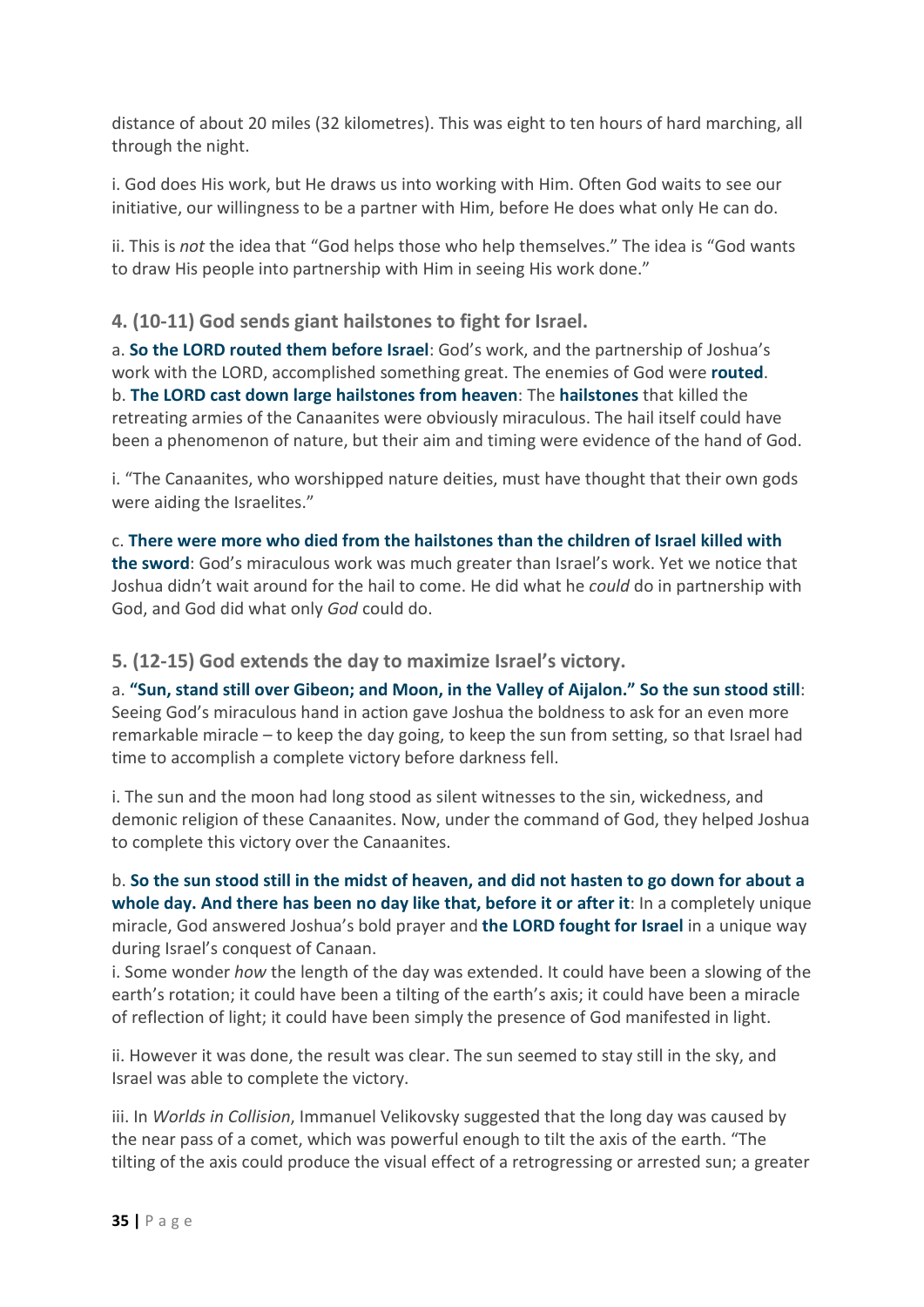tilting, a multiple day or night." [385] He also noted that there are records among the ancient Americans that speak of an extraordinarily long *night* in the same approximate time. iv. Some criticize this account, saying that obviously, since the sun *is* still, and the earth rotates around the sun, that Joshua is wrong when he says **the sun stood still**. This kind of criticism doesn't account for our normal way of speaking. We use the

terms *sunrise* and *sunset* without a second thought. In addition, more modern astronomy tells us that the sun *is* in motion; perhaps the sun did literally stand still.

V. Hundreds of years later, God used the prophet Isaiah to bring a heavy word of coming judgment to His people. In that word, God remembered Gibeon, where He had won a great victory for Israel in Joshua's day (Isaiah [28:20-22\)](https://www.blueletterbible.org/search/preSearch.cfm?Criteria=Isaiah+28.20-22&t=NKJV). Isaiah warned the people that this miraculous strength of God would be turned *against* His people if they did not repent. As Isaiah put it, this use of God's strength against His people is surely *His awesome work*, or as the King James Version puts it, *His strange work*.

C. **Till the people had revenge upon their enemies**: Joshua did not ask God to do the fighting for him, even though God did do some of that. Joshua simply asked that God miraculously give him the *opportunity* to fight for Him.

I. Like Joshua, we often wish that time stayed still. We would do well to imitate Joshua's *reasons* for extended time. Joshua wanted time to stay still so that:

- · God would be glorified.
- · God would be obeyed.
- · God's work would be continued without hindrance.
- · God's people would triumph.

#### **6. (16-21) The completion of the battle.**

a. **Roll large stones against the mouth of the cave, and set men by it to guard them. And do not stay there yourselves, but pursue your enemies, and attack their rear guard**: Joshua would not allow anything – even the personal capture of the kings – to keep him from completing Israel's victory. The kings could be imprisoned and dealt with later.

b. **Made an end of slaying them with a very great slaughter**: This repeats a significant theme throughout the Book of Joshua; that they were to conduct a unique war of judgment against the Canaanites.

c. **No one moved his tongue against any of the children of Israel**: The people of Canaan knew – beyond any doubt – that God was with Joshua and the nation of Israel.

i. By analogy and application, the church – just like Israel – should be feared in the sense that it should be a place where people know God will conquer them. They should have the idea "If I keep coming here, God is going to conquer me. I'll have to submit my life to Him." Too many churches present a harmless sort of God who demands no surrender from His people.

**7. (22-27) The execution of the Canaanite kings.**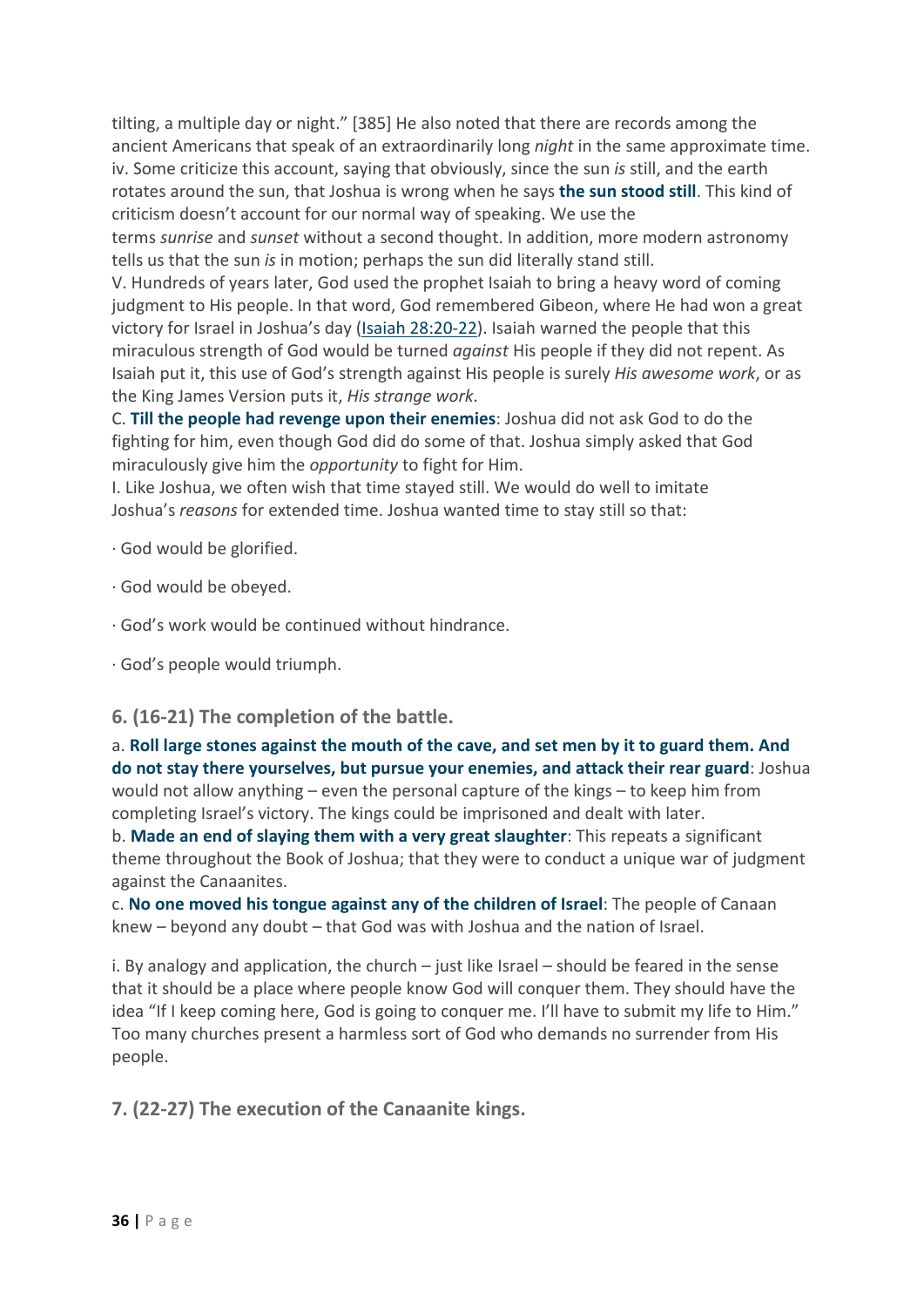a. **Open the mouth of the cave, and bring out those five kings**: Joshua *delayed* dealing with the kings so he could finish the battle. Yet in time, he dealt with them. Joshua did not sin in the way Saul later would in failing to carry out God's judgment against Agag (1 [Samuel](https://www.blueletterbible.org/search/preSearch.cfm?Criteria=1Samuel+15&t=NKJV) 15). I. The **king of Jerusalem**, Adoni-Zedek, was among these five kings. This would be the end of his reign and his life. Taken together, he is a fascinating picture or type.

· His name means, "Lord of Righteousness."

- · The Pagan King of Jerusalem.
- · Led a confederation of Kings.
- · Fought against Joshua.
- · Resisted God's occupation of the land.
- · Kept with other kings in caves.

ii. The Bible tells us of a coming false messiah [\(Revelation](https://www.blueletterbible.org/search/preSearch.cfm?Criteria=Revelation+13.3&t=NKJV) 13:3), who will rule over Jerusalem (2 [Thessalonians](https://www.blueletterbible.org/search/preSearch.cfm?Criteria=2Thessalonians+2.3-4&t=NKJV) 2:3-4), who will lead a confederation of kings [\(Revelation](https://www.blueletterbible.org/search/preSearch.cfm?Criteria=Revelation+17.12-13&t=NKJV) 17:12-13), fighting against Yeshua [\(Revelation](https://www.blueletterbible.org/search/preSearch.cfm?Criteria=Revelation+17.14&t=NKJV) 17:14), resisting His occupation of the land [\(Revelation](https://www.blueletterbible.org/search/preSearch.cfm?Criteria=Revelation+19.19&t=NKJV) [19:19\)](https://www.blueletterbible.org/search/preSearch.cfm?Criteria=Revelation+19.19&t=NKJV), and hiding in caves [\(Revelation](https://www.blueletterbible.org/search/preSearch.cfm?Criteria=Revelation+6.15-17&t=NKJV) 6:15-17). All in all, Adoni-Zedek is a fascinating picture of the coming Antichrist.

b. **Come near, put your feet on the necks of these kings**: This was dramatic and undeniably brutal. Joshua, directed by God, wanted to give these **captains of the men of war** courage and the sense of victory in obedience to God. This said, "God has allowed you to conquer kings."

I. The idea of partnership with God in the pursuit of victory is again repeated in [Joshua](https://www.blueletterbible.org/search/preSearch.cfm?Criteria=Joshua+10.25&t=NKJV) [10:25.](https://www.blueletterbible.org/search/preSearch.cfm?Criteria=Joshua+10.25&t=NKJV) God promised victory over all **your enemies** *against whom you fight*.

c. **And afterward Joshua struck them and killed them, and hanged them on five trees**: By this dramatic execution, Joshua made it clear that there could be absolutely no accommodation with these Canaanite kings. By performing the execution himself, he accepted great risk. Often rulers will spare other rulers, thinking they might be on the losing side in the future. In doing this, Joshua knew that if Israel's armies were ever defeated, he would be killed.

I. After this pattern, we can allow no place in our lives to our spiritual enemies. All the ground belongs to Jesus and must be taken for Him.

ii. "Hanging *alive* seems a barbarous custom: among the Hebrews, criminals were first deprived of life; this was the debt required by *justice*: then they were hanged up, perhaps generally by the *hands*, not by the *neck*; this was done by way of *example*, to deter others from committing the crimes for which those had suffered." (Clarke)

#### <span id="page-37-0"></span>**C. Conquest of the South completed.**

*"The annalistic form corresponds as closely as any Ancient Near Eastern conquest account can to the recitation of what we know of as history." (Hess)*

**1. (28) The fall of the Canaanite city of Makkedah.**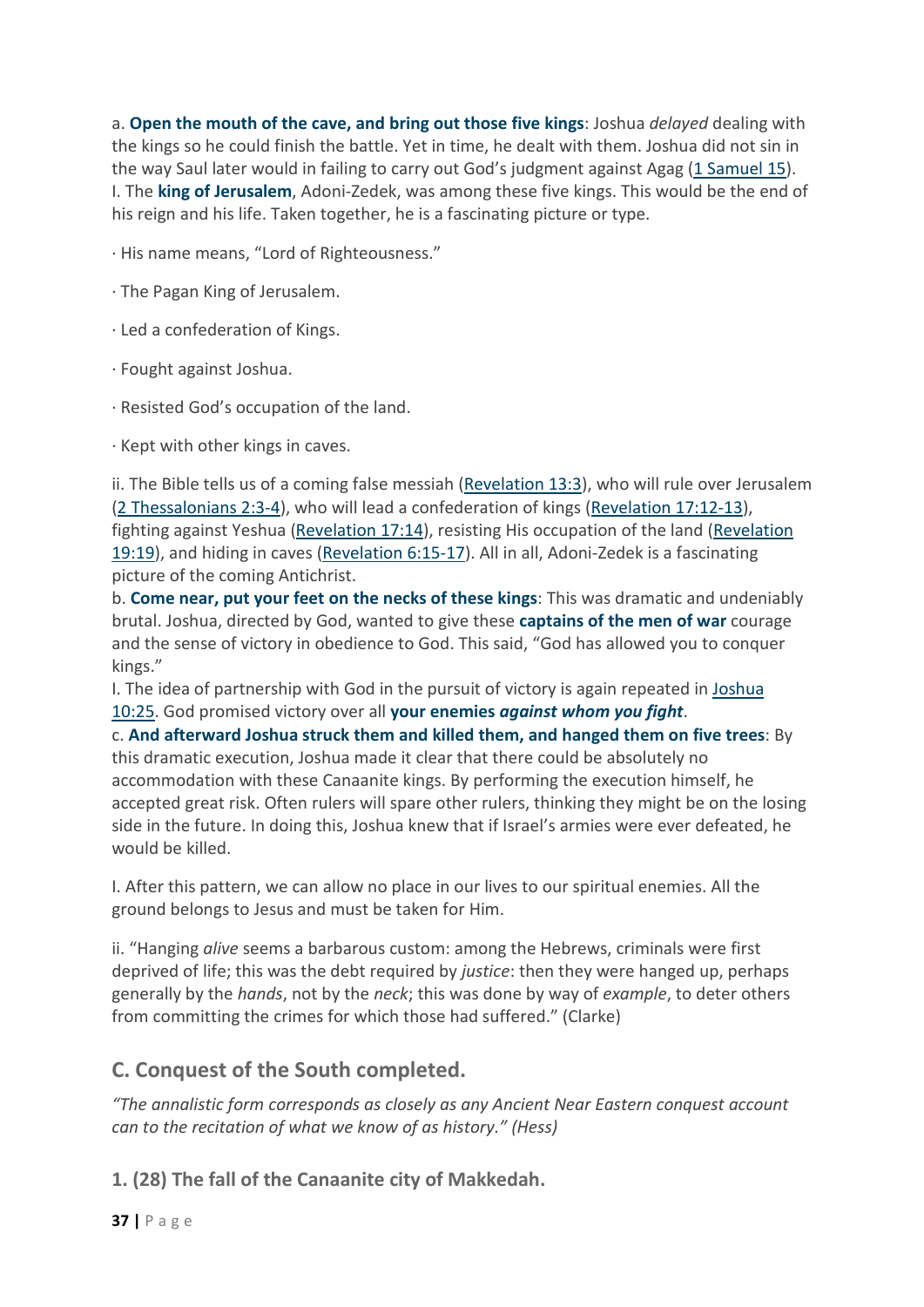**2. (29-30) The fall of the Canaanite city of Libnah.**

**3. (31-32) The fall of the Canaanite city of Lachish.**

**4. (33) The fall of the Canaanite city of Gezer.**

**5. (34-35) The fall of the Canaanite city of Eglon.**

**6. (36-37) The fall of the Canaanite city of Hebron.**

**7. (38-39) The fall of the Canaanite city of Debir.**

**8. (40-43) Summary of the conquest of the Southern Canaanite Kingdoms.**

a. **So Joshua conquered all the land**: In a period of weeks (perhaps months) these six cities were defeated, without a single lost battle for Israel. Each battle was a test. None of them were easy, but under the leadership of Joshua, they all were victorious.

i. *This was a lot of war*. "It is eternally true that the land of full blessing is a land of intensive warfare." (Redpath)

i. God's desire is that we should enjoy the same life of victory. *But we all… are being transformed into the same image from glory to glory, just as by the Spirit of the Lord.* [\(2](https://www.blueletterbible.org/search/preSearch.cfm?Criteria=2Corinthians+3.18&t=NKJV) [Corinthians](https://www.blueletterbible.org/search/preSearch.cfm?Criteria=2Corinthians+3.18&t=NKJV) 3:18)

b. **All these kings and their land Joshua took at one time, because the LORD God of Israel fought for Israel**: The victory was won **one at a time**. We often want to do everything and win every battle for God all at once. This can be Satan's strategy to set us up for a strong attack of discouragement.

i. God told Israel in [Exodus](https://www.blueletterbible.org/search/preSearch.cfm?Criteria=Exodus+23.30&t=NKJV) 23:30 (and [Deuteronomy](https://www.blueletterbible.org/search/preSearch.cfm?Criteria=Deuteronomy+7.22&t=NKJV) 7:22) that He would drive out the Canaanites *little by little*. Israel wasn't ready to take the land all at once, and God gave it to them in portions they *could* take, as long as they trusted and obeyed Him.

ii. As well, God knew *which* battles to fight and *when* to fight them. These were not the only Canaanite cities in the region, but they were the military strongholds. God knew what He was doing in selecting which particular battles to fight, and when they needed to be fought.

c. **The Lord GOD of Israel fought for Israel**: This was obviously the most important factor. This illustrates the key factor in our battle against our own spiritual enemies. We can only win as we see the LORD fighting on our behalf. He provides the victory and we walk in it. i. We come to realize that the victory was won at the cross, and now we need to live in light of that victory. [Colossians](https://www.blueletterbible.org/search/preSearch.cfm?Criteria=Colossians+2.15&t=NKJV) 2:15 speaks to this idea: *Having disarmed principalities and powers, He made a public spectacle of them, triumphing over them in it* [the cross]. It is in this sense that we are *more than conquerors through Him who loved us.* [\(Romans](https://www.blueletterbible.org/search/preSearch.cfm?Criteria=Romans+8.37&t=NKJV) 8:37)

ii. To be disappointed in yourself is to have trusted in yourself. It shows that we tried to fight the battle in our own resources, not the LORD's victory.

d. **Then Joshua returned, and all Israel with him, to the camp at Gilgal**: Israel's victories always came from Gilgal. This was the place of total faith, commitment and fellowship with God, and the place where Israel had been conquered by God.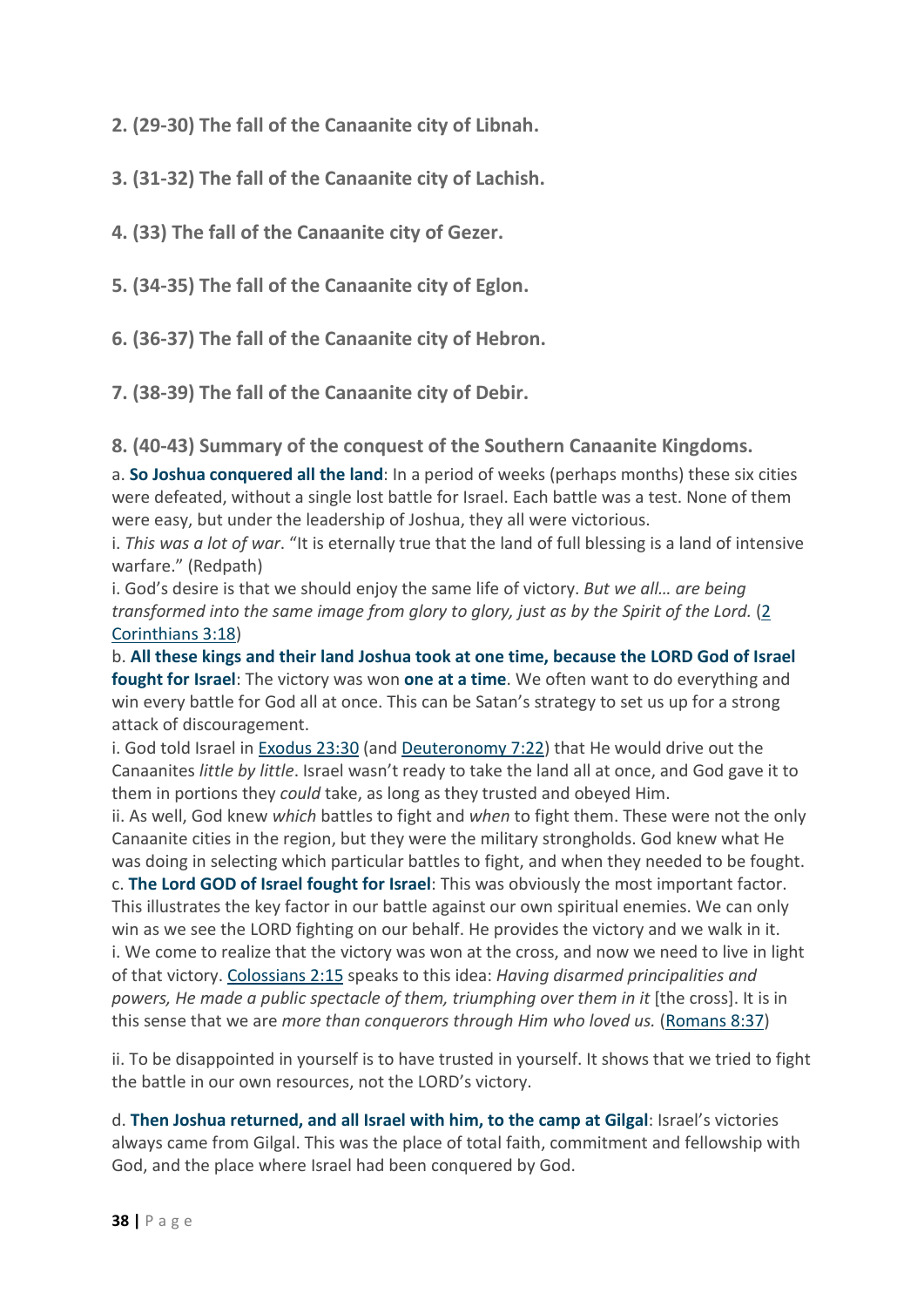### <span id="page-39-0"></span>**JOSHUA 11**

### <span id="page-39-1"></span>**THE NORTHERN CANAANITE ARMIES DEFEATED**

<span id="page-39-2"></span>**A. The defeat of the northern kings.**

**1. (1-5) The northern kings of Canaan gather against Israel.**

a. **And it came to pass, when Jabin king of Hazor heard these things**: After hearing of Israel's total conquest of the south, the northern kings came together to defeat Israel. The huge army assembled together reflects an attitude that they believe they must stop Israel now or never.

i. All this was prompted by what the northern kings **heard** regarding Israel's success and victory. Walking in victory means that we become targets – when we are revived, so is the devil.

b. **They went out, they and all their armies with them**: Two things indicate that now Israel faced challenges they had never faced before. First, the size of the enemy army: **as many people as the sand that is on the seashore in multitude**. Second, the technological superiority of the Canaanites: **with very many horses and chariots**.

i. The challenges brought to Israel seem to increase at each step, from Jericho, to Ai, to the battle with the southern kings, now to this battle.

ii. We often find that the challenges facing us in our Christian life increase at each step. God uses each previous victory as a springboard for what we face in the future.

#### **2. (6) God's encouragement to Joshua.**

a. **Tomorrow about this time I will deliver all of them slain before Israel**: This attack was new, and more severe than previous challenges. Joshua needed a fresh confirmation of God's promise for his life, and the LORD was faithful to bring it.

b. **Do not be afraid because of them**: This means that fear was an issue for Joshua and the people of Israel. God has a reason for everything He does, and He would not have assured them *do not be afraid* unless there was a reason for the encouragement.

**3. (7-9) Joshua attacks the northern armies, and they are defeated.**

a. **So Joshua and all the people of war with him came against them suddenly**: Joshua fought with *boldness* and *strategy*, he surprised them with an unexpected ambush.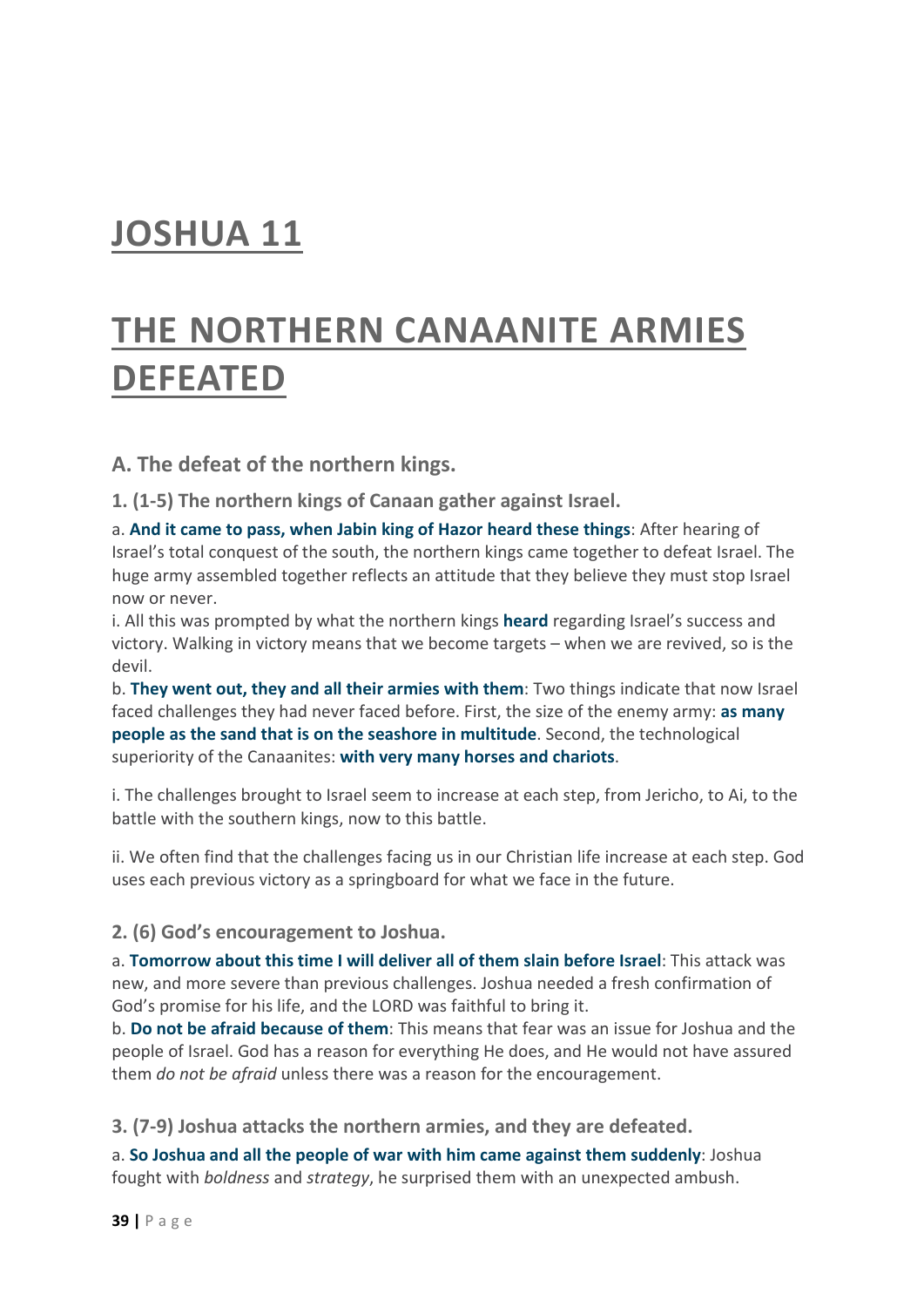b. **So Joshua did to them as the LORD had told him**: Joshua fought with *obedience*, doing exactly what the LORD told them to do, even destroying the Canaanite "weapons" (the horses and the chariots) instead of taking them for his own army.

i. Here is a lesson in the matter of "taking the devil's tools." Many Christians do not hesitate to use the "horses and chariots" of their spiritual enemy. Perhaps they should believe that God may want them to fight the battle on a different level – a level of complete trust in Him.

c. **They attacked them until they left none of them remaining**: Joshua fought with *passion* and *commitment*; he not let up until he had accomplished as much as he could.

**4. (10-15) The defeat of Hazor, the head of the northern Canaanite kingdoms.**

a. **They struck all the people who were in it with the edge of the sword, utterly destroying them. There was none left breathing**: The staggering completeness of the destruction (especially in human terms) shows us the *completeness* of God's judgment, Israel's obedience, and the depravity of the Canaanites.

<span id="page-40-0"></span>**B. Israel is secure in Canaan.**

**1. (16-20) complete victory over Canaan, over north and south.**

a. **For it was of the LORD to harden their hearts, that they should come against Israel in battle, that He might utterly destroy them**: We are told that in part, this judgment on the Canaanites was accomplished when God did **harden their hearts** against Israel. The hardening of men's hearts is when God gives man up to the sin that is in his heart [\(Romans](https://www.blueletterbible.org/search/preSearch.cfm?Criteria=Romans+1.24-28&t=NKJV) [1:24-28\)](https://www.blueletterbible.org/search/preSearch.cfm?Criteria=Romans+1.24-28&t=NKJV).

b. **Just as the LORD had commanded Moses**: We need not think that God poured out some particular judgment upon the Canaanites. He dealt with their hearts the same way He deals with all men's hearts, but God's grace either hardens the heart or it softens it.

#### **2. (21-22) The Anakim are defeated.**

a. **At that time Joshua came and cut off the Anakim from the mountains**: It was a fear of the **Anakim** – this tribe of exceptionally large and strong people – that had made Israel too afraid to enter the land some forty years ago [\(Numbers](https://www.blueletterbible.org/search/preSearch.cfm?Criteria=Numbers+13.27-33&t=NKJV) 13:27-33).

b. **None of the Anakim were left in the land of the children of Israel**: Here, the foes of 40 years ago fall. They were no match for an army that was blessed and directed by God. i. Significantly, Israel faced the Anakim *last*, only after God had trained them in battle and in working with Him through the months of conquest.

ii. When Israel refused to enter Canaan out of a fear of the Anakim, they did not realize that God would so guide events that they would face this most difficult challenge *last*. God knows how to manage the battles in our life.

iii. And we must *allow* God to manage those battles. All too often we are convinced that we must go out and fight the Anakim *first*, when God would have us face them *last*.

c. **They remained only in Gaza, in Gath, and in Ashdod**: The Anakim remained only in these coastal cities occupied by the Philistines. The giant Goliath comes from the city of Gath some five hundred years later (1 [Samuel](https://www.blueletterbible.org/search/preSearch.cfm?Criteria=1Samuel+17.4&t=NKJV) 17:4).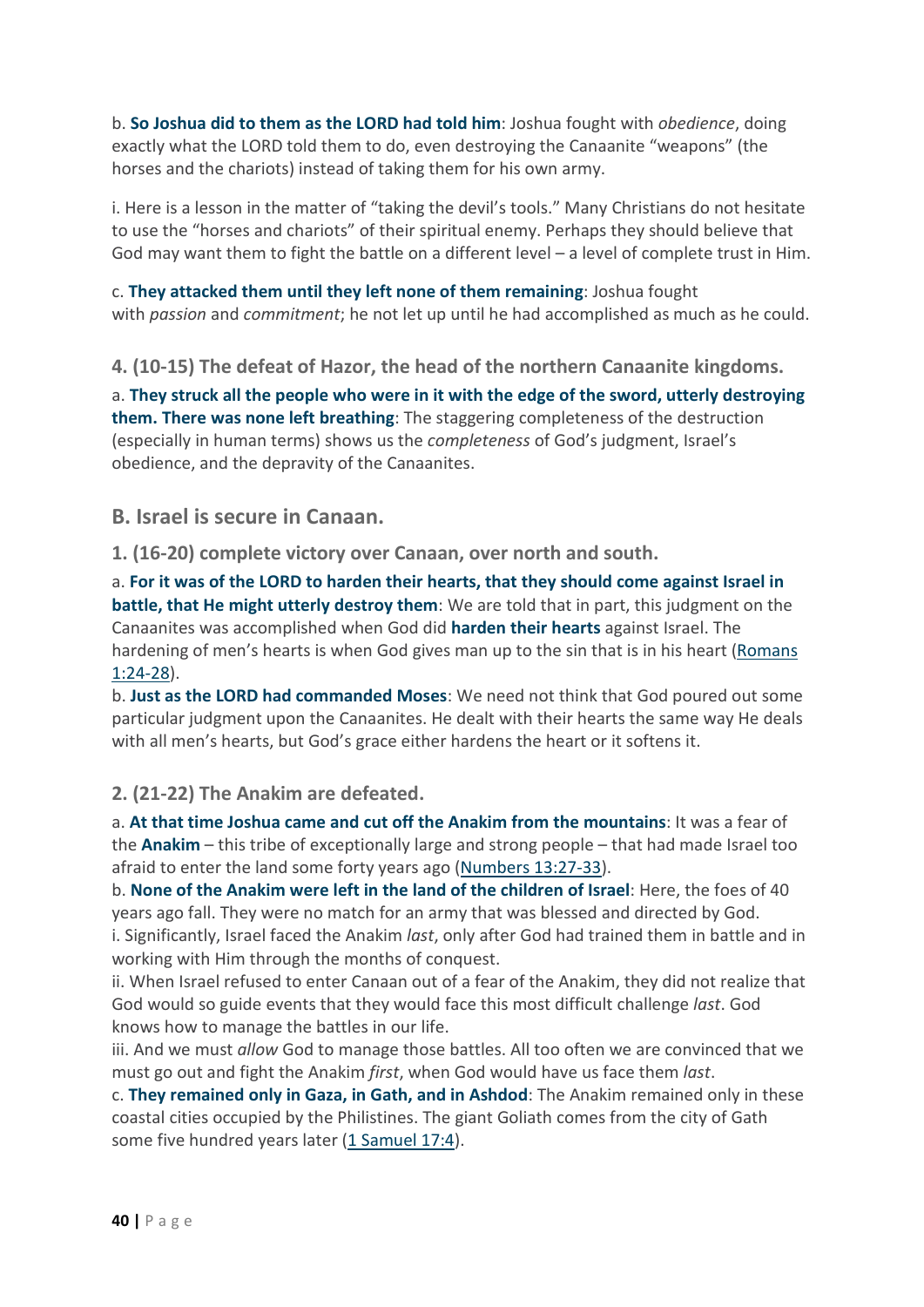**3. (23) Complete victory, and the land rests from war.**

a. **So Joshua took the whole land**: This brings us to another section of the book of Joshua. The power of the Canaanite kings within the land has been crushed, and in this sense, **Joshua took the whole land**. Yet, not every small town and village had been conquered and occupied. That was up to each individual tribe to do in the land that was apportioned to them.

b. **Then the land rested from war**: The end of this phase of conquest was a *greater* invitation to the cooperation of the tribes with God.

i. "Much territory was yet to be possessed, but it was left to each tribe to possess what potentially it had received through the conquest of the whole people in which it had taken part. Each tribe was to apply individually the lessons it had learned in united war if it was to possess its inheritance. That the tribes failed to do so was not a reflection on the power of God, but on the failure to take for themselves what Joshua had given and allotted to each one of them."

ii. In the same sense, Jesus has already defeated the enemy and conquered the land, but He also calls us into battle to gain what is ours.

### <span id="page-41-0"></span>**JOSHUA 12**

### <span id="page-41-1"></span>**LIST OF THE CONQUERED KINGS**

<span id="page-41-2"></span>**A. Kings defeated by Moses.**

**1. (1) Introduction: kings conquered by Israel under the leadership of Moses.**

a. **These are the kings of the land whom the children of Israel defeated**: The land of these kings comprised Israel's land on the eastern side of the Jordan river, **on the other side of the Jordan toward the rising of the sun**.

b. **These are the kings**: This list only seems tedious to us because we do not live in the land. For those who received their inheritance there, these were essential matters that touched everyday life, answering the question: "What land belongs to Israel?"

**2. (2-3) The defeat of Sihon, king of the Amorites and his land that Israel possessed.**

**3. (4-5) The defeat of Og, kind of Bashan, and his land that Israel possessed.**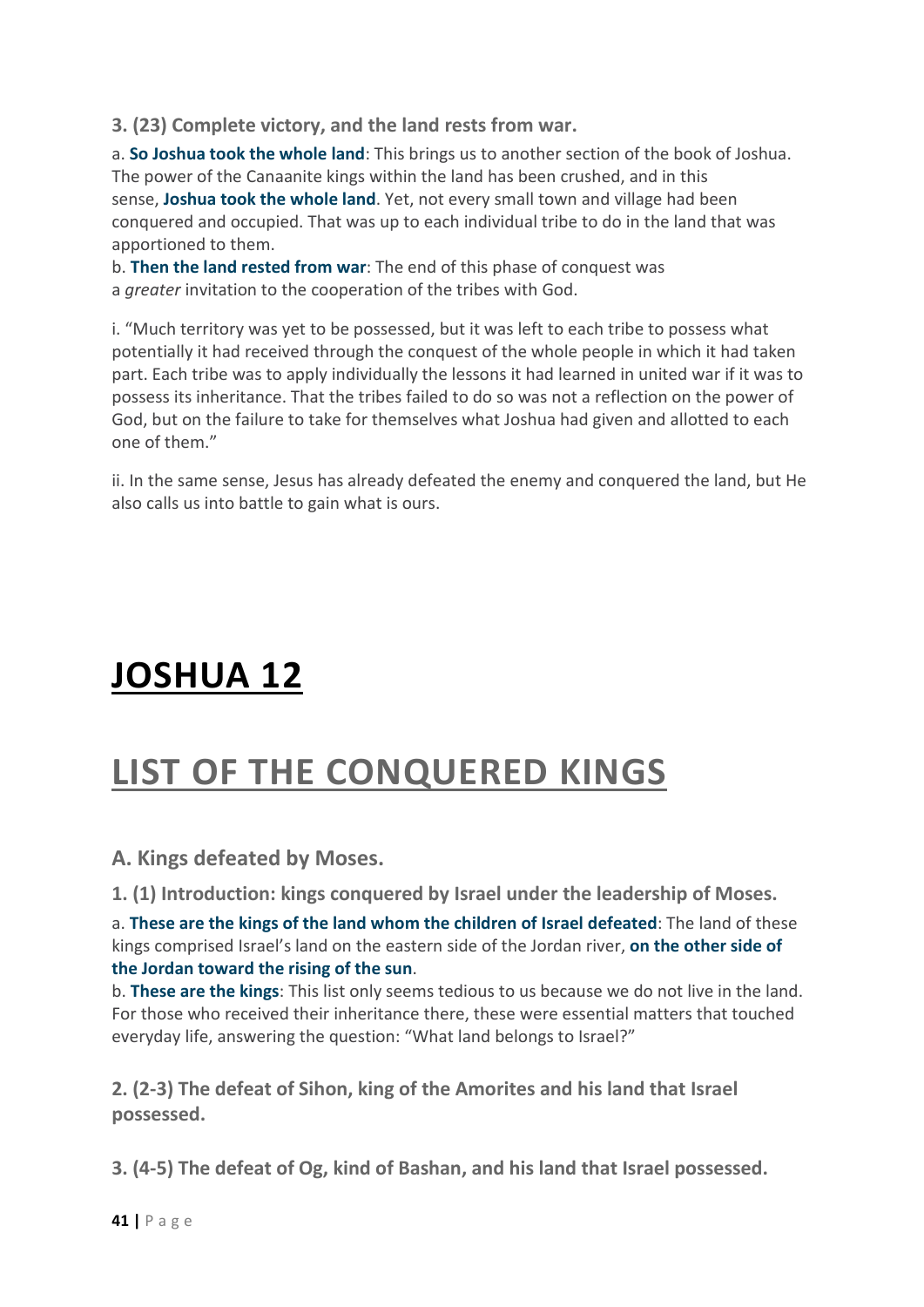**4. (6) The eastern lands are deeded to the tribes of Reuben, Gad, and half the tribe of Manasseh.**

a. **Half the tribe of Manasseh**: Half of the tribe of Manasseh lived east of the Jordan River, and half of the tribe lived west of the Jordan River.

<span id="page-42-0"></span>**B. Kings defeated by Joshua.**

**1. (7-8) A broad description of the lands and Canaanite nations conquered by Israel under the leadership of Joshua.**

a. **These are the kings of the country which Joshua and the children of Israel conquered on this side of the Jordan**: Again, this only seems tedious to us because it is not our land. If it were our land, we would read each line with great interest.

**2. (9-24) A specific recounting of the 31 kings conquered by Joshua.**

a. **The king of Jericho**: These descriptions are also important because they make it clear that these things happened in real time, and in real space. These are not fairy tales that begin with "once upon a time," this is history that begins with specific places and people and rulers.

b. **All the kings, thirty-one**: As well, it was a way that Israel could forever remember the great things God had done for them. "Sometimes in the course of human experience it is good to sit down and reflect on what has been conquered by the grace of God."

c. **All the kings**: With all these kings conquered – with every one of these "principalities and powers" over the land defeated – there is no doubt that the land belongs to Israel, but the individual tribes still have much to possess for their own

### <span id="page-42-1"></span>**JOSHUA 13**

### <span id="page-42-2"></span>**THE REMAINING LAND; ALLOTMENTS EAST OF THE JORDAN**

<span id="page-42-3"></span>**A. God's command to Joshua regarding the land remaining to be conquered.**

**1. (1) God speaks to an old Joshua about the land remaining to be possessed.**

a. **You are old**: Even while acknowledging Joshua's advanced years, God still tells him about a job that needs to be done. No matter how much we have done in our Christian lives, there still remains much to do.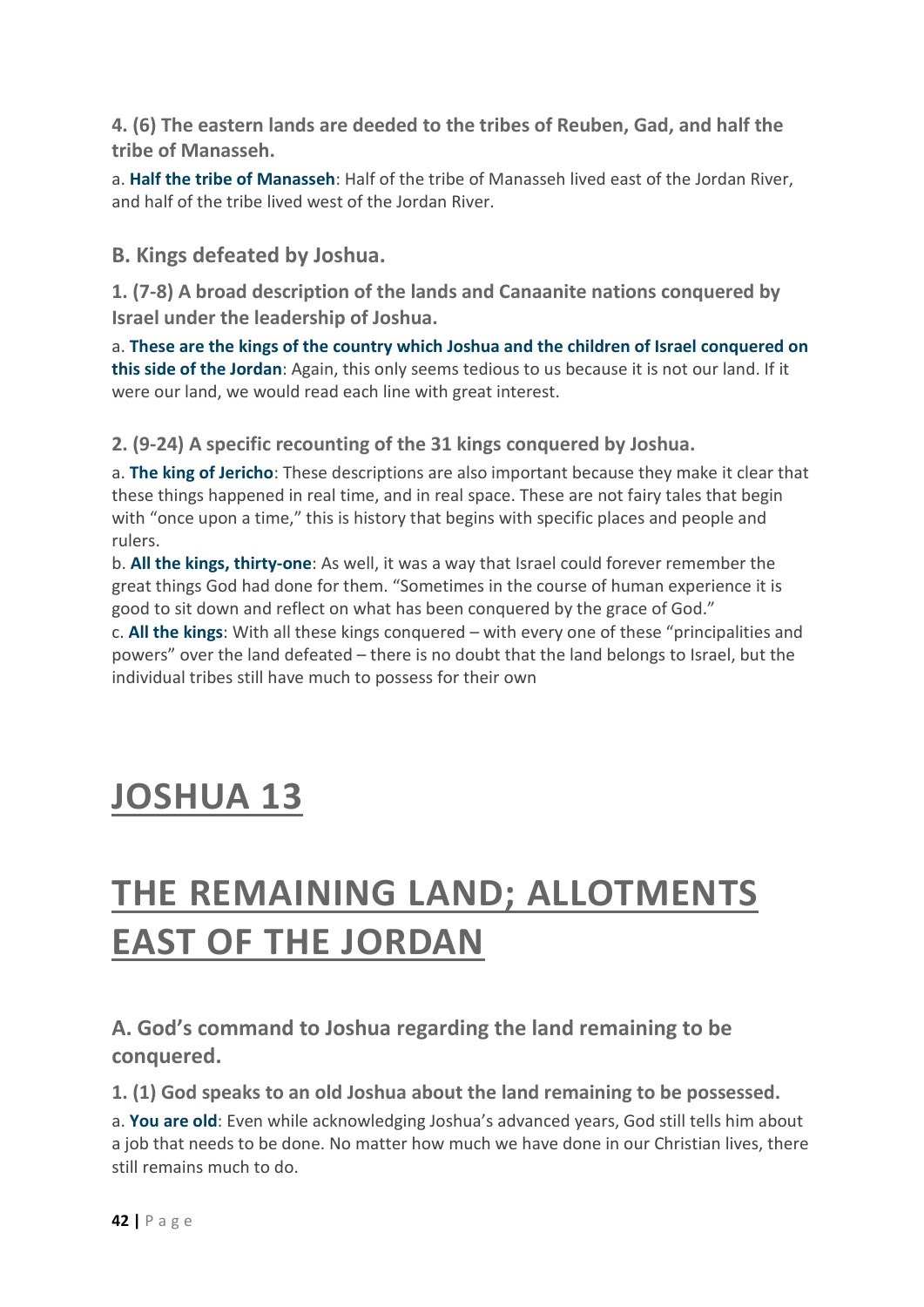b. **There remains very much land yet to be possessed**: While there is still much to do, there can be no satisfaction with a partial inheritance – God wants us to keep pressing on. c. **Yet to be possessed**: What the land was to Israel, Jesus is to us. We are to possess all of Him, and to keep pressing on to have all of Jesus.

i. How much of Jesus do you have? How much of the Bible do you possess as yours? Do you walk in the blessing of leading others to Jesus Christ? Of answered prayer? Of meeting the needs of others in God's family?

**2. (2-6a) The land that remains to be occupied is described.**

**3. (6b-7) God's method for possessing the land is described.**

a. **Them I will drive out from before the children of Israel**: God promised **I will drive** [them] **out from before the children of Israel**, but He intended that each tribe trust God for this in the portion of land divided to them by lot.

b. **Divide this land as an inheritance to the nine tribes and half the tribe of Manasseh**: Each tribe was responsible to possess their own land completely. God is high on the concept of personal responsibility and initiative.

i. Not only because that is how things get done, but also because that is how people are blessed in service. We are blessed by personally taking responsibility and initiative in trusting God to do what He has called them to do.

<span id="page-43-0"></span>**B. Land allotments east of the Jordan.**

**1. (8-13) The land to be divided on the east side of the Jordan river.**

a. **With the other half tribe the Reubenites and the Gadites received their inheritance**: This passage describes the portion of land divided among Reuben, Gad, and half the tribe of Manasseh. It was the land of king Sihon of the Amorites and king Og of Bashan.

b. **Nevertheless the children of Israel did not drive out the Geshurites or the Maachathites**: Only two small tribes of peoples were not replaced by the Jewish tribes settling on the east side of the Jordan: the **Geshurites** and the **Maachathites**.

i. David later married a princess from Geshur, and his son Absalom was born of her [\(2](https://www.blueletterbible.org/search/preSearch.cfm?Criteria=2Samuel+3.3&t=NKJV) [Samuel](https://www.blueletterbible.org/search/preSearch.cfm?Criteria=2Samuel+3.3&t=NKJV) 3:3). Absalom returned to Geshur and used it as a place to plot against his father David (2 Samuel [13:37-38,](https://www.blueletterbible.org/search/preSearch.cfm?Criteria=2Samuel+13.37-38&t=NKJV) [14:23,](https://www.blueletterbible.org/search/preSearch.cfm?Criteria=2Samuel+14.23&t=NKJV) and [14:32\)](https://www.blueletterbible.org/search/preSearch.cfm?Criteria=2Samuel+14.32&t=NKJV).

ii. The Maachathites may have come from the Maachah mentioned in [Genesis](https://www.blueletterbible.org/search/preSearch.cfm?Criteria=Genesis+22.24&t=NKJV) 22:24, who was a nephew of Abraham. Later, when Sheba rebelled against David, he fled and may have taken refuge in one of the cities of the Maachathites (2 Samuel [20:14-15\)](https://www.blueletterbible.org/search/preSearch.cfm?Criteria=2Samuel+20.14-15&t=NKJV).

**2. (14) The unique situation of the tribe of Levi.**

a. **Only to the tribe of Levi he had given no inheritance**: Levi, the priestly tribe, was to receive no "province" such as the other tribes received; they would be given certain cities [\(Joshua](https://www.blueletterbible.org/search/preSearch.cfm?Criteria=Joshua+20-21&t=NKJV) 20-21).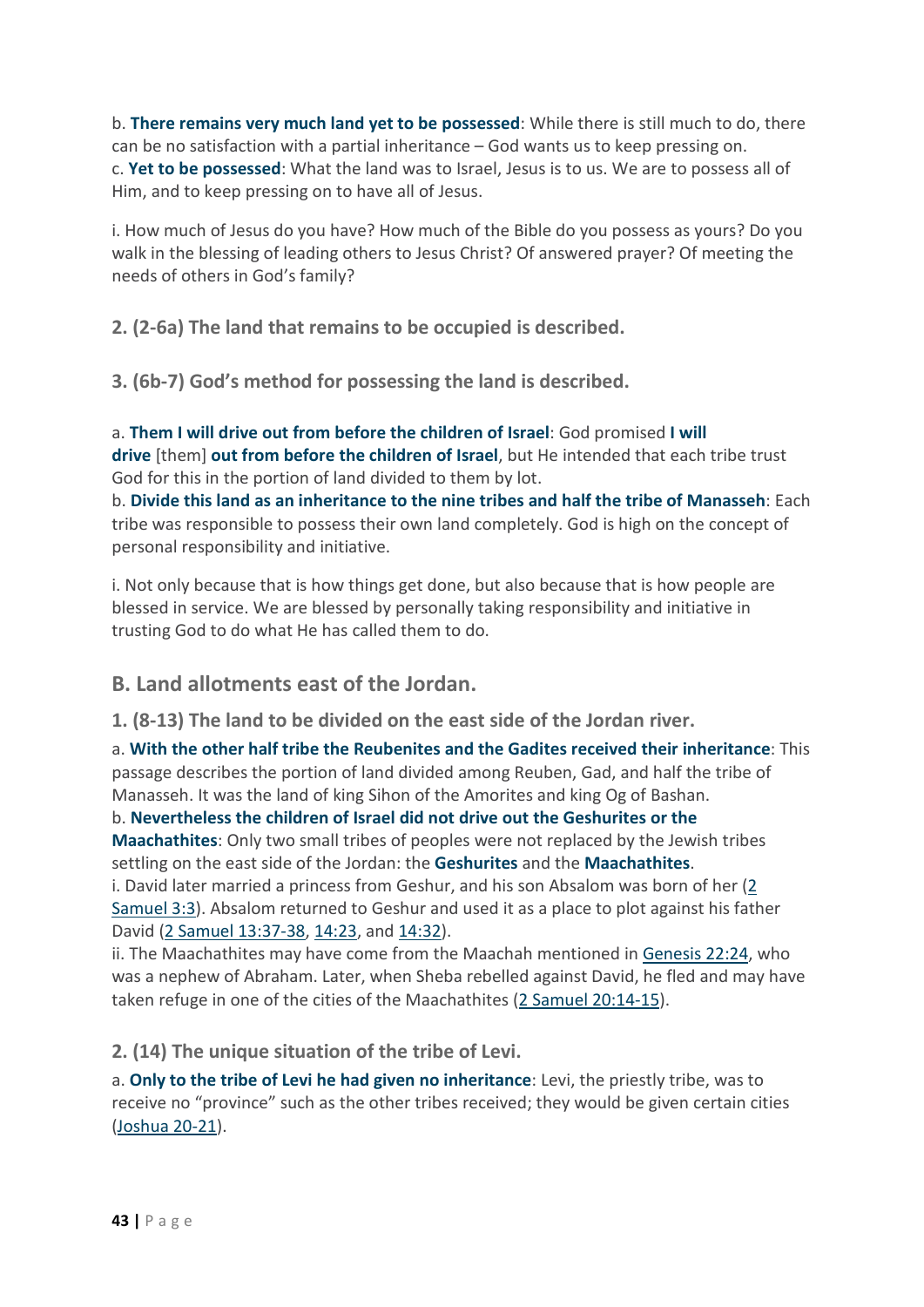b. **The sacrifices of the LORD God of Israel made by fire are their inheritance**: Instead, the Levites had as their inheritance the offerings that Israel would bring to the LORD. These were their "financial security" in Israel.

**3. (15-23) The portion of Reuben's land.**

**4. (24-28) The portion of Gad's land.**

**5. (29-32) The portion of half the tribe of Manasseh's land.**

**6. (33) More on the inheritance of the Levites.**

a. **The LORD God of Israel was their inheritance, as He had said to them**: In [Joshua](https://www.blueletterbible.org/search/preSearch.cfm?Criteria=Joshua+13.14&t=NKJV) 13:14, we are told that the Levites had no land for an inheritance, but instead had the sacrifices Israel brought to God. They also received a greater inheritance than that: God Himself. b. **The LORD God of Israel was their inheritance**: In this sense, if there is any tribe that Christians are spiritually connected to, it is the tribe of Levi. We also are called priests [\(1](https://www.blueletterbible.org/search/preSearch.cfm?Criteria=1Peter+2.5&t=NKJV) [Peter](https://www.blueletterbible.org/search/preSearch.cfm?Criteria=1Peter+2.5&t=NKJV) 2:5) and have a special inheritance in God [\(Ephesians](https://www.blueletterbible.org/search/preSearch.cfm?Criteria=Ephesians+1.11&t=NKJV) 1:11, [Colossians](https://www.blueletterbible.org/search/preSearch.cfm?Criteria=Colossians+1.12&t=NKJV) 1:12, and [1](https://www.blueletterbible.org/search/preSearch.cfm?Criteria=1Peter+1.4&t=NKJV) [Peter](https://www.blueletterbible.org/search/preSearch.cfm?Criteria=1Peter+1.4&t=NKJV) 1:4).

c. **As He said to them**: Many of us are dissatisfied with our place before God. We wish He would have given us something different, and we can even get bitter towards God about this. The primary answer to this is to see ourselves as priests, and to understand that our real inheritance is God Himself

### <span id="page-44-0"></span>**JOSHUA 14**

### <span id="page-44-1"></span>**THE WESTERN LAND TO BE DIVIDED**

<span id="page-44-2"></span>**A. Preparation for the division of the land.**

**1. (1-2) The distribution of the land on the western side of the Jordan river.**

a. **Eleazar the priest, Joshua the son of Nun, and the heads of the fathers of the tribes of the children of Israel distributed as an inheritance to them**: In this process, Joshua, Eleazar and representatives from each tribe came together to supervise the casting of lots, which was directed by the LORD.

**2. (3-5) An explanation of the nine and one-half tribes who received their inheritance on the west side of the Jordan.**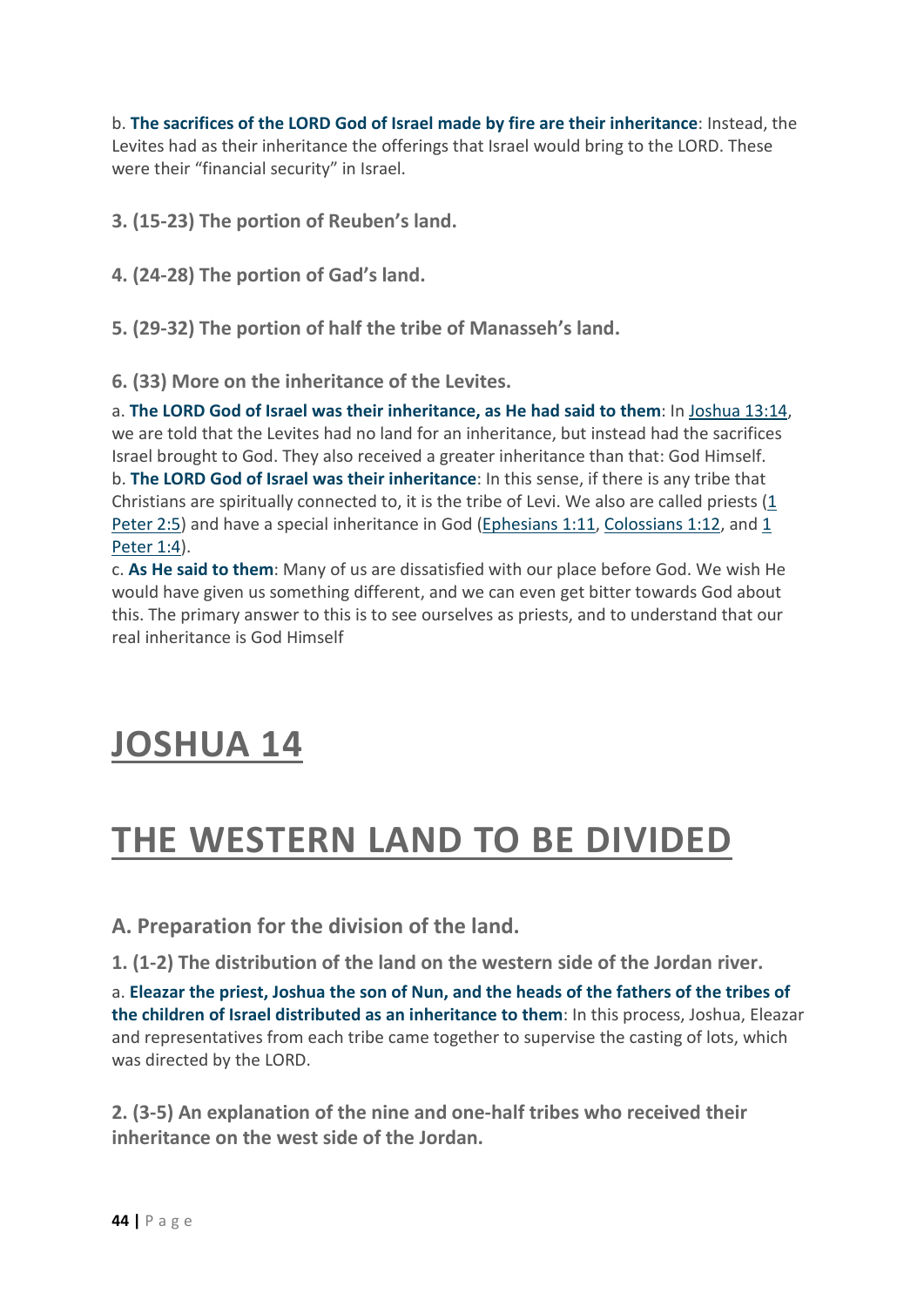a. **For the children of Joseph were two tribes**: We commonly think and speak of the "twelve tribes of Israel" but actually there were thirteen, because although there were twelve sons of Jacob (Israel), the descendants of one of his sons, Joseph, divided into **two tribes** (**Manasseh** and **Ephraim**).

b. **They divided the land**: This explains why you can have two and one-half tribes on the east side of the Jordan river, nine and one-half tribes on the west side of the Jordan river, and one tribe with no province as their inheritance.

#### <span id="page-45-0"></span>**B. Caleb's inheritance.**

**1. (6-9) Caleb remembers Moses' promise.**

a. **Caleb the son of Jephunneh**: Caleb, from the tribe of Judah, was one of the twelve spies who scouted out the land of Canaan some forty-five years before when Israel first was on the threshold of the Promised Land [\(Numbers](https://www.blueletterbible.org/search/preSearch.cfm?Criteria=Numbers+13.1-25&t=NKJV) 13:1-25).

b. **But I wholly followed the LORD my God**: Caleb was one of the only two spies to come back with a good report, a report of faith, believing that God had given Israel the land and would enable them to conquer it (Numbers [13:26-14:9\)](https://www.blueletterbible.org/search/preSearch.cfm?Criteria=Numbers+13.26-14.9&t=NKJV). The other ten spies believed that Israel would be destroyed in the attempt to take Canaan, and Israel believed the ten doubting spies.

i. The other faithful spy was none other than Joshua. The ten faithless spies measured the giants against their own strength, but Joshua and Caleb measured the giants against God's strength.

ii. This was the cause of Israel's forty years of wandering in the wilderness; God would not allow that generation of unbelief to enter in, so He waited for them to die in the desert [\(Numbers](https://www.blueletterbible.org/search/preSearch.cfm?Criteria=Numbers+14.26-38&t=NKJV) 14:26-38). The only ones of age at the time of the rejection who actually entered the Promised Land were be Joshua and Caleb, the two faithful spies.

iii. So, it is fitting as Judah is the first tribe to receive its allotment on the west side of the Jordan, that Caleb be the first among the people of Judah to receive his inheritance.

c. **So Moses swore on that day, saying, 'Surely the land where your foot has trodden shall be your inheritance and your children's forever**: Caleb calls Joshua back to the promise Moses made in [Deuteronomy](https://www.blueletterbible.org/search/preSearch.cfm?Criteria=Deuteronomy+1.35-36&t=NKJV) 1:35-36. When Caleb says **I wholly followed the LORD my God**, he isn't being proud – he is just quoting what Moses had said about him.

i. We should imitate Caleb's boldness in asking for what God promised him. We may find it hard to believe, but God appreciates this kind of boldness.

d. **Because you have wholly followed the LORD my God**: Because Caleb repeats this phrase twice, we can assume it made a significant impression on him – and fittingly so, because it is a great and important thing to **wholly** follow the LORD.

i. We recognize that most successful people are those who have wholly given themselves over to something. Will we **wholly** give ourselves over to following the LORD?

**2. (10-15) Caleb seizes God's promise.**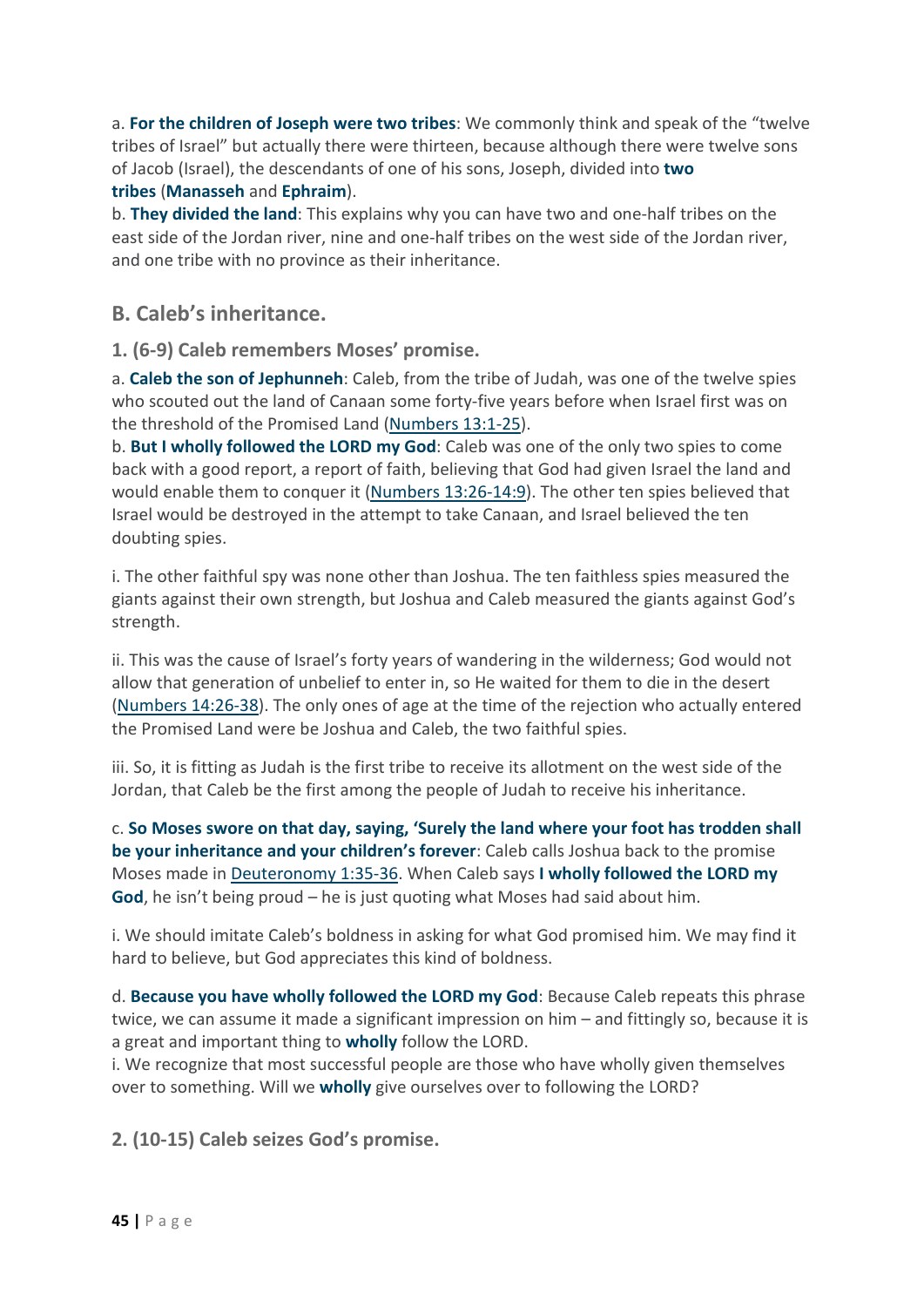a. Here I am this day, eighty-five years old. As yet I am as strong this day as on the day **that Moses sent me**: Though he is advanced in age, his strength is undiminished. At eightyfive he was out leading the fight, and not against just any foe, but against the **Anakim**.

i. This is how God wants us to be in our spiritual life as we advance in years: growing older, but never weaker in Jesus.

b. **Now therefore, give me this mountain of which the LORD spoke in that day; for you heard in that day how the Anakim were there**: In fact, Caleb *wants* the fight. He could have asked for an easy place, but he knows that these foes must be faced and figures that he may as well be the one to do it. He doesn't leave the work to someone else, though he could have, especially at his age.

c. **Because he wholly followed the LORD God of Israel**: What if *all* of Israel had the heart of Caleb? What if *no one* in Israel had the heart of Caleb? Again, Caleb's secret is clear: **he wholly followed the LORD God of Israel**. There was a total commitment in Caleb's life.

### <span id="page-46-0"></span>**[JOSHUA](https://www.blueletterbible.org/search/preSearch.cfm?Criteria=Joshua+15&t=NKJV) 15, [16,](https://www.blueletterbible.org/search/preSearch.cfm?Criteria=Joshua+15.16&t=NKJV) [17](https://www.blueletterbible.org/search/preSearch.cfm?Criteria=Joshua+15.17&t=NKJV)**

### <span id="page-46-1"></span>**THE INHERITANCE OF JUDAH, EPHRAIM AND WESTERN MANASSEH**

<span id="page-46-2"></span>**A. The inheritance of Judah.**

**1. (15:1-12) The borders of the province of Judah.**

a. **So this was the lot of the tribe of the children of Judah**: All this may seem tedious to us, but it certainly was not tedious to those who would possess this land.

**2. (13-19) The land allotted the Caleb and his family.**

a. **He who attacks Kirjath Sepher and takes it, to him I will give Achsah my daughter as wife**: Caleb was not only a man of great and bold deeds (the driving out of **the children of Anak**), but also a man who encouraged others to great and bold deeds. He did this by offering his daughter in marriage to the man who was bold enough to conquer a city to have her.

b. **Give me a blessing; since you have given me land in the South, give me also springs of water**: As well, Caleb's daughter imitated her father's boldness in asking for blessing. She did not hesitate to ask her father for some choice **springs**.

**3. (20-62) The cities, villages, and regions occupied by the tribe of Judah.**

**4. (63) An incomplete occupation: Jerusalem remains in Canaanite hands.**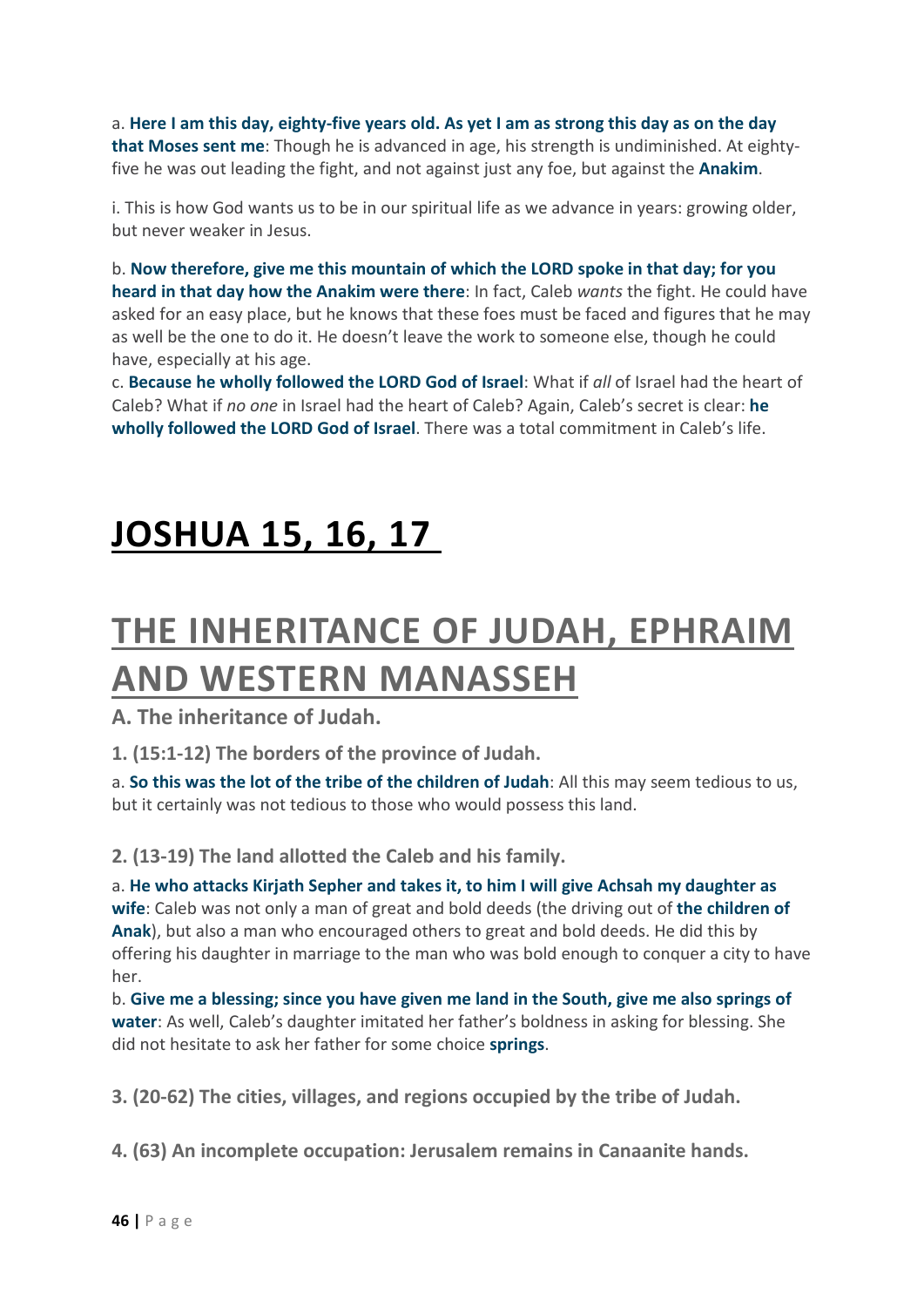a. **The inhabitants of Jerusalem, the children of Judah could not drive them out**: We can understand why Jerusalem was a city hard to conquer. The fact that it was set on a hill made it easy to defend.

b. **The Jebusites dwell with the children of Judah at Jerusalem to this day**: Yet, no matter how hard the struggle, with God's promise, and God's help, we can triumph – there is really no good excuse for why this city must stay in Canaanite hands until the time of David [\(2](https://www.blueletterbible.org/search/preSearch.cfm?Criteria=2Samuel+5.6-10&t=NKJV) [Samuel](https://www.blueletterbible.org/search/preSearch.cfm?Criteria=2Samuel+5.6-10&t=NKJV) 5:6-10).

<span id="page-47-0"></span>**B. The inheritance of the sons of Joseph.**

**1. (16:1-4) The borders of the province belonging to the sons of Joseph, Ephraim and the half-tribe of Manasseh settling on the west side of the Jordan.**

**2. (5-10) The borders of the province of Ephraim.**

a. **And they did not drive out the Canaanites who dwelt in Gezer**: Their failure to completely drive out the Canaanites is typical of all the tribes. Even within the Promised Land there remains important work to do and battles to fight.

b. **The Canaanites dwell among the Ephraimites to this day and have become forced laborers**: Perhaps the people of Ephraim were guilty of this compromise because they wanted **forced laborers** among them. Even this convenience does not justify their disobedience to God's command.

i. If they had the power to make the people of Gezer forced laborers, they certainly had the power to defeat them completely, especially because Gezer was a city that Joshua had already conquered [\(Joshua](https://www.blueletterbible.org/search/preSearch.cfm?Criteria=Joshua+10.33&t=NKJV) 10:33and [Joshua](https://www.blueletterbible.org/search/preSearch.cfm?Criteria=Joshua+12.12&t=NKJV) 12:12).

ii. This sort of compromise seems innocent, but it became the way that much idolatry and immoral worship came into the people of Israel. This is one reason why we see so many struggles in the days of the Judges.

c. **They did not drive out the Canaanites**: The Israelites did not fully conquer for two reasons. First, they wanted peace at any cost. Second, they wanted wealth. For the sake of *ease* and *money*, they disobeyed God and fell short of what He had for them – as we do today also.

**3. (17:1-2) Distribution of the land among the remaining families of the tribe of Manasseh.**

**4. (3-6) The inheritance of Zelophehad's daughters.**

a. **Zelophehad… had no sons, but only daughters**: This is noted in the text because it was unusual for women to receive an inheritance. It was more important that the land remain in the ancestral families than it was to follow this custom. Therefore, the daughters of Zelophehad could inherit their father's land.

b. **The LORD commanded Moses to give us an inheritance among our brothers**: This is actually merely the implementation of a decision arrived at by Moses in [Numbers](https://www.blueletterbible.org/search/preSearch.cfm?Criteria=Numbers+27.1-11&t=NKJV) 27:1-11.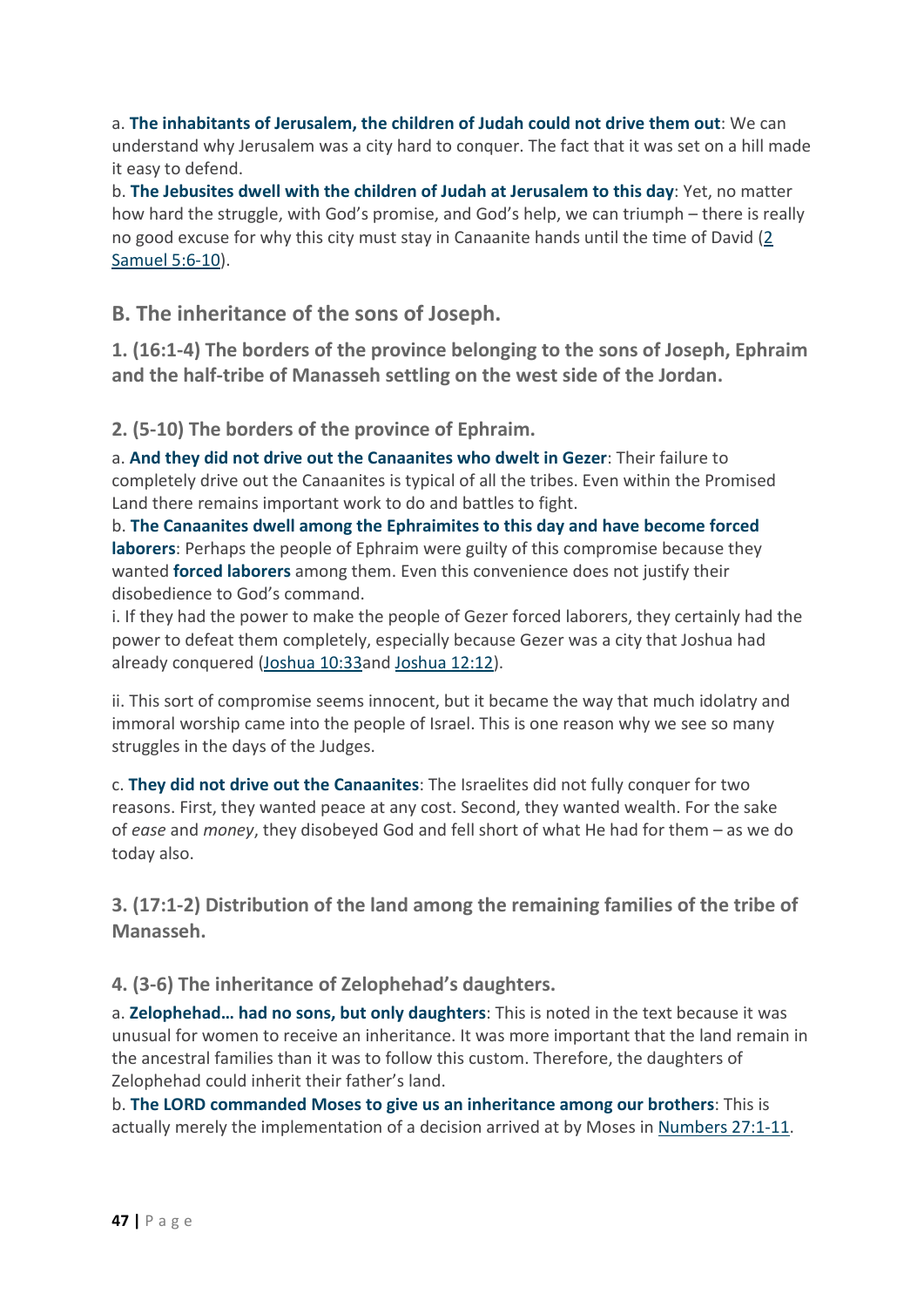**5. (7-13) The boundaries of the western half-tribe of Manasseh and their incomplete occupation of that land.**

a. **Yet the children of Manasseh could not drive out the inhabitants of those cities**: Their failure here is after the same pattern as the failure of the tribe of Ephraim in [Joshua](https://www.blueletterbible.org/search/preSearch.cfm?Criteria=Joshua+16.10&t=NKJV) 16:10. b. **But the Canaanites were determined to dwell in that land**: Of course, the Canaanites would be **determined to dwell in that land**. What was lacking was complete determination from the people of Israel. They were satisfied to **put the Canaanites to forced labor**.

**6. (14-18) Joshua answers the complaint of the sons of Joseph.**

a. **Why have you given us only one lot and one share to inherit, since we are a great people**: Manasseh and Ephraim were somewhat large tribes. Their combined number was greater than any other single tribe. Here, they complain that they have not been allotted adequate land.

b. **If you are a great people**: Joshua's reply is both wise and wonderful. He tells them, "**if you are a great people**, then go and get the land for yourself; fully occupy what the LORD has given you." These tribes had not completely taken the mountain country in their midst, because it would be hard and dangerous work.

I. How different is their attitude than Caleb's attitude (Joshua [14:11-12\)](https://www.blueletterbible.org/search/preSearch.cfm?Criteria=Joshua+14.11-12&t=NKJV)! They want "easy land" given to them, instead of taking God's promises and going out and taking what God has given them. The principle applies just as strongly for us today; if we desire more of something, the first thing to do is to be a faithful as we can where we are.

ii. Perhaps they appealed to Joshua as a fellow Ephraimite, because he was a descendent of Joseph himself.

### <span id="page-48-0"></span>**[JOSHUA](https://www.blueletterbible.org/search/preSearch.cfm?Criteria=Joshua+18&t=NKJV) 18, [19](https://www.blueletterbible.org/search/preSearch.cfm?Criteria=Joshua+18.19&t=NKJV)**

### <span id="page-48-1"></span>**INHERITANCE OF THE REMAINING TRIBES**

<span id="page-48-2"></span>**A. The survey of the land for the seven remaining tribes.**

**1. (18:1-3) At Shiloh, Joshua exhorts the remaining tribes to possess their land.**

a. **But there remained among the children of Israel seven tribes which had not yet received their inheritance**: Why would they not want to possess their land? Why would Joshua need to prod them? Probably because these are people who had not lived in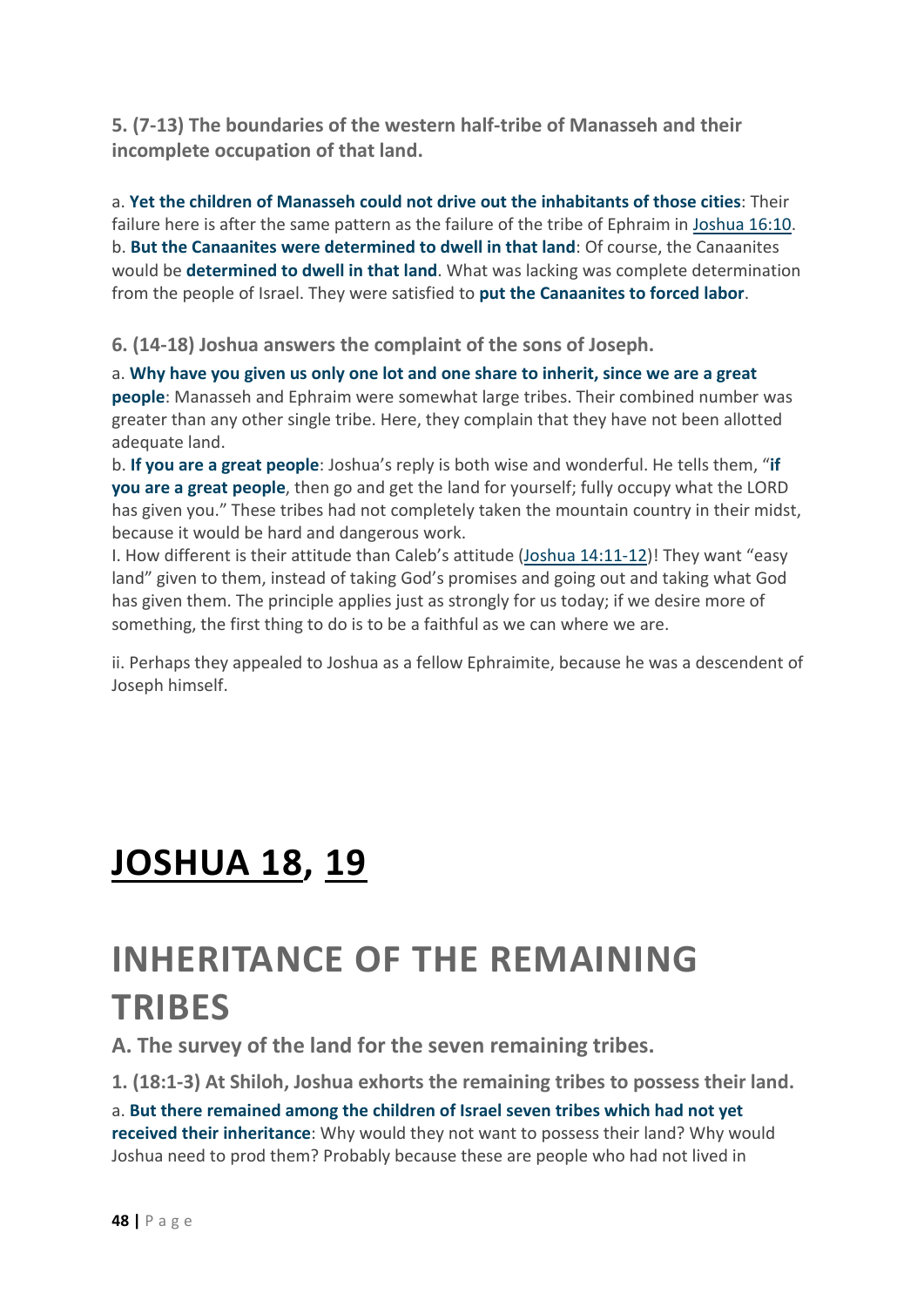permanent dwellings for more than a generation, and they were afraid of something new, even if it was good.

b. **How long will you neglect to go and possess the land**: Whatever the exact reason, the bottom line was **neglect**. They did not fulfill what God had called them to do.

**2. (4-8) Joshua instructs a survey party to go out and assess the land that it may be divided among the seven remaining tribes.**

**3. (9-10) The successful survey party returns and Joshua casts lots to determine which tribes will receive which land.**

<span id="page-49-0"></span>**B. The final division of the land.**

**1. (11-28) The boundaries and cities for the tribe of Benjamin.**

**2. (19:1-9) The boundaries and cities for the tribe of Simeon.**

**3. (10-16) The boundaries and cities for the tribe of Zebulun.**

**4. (17-23) The boundaries and cities for the tribe of Issachar.**

**5. (24-31) The boundaries and cities for the tribe of Asher.**

**6. (32-39) The boundaries and cities for the tribe of Naphtali.**

**7. (40-48) The boundaries and cities for the tribe of Dan.**

**8. (49-51) Joshua's inheritance.**

a. **When they had made an end of dividing the land**: Joshua received what was promised to him by God, but in remarkable humility, he receives his portion last. This is the kind of humble service and concern for others that makes Joshua such a wonderful picture of Jesus Christ.

### <span id="page-49-1"></span>**[JOSHUA](https://www.blueletterbible.org/search/preSearch.cfm?Criteria=Joshua+20&t=NKJV) 20**

### <span id="page-49-2"></span>**THE CITIES OF REFUGE**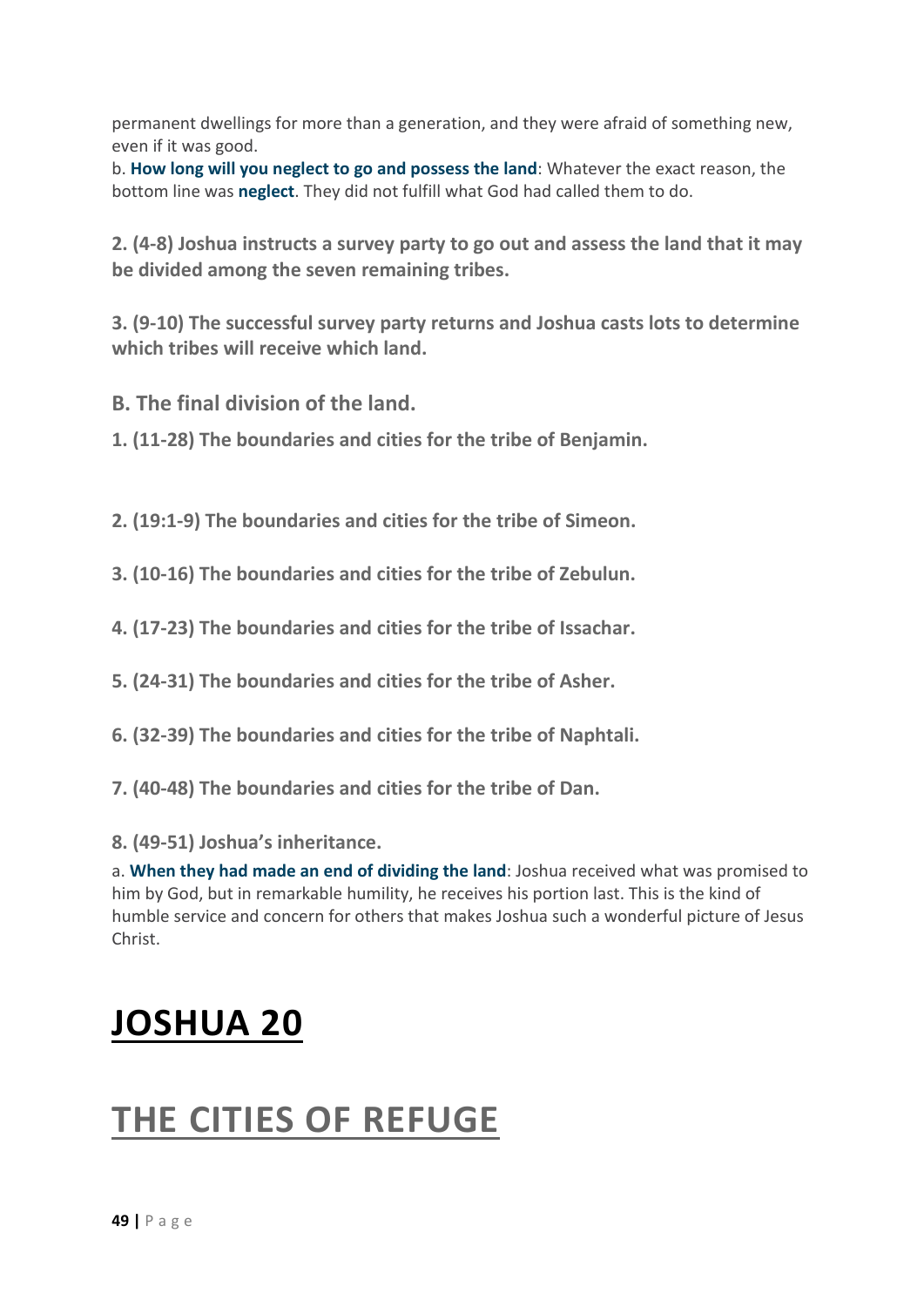#### <span id="page-50-0"></span>**A. God commands the appointment of six cities of refuge.**

**1. (1-3) A place of refuge from the avenger of blood.**

a. **Appoint for yourselves cities of refuge**: God now tells Joshua to fulfil what the LORD had commanded through Moses in [Numbers](https://www.blueletterbible.org/search/preSearch.cfm?Criteria=Numbers+35&t=NKJV) 35 – the appointment of six cities of refuge.

b. **That the slayer who kills a person accidentally or unintentionally may flee there**: The purpose of the cities of refuge was to protect **the slayer who kills any person accidentally or unintentionally**. They were to protect someone in the case of *manslaughter* as opposed to *murder*.

c. **And they shall be your refuge from the avenger of blood**: Such a person needed protection against the **avenger of blood**. The Hebrew word for this phrase is *goel*, and in this context means the representative from the victim's family charged with making sure justice is carried out against the murderer of the family member.

i. God had a passion to make sure that murderers were punished in ancient Israel, and in that culture, the final responsibility for justice rested with the designated *goel* (**avenger of blood**) in the family.

ii. The principle for capital punishment goes back to [Genesis](https://www.blueletterbible.org/search/preSearch.cfm?Criteria=Genesis+9.6&t=NKJV) 9:6: *Whoever sheds man's blood, by man his blood shall be shed; for in the image of God He made man.* The state's right to use the sword of execution is also stated in the New Testament [\(Romans](https://www.blueletterbible.org/search/preSearch.cfm?Criteria=Romans+13.3-4&t=NKJV) 13:3-4). iii. God said also that unpunished murderers defiled the land: *Moreover you shall take no* ransom for the life of a murderer who is quilty of death, but he shall surely be put to death... *So you shall not pollute the land where you are; for blood defiles the land, and no atonement* can be made for the land, for the blood that is shed on it, except by the blood of him who shed it. Therefore do not defile the land which you inhabit, in the midst of which I dwell; for I *the LORD dwell among the children of Israel.* [\(Numbers](https://www.blueletterbible.org/search/preSearch.cfm?Criteria=Numbers+35.31&t=NKJV) 35:31, [35:33-34\)](https://www.blueletterbible.org/search/preSearch.cfm?Criteria=Numbers+35.33-34&t=NKJV).

iv. How long will our nation be polluted by the stain of unpunished murders? Not too many years ago, over one year in Los Angeles County, they averaged *more than five murders a day*. The blood of the slain cries out before God.

d. **Refuge from the avenger of blood**: The **avenger of blood** tracked down the murderer, and if necessary, delivered him over to the authorities for execution. This was providing the testimony of two or three eyewitnesses could confirm the guilt of the murderer according to [Deuteronomy](https://www.blueletterbible.org/search/preSearch.cfm?Criteria=Deuteronomy+17.6-7&t=NKJV) 17:6-7.

e. **Refuge from the avenger of blood**: Since the **avenger of blood** might set himself against a person really guilty of manslaughter (accidental or unintentional killing) instead of murder, the cities of refuge were established to protect the person innocent of murder.

#### **2. (4) Entrance into the city of refuge.**

a. **And declares his case in the hearing of the elders of that city**: According to custom, the elders of the city spent much time at the gates of the city. When someone fleeing from an avenger of blood came to a city of refuge, he stated his case to the elders at the city gates. b. **They shall take him into the city as one of them**: After explaining the case, the fleeing person could expect to find protection within the walls of the city of refuge, though he would have to stay there, and live in the city, to enjoy that protection.

**3. (5) Protection against the avenger of blood.**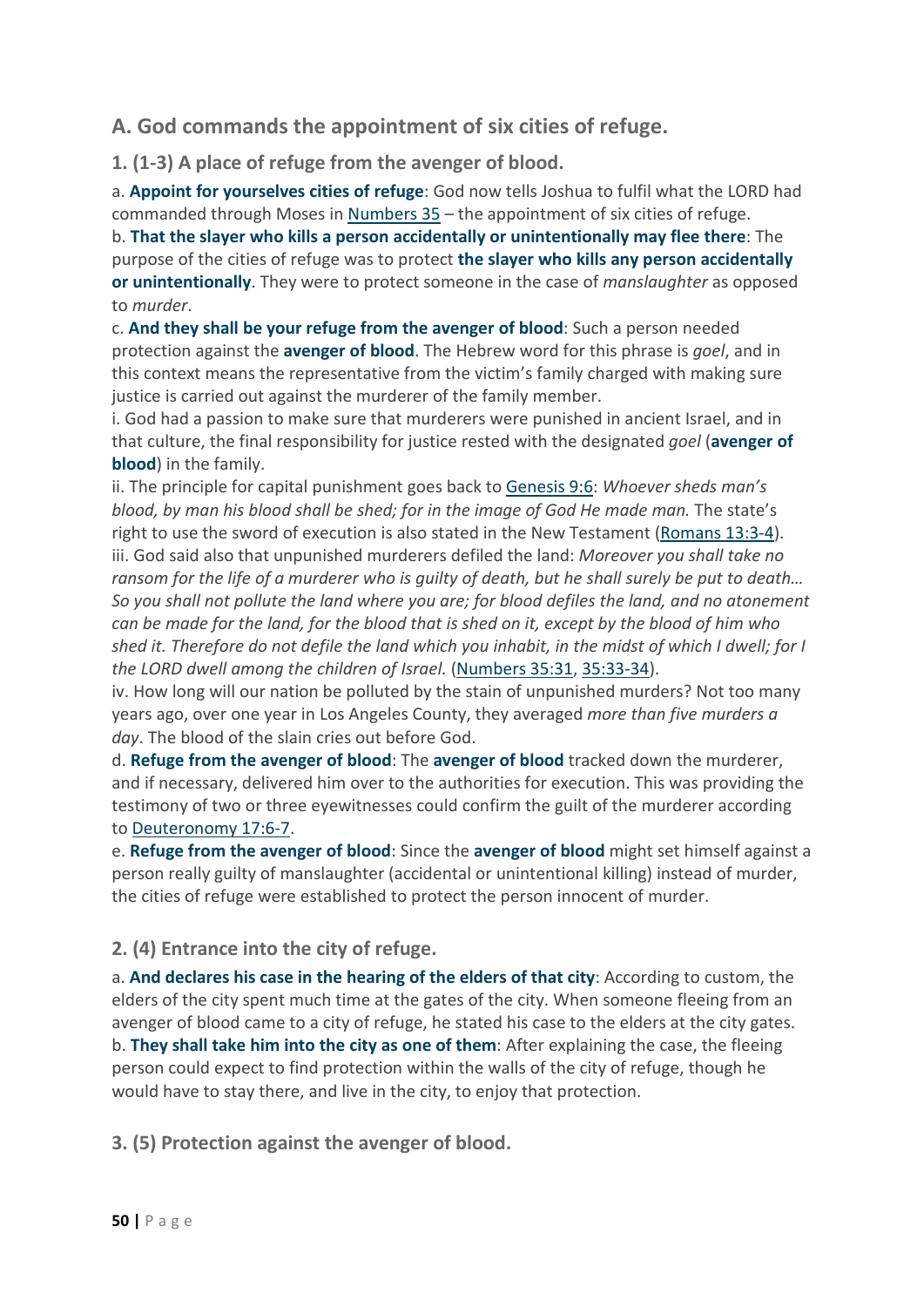a. **They shall not deliver the slayer into his hand**: The leaders of a city of refuge were obliged to protect the one who had fled to the city. The **avenger of blood** had no legal standing to deliver the slayer over to execution.

b. **Because he struck his neighbour unintentionally, but did not hate him beforehand**: Israel had a sophisticated legal system, with judgments often based on intent and premeditation.

**4. (6) Freedom for the slayer.**

a. **He shall dwell in that city until he stands before the congregation for judgment, and until the death of the one who is high priest in those days**: To be protected against the avenger of blood, the slayer had to stay within the walls of the city of refuge until his case was fully heard by the proper authorities, and until the death of the standing high priest. b. **Then the slayer may return and come to his own city**: After being declared innocent of murder by the proper authorities, and after the death of the standing high priest, the slayer could go back to his home and be protected against the wrath of the avenger of blood.

<span id="page-51-0"></span>**B. Six cities selected for cities of refuge.**

**1. (7-8) The appointment of six cities.**

a. **So they appointed**: On a map, we see that the cities of refuge were well spaced throughout the country. No matter where you were in Israel, you were not very far from a city of refuge.

b. **They assigned**: [Deuteronomy](https://www.blueletterbible.org/search/preSearch.cfm?Criteria=Deuteronomy+19.2&t=NKJV) 19:2 tells us that proper roads were to be built and maintained to these cities of refuge. The city was not much good to the slayer if they could not get to it quickly.

**2. (9) The purpose for the cities of refuge is again stated.**

a. **For all the children of Israel and for the stranger who dwelt among them**: The cities of refuge were not only for the benefit of the Israelite, but also for the **stranger who sojourned among them**. God's justice applied to all without partiality.

**3. The cities of refuge as a picture of Jesus.**

a. The Bible applies this picture of the city of refuge to the believer finding refuge in God on more than one occasion:

i. [Psalm](https://www.blueletterbible.org/search/preSearch.cfm?Criteria=Psalm+46.1&t=NKJV) 46:1: *God is our refuge and strength, a very present help in trouble.* More than 15 other times, the Psalms speak of God as our refuge.

ii. [Hebrews](https://www.blueletterbible.org/search/preSearch.cfm?Criteria=Hebrews+6.18&t=NKJV) 6:18: *That by two immutable things, in which it is impossible for God to lie, we might have strong consolation, who have fled for refuge to lay hold of the hope set before us.*

b. Points of similarity between the cities of refuge and our refuge in Jesus.

· Both Jesus and the cities of refuge are *within easy reach* of the needy person; they were of no use unless someone could get to the place of refuge.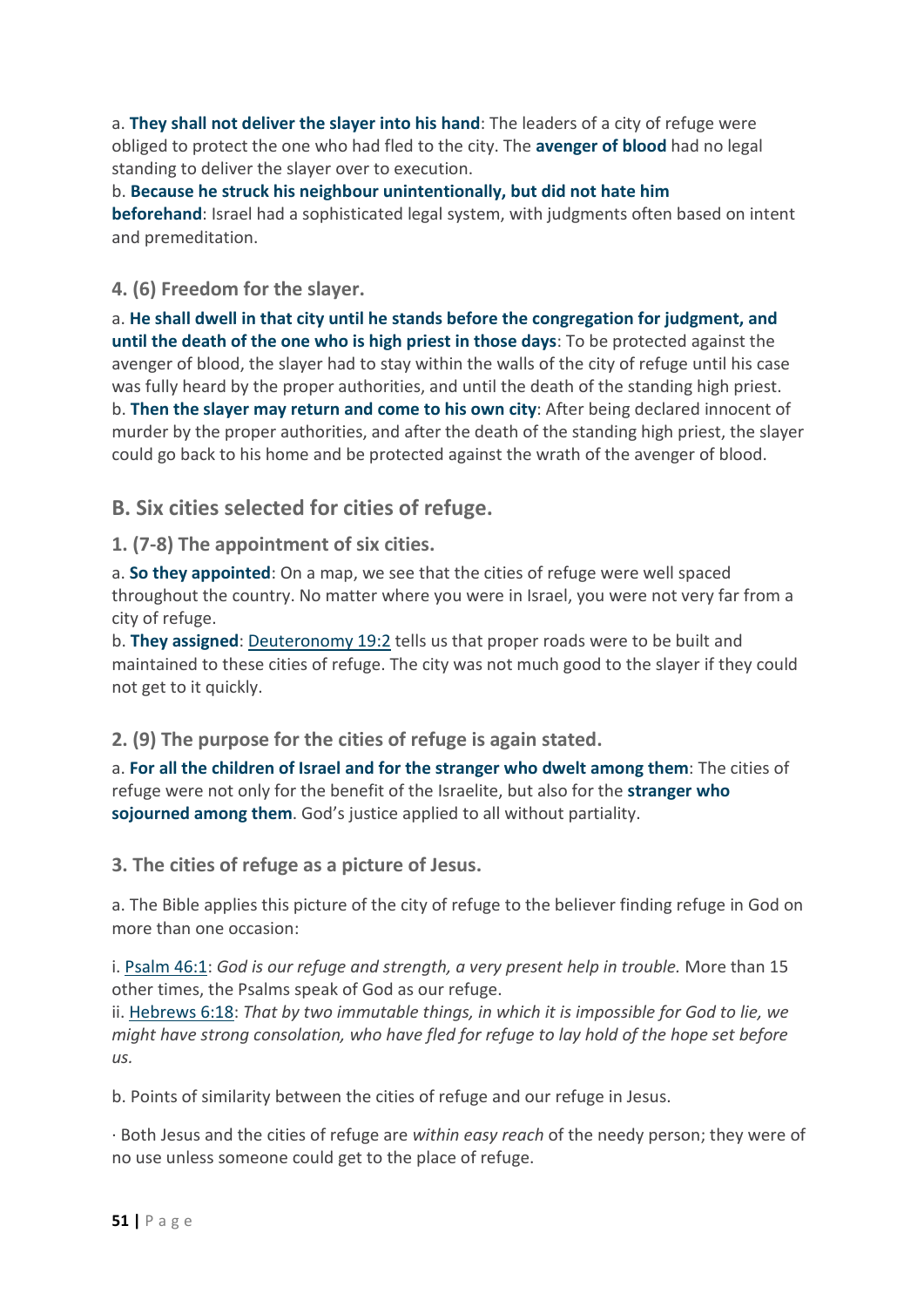· Both Jesus and the cities of refuge are *open to all*, not just the Israelite; no one needs to fear that they would be turned away from their place of refuge in their time of need.

· Both Jesus and the cities of refuge became a place where the one in need would *live*; you didn't come to a city of refuge in time of need just to look around.

· Both Jesus and the cities of refuge are the *only alternative* for the one in need; without this specific protection, they will be destroyed.

· Both Jesus and the cities of refuge provide protection *only within their boundaries*; to go outside means death.

· With both Jesus and the cities of refuge, full freedom comes with the *death of the High Priest*.

c. A crucial distinction between the cities of refuge and our refuge in Jesus.

· The cities of refuge only helped the *innocent*, but the *guilty* can come to Jesus and find refuge

### <span id="page-52-0"></span>**[JOSHUA](https://www.blueletterbible.org/search/preSearch.cfm?Criteria=Joshua+21&t=NKJV) 21**

### <span id="page-52-1"></span>**CITIES APPOINTED FOR THE LEVITES**

<span id="page-52-2"></span>**A. The people of the tribe of Levi receive their cities with their common lands.**

**1. (1-3) The leaders of the tribe of Levi ask for what was promised to them.**

a. **The LORD commanded through Moses to give us cities to dwell in**: The Levites received no "province" of land such as the other tribes did; however, they had to live somewhere. So, each tribe gave certain **cities** and **common-lands** (land immediately surrounding the cities) to the tribe of Levi.

b. **So the children of Israel gave to the Levites from their inheritance**: The tribe of Levi had no "province" of land because God had declared that He would be their inheritance [\(Joshua](https://www.blueletterbible.org/search/preSearch.cfm?Criteria=Joshua+13.14&t=NKJV) [13:14,](https://www.blueletterbible.org/search/preSearch.cfm?Criteria=Joshua+13.14&t=NKJV) and [13:33\)](https://www.blueletterbible.org/search/preSearch.cfm?Criteria=Joshua+13.33&t=NKJV).

**2. (4-42) Cities are appointed to the Levites, according to their three main family divisions.**

a. **Now the lot came out**: The striking thing about this list is that God wanted the Levites "sprinkled" all throughout the land of Israel. He never intended there to be one "state" of Levi, but every tribe was to have the priestly influence and presence in their midst. i. In the same manner, Christians (being priests, 1 [Peter](https://www.blueletterbible.org/search/preSearch.cfm?Criteria=1Peter+2.5&t=NKJV) 2:5 and [2:9\)](https://www.blueletterbible.org/search/preSearch.cfm?Criteria=1Peter+2.9&t=NKJV) are to be "sprinkled" all throughout the world and society, instead of heading off to make a "Christian country" somewhere.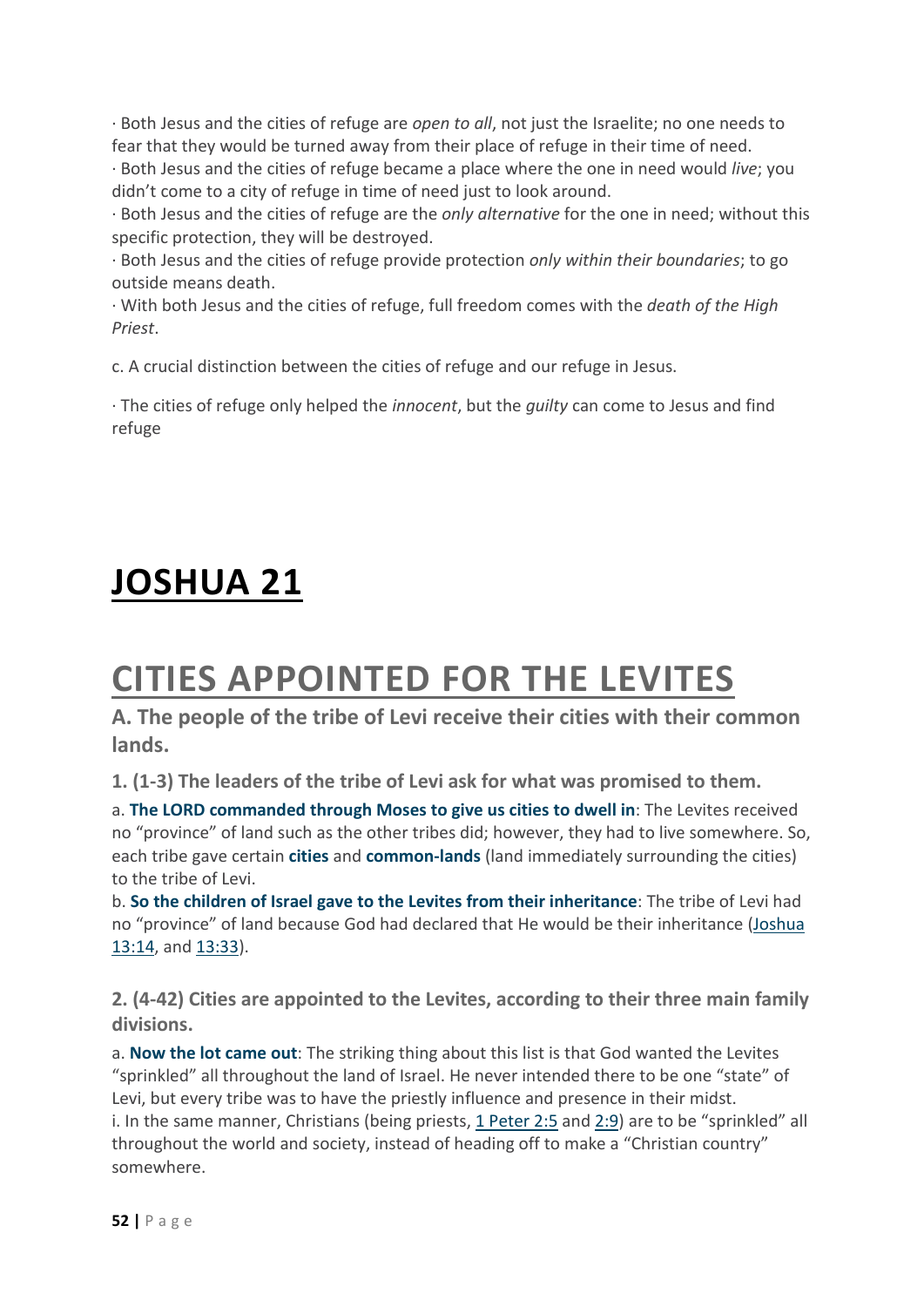b. **All the cities of the Levites**: Perhaps it is also significant that the priests received their cities last of all the tribes. Priests are appointed to serve, not to be served, and there is something priestly about letting others go first.

#### <span id="page-53-0"></span>**B. Israel takes full possession of the land.**

**1. (43) The land is Israel's, given to them by God.**

a. **So the LORD gave to Israel all the land**: All the tribes had their land. They must go into every corner of what God has given, and take full possession, but God had provided everything necessary for them to do so.

**2. (44) The rest in the land is Israel's, given to them by God.**

a. **The LORD gave them rest all around**: This is the point where Israel stopped commemorating Passover as if equipped to travel as described in [Exodus](https://www.blueletterbible.org/search/preSearch.cfm?Criteria=Exodus+12.11&t=NKJV) 12:11). Now they will eat the Passover reclining at rest (as described in John [13:23\)](https://www.blueletterbible.org/search/preSearch.cfm?Criteria=John+13.23&t=NKJV), because the LORD had given them rest in the land.

**3. (45) Not a word of God fails.**

a. **Not a word failed of any good thing which the LORD had spoken**: God was completely faithful in regard to the land; but Israel was not. Any failure to fully possess was not because God had not made adequate provision, but because Israel had failed to fully follow the LORD.

b. **All came to pass**: God has been completely faithful to you and made provision for continual victory. He has given greatly unto you, but what do you possess?

i. "In the light of the Cross, is it not true that the enemy has no right to dwell in the land? Is it not true that Satan's claim to your life was taken from him at Calvary? Is it not true that sin has no right to a foothold in the life of the child of God? Is it not true that Satan has no power in the presence of Omnipotence? Is it not true that by virtue of His blood and His resurrection, Jesus Christ is pledged to destroy the enemy utterly? Is it not true that in the indwelling power of the Holy Spirit there is strength for every temptation, grace for every trial, power to overcome every difficulty?" (Alan Redpath)

### <span id="page-53-1"></span>**[JOSHUA](https://www.blueletterbible.org/search/preSearch.cfm?Criteria=Joshua+22&t=NKJV) 22**

### <span id="page-53-2"></span>**A MISUNDERSTANDING RECONCILED**

<span id="page-53-3"></span>**A. The armies from the tribes east of the Jordan are sent home.**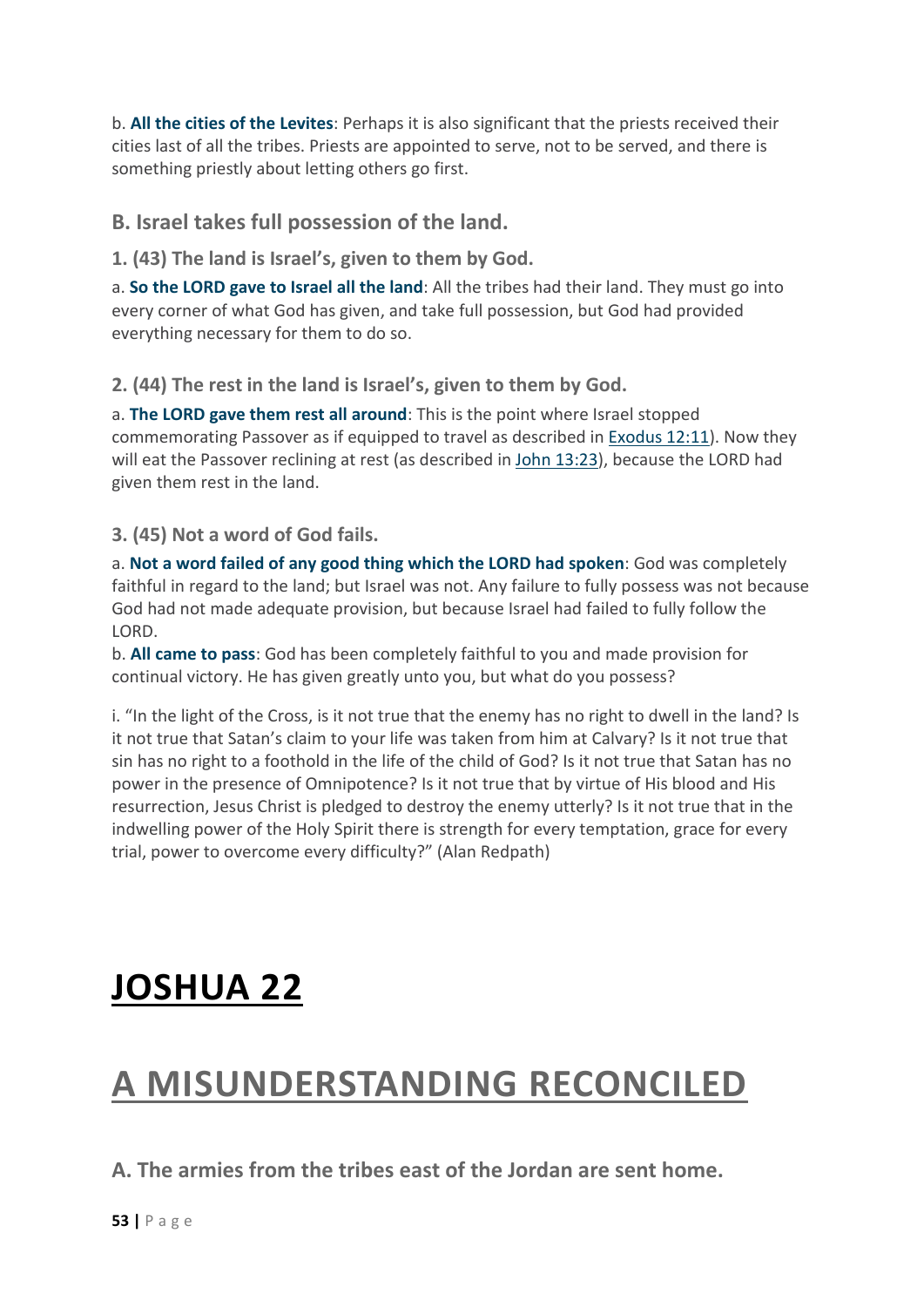**1. (1-4) Joshua thanks them for a job well done.**

a. **You have kept all that Moses the servant of the LORD commanded you**: In the seven years they had been with Joshua, helping the tribes west of the Jordan to conquer their enemies, they had been completely obedient and helpful to Joshua.

b. **You have not left your brethren these many days**: They had gone out and fought on behalf of their brethren, even though they already had their own inheritance – even as God commanded them to do.

c. **Now therefore, return and go to your tents and to the land of your possession**: Now that the land was conquered and fully distributed to the tribes, they could go back to their families and lands on the eastern side of the Jordan.

**2. (5-6) Before they leave, Joshua gives them an exhortation and a blessing.**

a. **But take careful heed to do the commandment**: He tells them to **take diligent heed** to the word of God, probably here mostly in the sense of carefully hearing it and knowing it. b. **To love the LORD your God**: He tells them to **love** the *LORD*. This is a matter of the heart, but it can still be commanded.

c. **To walk in all His ways, to keep His commandments**: He tells them to obey God with all they have, to **keep His commandments, to hold fast to Him** in a personal sense, and to **serve Him** with all your heart and soul.

i. We should not miss the order here. First, we should take care to *hear* God. Then we give Him our *love*. Next comes a walk of *obedience*. To mix this order up is to get off into heresy (loving without hearing) or legalism (obeying before loving).

d. **So Joshua blessed them and sent them away**: Joshua will not send them away without a blessing; he knew that they could not do or be what God wanted them to be without His blessing among them.

i. Perhaps he used the blessing from [Numbers](https://www.blueletterbible.org/search/preSearch.cfm?Criteria=Numbers+6.23-27&t=NKJV) 6:23-27: *Speak to Aaron and his sons, saying,* 'This is the way you shall bless the children of Israel. Say to them: "The LORD bless you and *keep you; the LORD make His face shine upon you, and be gracious to you; the LORD lift up His countenance upon you, and give you peace.'" So they shall put My name on the children of Israel, and I will bless them.*

**3. (7-9) The armies of the two and a half tribes depart, with much spoil.**

a. **Return with much riches to your tents**: Their obedience to God and faithfulness to their brethren has been rewarded. God has allowed them to gain much plunder that they can take back home with them.

i. We believe that when we obey God, we will be gainers, not losers. Perhaps not always in this obvious material sense, but in real, wonderful gains none the less.

b. **So the children of Reuben, the children of Gad, and half the tribe of Manasseh returned, and departed from the children of Israel at Shiloh**: We might imagine that this was a somewhat emotional departure of brothers who had known the closeness of fighting sideby-side. These were true veterans of the army of Israel.

<span id="page-54-0"></span>**B. The incident of the altar by the Jordan.**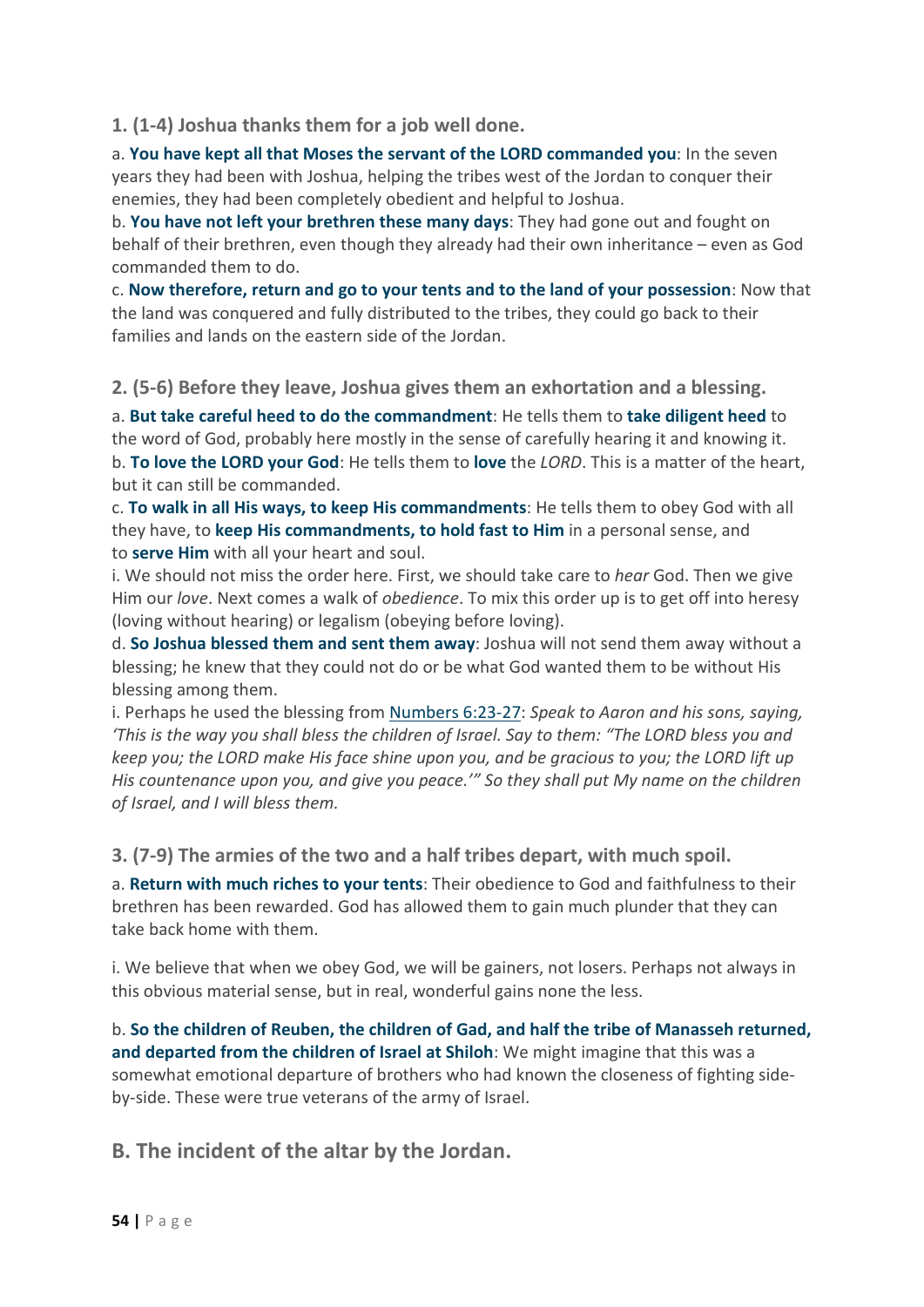**1. (10) The eastern tribes make an impressive altar.**

a. **When they came to the region of the Jordan**: Before crossing over the Jordan, the soldiers from the two and a half tribes build a **great, impressive altar** near the Jordan River. b. **A great, impressive altar**: This was significant not only because of its size, but because of the *meaning* of an altar. An altar was a place of sacrifice, and both the Israelites and pagans had altars they used for sacrifice.

**2. (11-12) The tribes west of the Jordan river learn of the great altar.**

a. **Behold, the children of Reuben, the children of Gad, and half the tribe of Manasseh have built an altar**: When the news comes to the rest of Israel, there was no discussion, there was a simple reaction. They gathered to make war against their own brothers who built this altar.

i. Notice that Joshua does not need to gather them, they gather of own accord. It was an automatic reaction.

b. **The children of Israel gathered together at Shiloh**: Why did they do this? Because they feared that this altar was a sign of allegiance to the pagan gods of the region.

c. **To go to war against them**: Their readiness to fight this battle shows great courage to confront on behalf of God's truth and holiness. This was a healthy "body," able to purge itself of poisons.

i. Their later actions show that they are not *happy* about taking this action, nor will they do it *rashly* – *but they will do it!*

**3. (13-15) Before action is taken, Phinehas the High Priest, and representatives from each tribe west of the Jordan personally confront the leaders of the tribes east of the Jordan.**

a. **Then the children of Israel sent Phinehas the son of Eleazar the priest**: **Phinehas** led the group, because he had the authority. He was High Priest over the whole nation, including the two and one-half tribes on the east side of the Jordan. He not only had the authority, he also had the heart of a wise shepherd. He wanted to correct the erring, to protect the nation, and to drive out the dangerous.

b. **And they spoke with them**: Israel reacted according to God's character. Their assembling for war demonstrated God's holiness, but their personal confrontation demonstrated God's love.

**4. (16-18) Phinehas brings the accusation against the eastern tribes.**

a. **What treachery is this**: Clearly, they thought that the altar at the Jordan represented a *rival* place of sacrifice and worship, to compete with God's tabernacle, presently at Shiloh. i. God had clearly commanded that there was one place of sacrifice and burnt offerings for Israel: *Also you shall say to them: Whatever man of the house of Israel, or of the strangers who dwell among you, who offers a burnt offering or sacrifice, and does not bring it to the door of the tabernacle of meeting, to offer it to the LORD, that man shall be cut off from among his people.* [\(Leviticus](https://www.blueletterbible.org/search/preSearch.cfm?Criteria=Leviticus+17.8-9&t=NKJV) 17:8-9)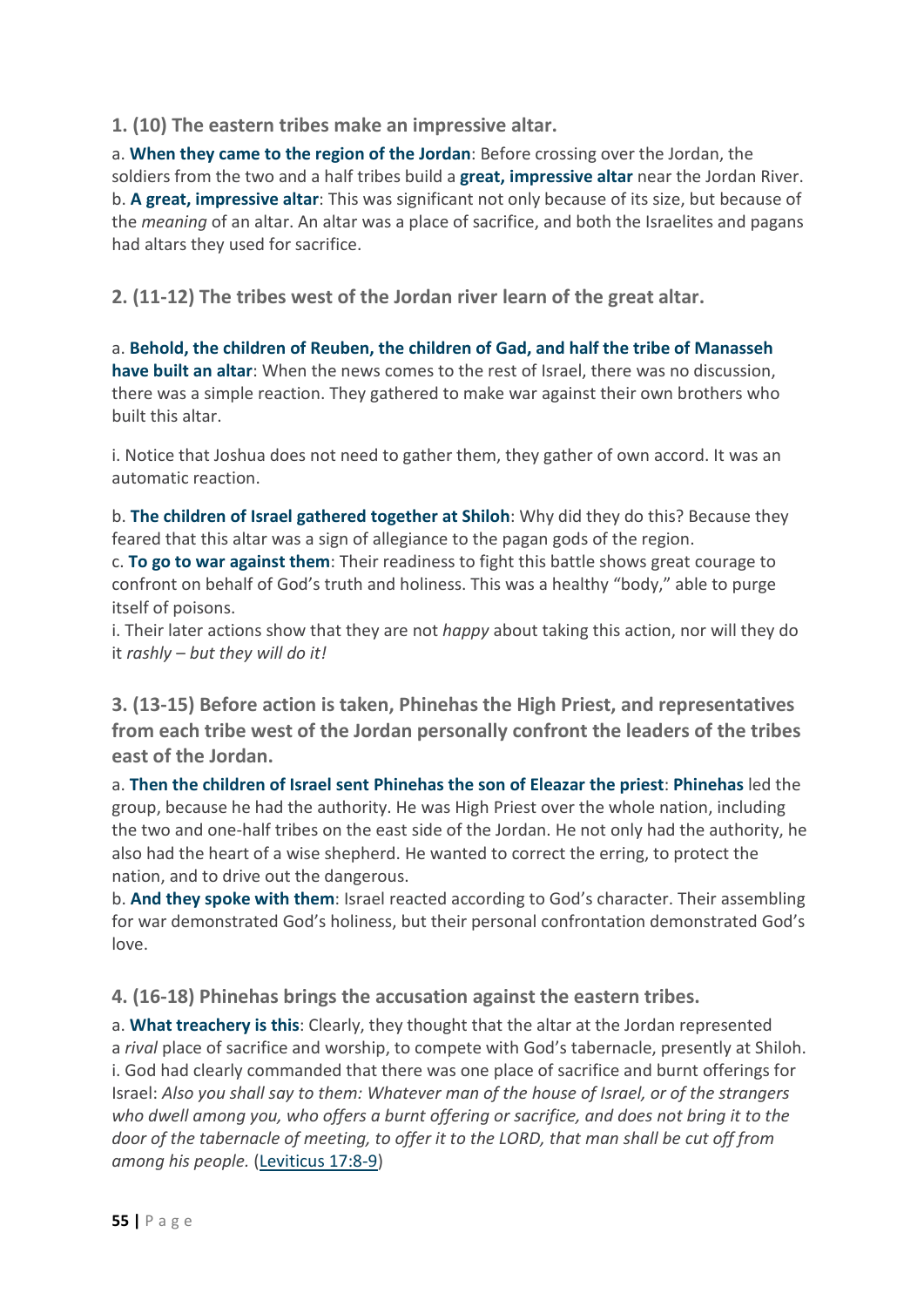ii. We understand from this that we cannot worship God any way we please, or justify a manner of worship just because we like it. First and always, our worship must be pleasing to God. We must worship Him in *spirit* and in *truth*. [\(John](https://www.blueletterbible.org/search/preSearch.cfm?Criteria=John+4.24&t=NKJV) 4:24)

b. **Is the iniquity of Peor not enough for us**: Phinehas reminds the eastern tribes that Israel has been punished for rebellion against God before, using the rebellion at **Peor** as an example.

i. At Peor, Israel's men had sex with Moabite women, and they gave themselves over to the worship of the Moabite gods. In judgment, God sent a plague that killed 24,000 people.

ii. This incident would be especially meaningful to Phinehas, because he was the one who stopped the plague by making a dramatic stand for righteousness in the midst of gross sin.

c. **He will be angry with the whole congregation**: Phinehas also knew that the sin of these tribes would reflect on the whole nation. He knew that no one really sins unto himself.

**5. (19) A willingness to sacrifice to keep a brother from sin.**

a. **Take possession among us**: To Phinehas, *anything* was better than seeing these tribes go off in rebellion against God. If there was something **unclean** in their land, he invited them to come and live with the tribes on the western side of the Jordan.

b. **Do not rebel against the LORD, nor rebel against us, by building yourselves an altar**: This was an invitation made at great cost. It would have meant a must smaller area of land for the western tribes. But it didn't matter, because they were willing to *sacrifice* to see their brothers free from this sin.

i. Too many of us lack this willingness; we tell people to stop sinning, but are not willing to help them if it costs us something.

**6. (20) A second example of the price of sin: the sin of Achan and its affect on all of Israel is remembered.**

**Did not Achan the son of Zerah commit a trespass in the accursed thing, and wrath fell on all the congregation of Israel? And that man did not perish alone in his iniquity.**

**7. (21-23) The eastern tribes respond.**

a. **The LORD God of gods, the LORD God of gods, He knows**: They first appeal to God, because He knows for certain their hearts, and they believe that their brothers in the western tribes have misunderstood them.

i. When we are misunderstood, our first refuge is God. He knows our heart, and we must be satisfied with being right before God even if it means we are wrong in the eyes of some others.

b. **If it is in rebellion, or if in treachery against the LORD, do not save us this day**: They also recognized the rightness of what the others were doing in coming against them.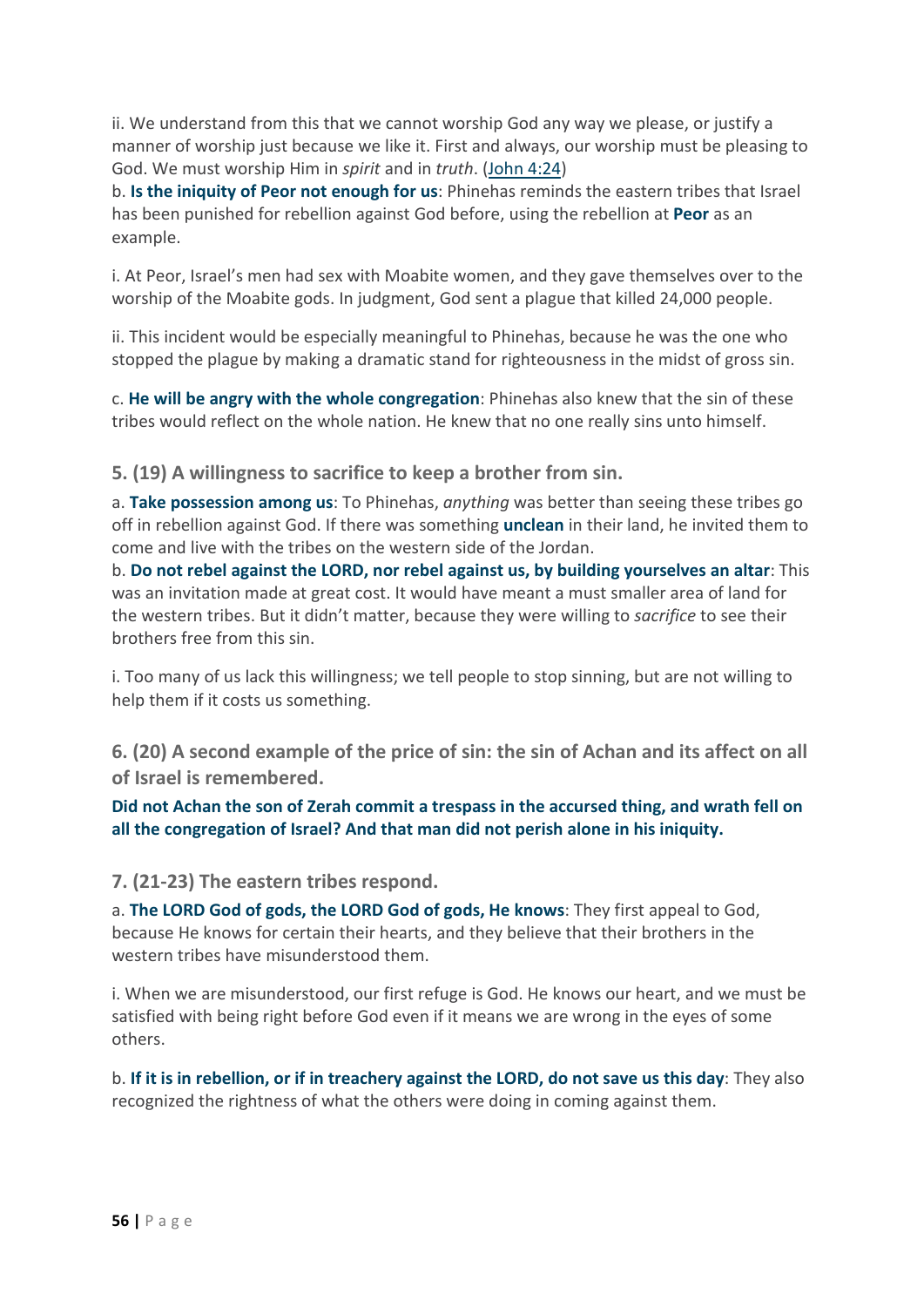i. The eastern tribes do what we should all do when we are misunderstood: put ourselves in the shoes of the other person and try to see what they see. If we saw what they saw, we might respond in the same way.

**8. (24-29) The eastern tribes explain their true reason for building the altar: it was built as a memorial, not as a place of sacrifice.**

a. **An altar, not for burnt offering nor for sacrifice, but that it may be a witness**: The eastern tribes recognized their distance from the center of worship in Israel, and that there was a natural barrier (the Jordan River) between them and the rest of the nation. So they built the altar a memorial to link the two segments of the nation.

b. **That your descendants may not say to our descendants in time to come**: They built it so big and impressive so that it would last. They wanted it to stand as a memorial to future generations that the tribes on both sides of the Jordan worshipped the same God. c. **Here is the replica of the altar of the LORD which our fathers made, though not for burnt offerings nor for sacrifices**: The eastern tribes again *agree with the concern* of the western tribes; but they explain that the western tribes have misunderstood the meaning of

the great, impressive altar.

**9. (30-31) The explanation of the eastern tribes is accepted by the western tribes.**

a. **Now when Phinehas the priest… heard the words… it pleased them**: Obviously, Phinehas is pleased by this explanation; yet he deserves credit for being willing to believe his brothers. Phinehas puts himself in the shoes of the eastern tribes now, and so the explanation makes sense.

b. **This day we perceive that the LORD is among us, because you have not committed this treachery against the LORD**: Phinehas could see that the **LORD was among us**, because unity had been restored among the people of Israel. This fulfilled the passage from [Psalm](https://www.blueletterbible.org/search/preSearch.cfm?Criteria=Psalm+133.1&t=NKJV) [133:1:](https://www.blueletterbible.org/search/preSearch.cfm?Criteria=Psalm+133.1&t=NKJV) *Behold, how good and how pleasant it is for brethren to dwell together in unity!*

**10. (32-34) Epilogue: the matter is resolved.**

a. **So the thing pleased the children of Israel, and the children of Israel blessed God**: Everyone is glad, and everyone enjoys the blessing of having peace among the people of God.

b. **The children of Reuben and the children of Gad called the altar, Witness**: The altar is given the name **Witness**, because it was a witness to the tribes on both the eastern side and the western side of the Jordan **that the LORD is God**.

i. We should respond to misunderstanding in the same manner, according to these same principles.

- · Respond with a concern for God's holiness.
- · Respond with the courage to confront in love.
- · Respond with an attempt to reconcile before you fight.
- · Determine that you are willing to sacrifice to help them; don't confront unless you are willing to help.
- · Determine that you will see the situation from the perspective of the other person.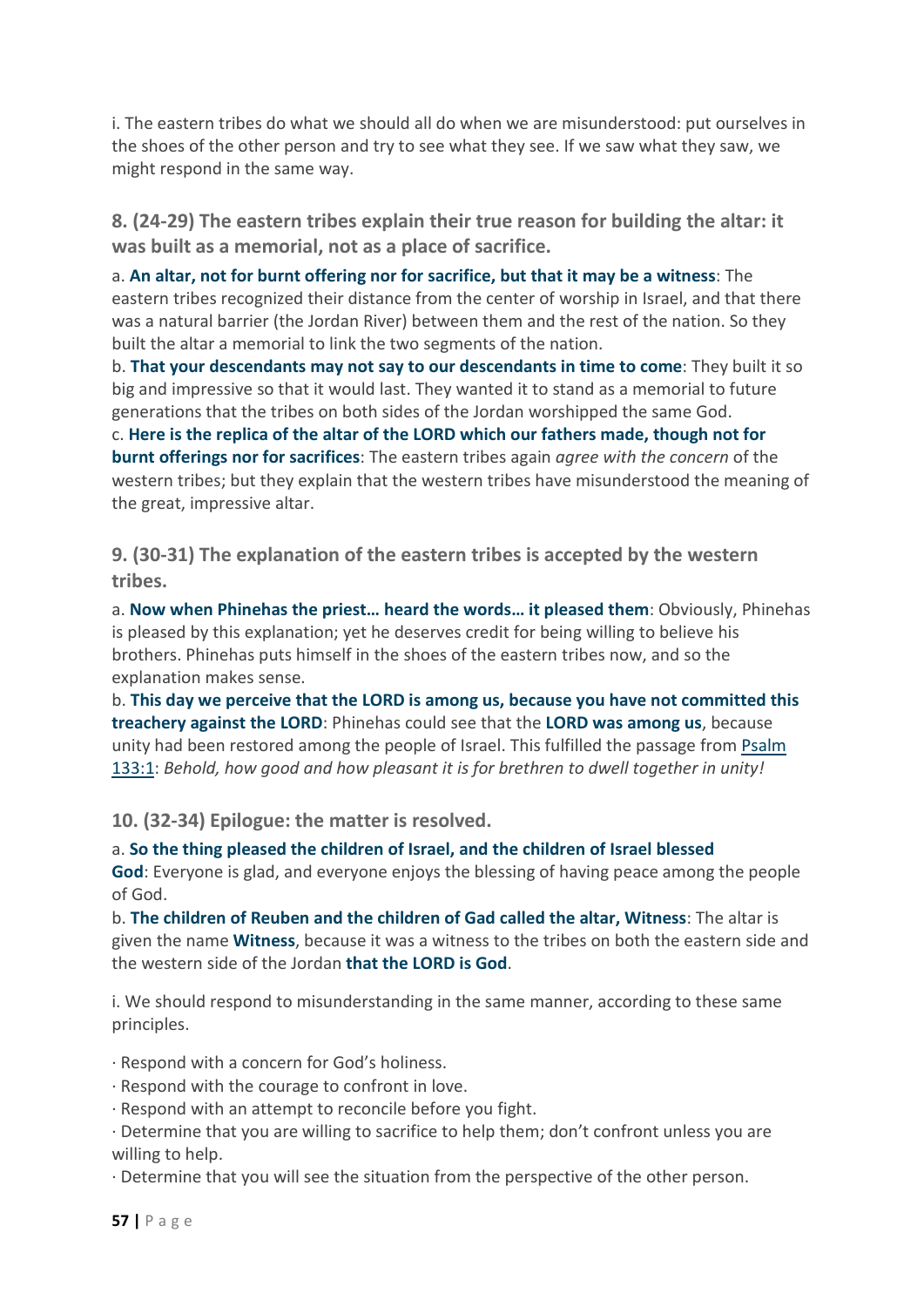· Determine that you will believe the best of one another.

### <span id="page-58-0"></span>**[JOSHUA](https://www.blueletterbible.org/search/preSearch.cfm?Criteria=Joshua+23&t=NKJV) 23**

### <span id="page-58-1"></span>**JOSHUA'S FAREWELL ADDRESS**

#### <span id="page-58-2"></span>**A. The first exhortation: total obedience to the Word of God.**

**1. (1-3) Joshua declares what the LORD has done.**

a. **Joshua called for all Israel**: Joshua, in his old age, gathers the leadership of Israel together to give them a farewell address, to communicate to them the things that are, to his heart, the most important for them to hear.

i. Joshua *can't*, as a practical matter, speak to the whole nation, so he speaks to the leaders: **elders**, **heads**, **judges**, and **officers**. He can reach the entire nation by communicating well to the leaders.

b. **You have seen all that the LORD your God has done to all these nations because of you, for the LORD your God is He who has fought for you**: Joshua begins his address by giving glory to God. It would have been easy for Joshua to focus on what *he* had done as a military leader, especially because it was impressive. But he is far more interested in glorifying God than talking about himself.

#### **2. (4-5) Joshua describes the challenges that remain.**

a. **I have divided to you by lot these nations that remain**: Under Joshua's leadership, the army of Israel broke the back of the Canaanite military occupation. Now it remains for each individual tribe to fully possess what God has given them.

b. **So you shall possess their land, as the LORD your God promised you**: In the same way, God gives every believer an inheritance. We have been *blessed… with every spiritual blessing… in Christ* [\(Ephesians](https://www.blueletterbible.org/search/preSearch.cfm?Criteria=Ephesians+1.3&t=NKJV) 1:3), and God has a definite part for us to play in coming to possess that inheritance.

**3. (6) How Israel will succeed: by total obedience to the word of God.**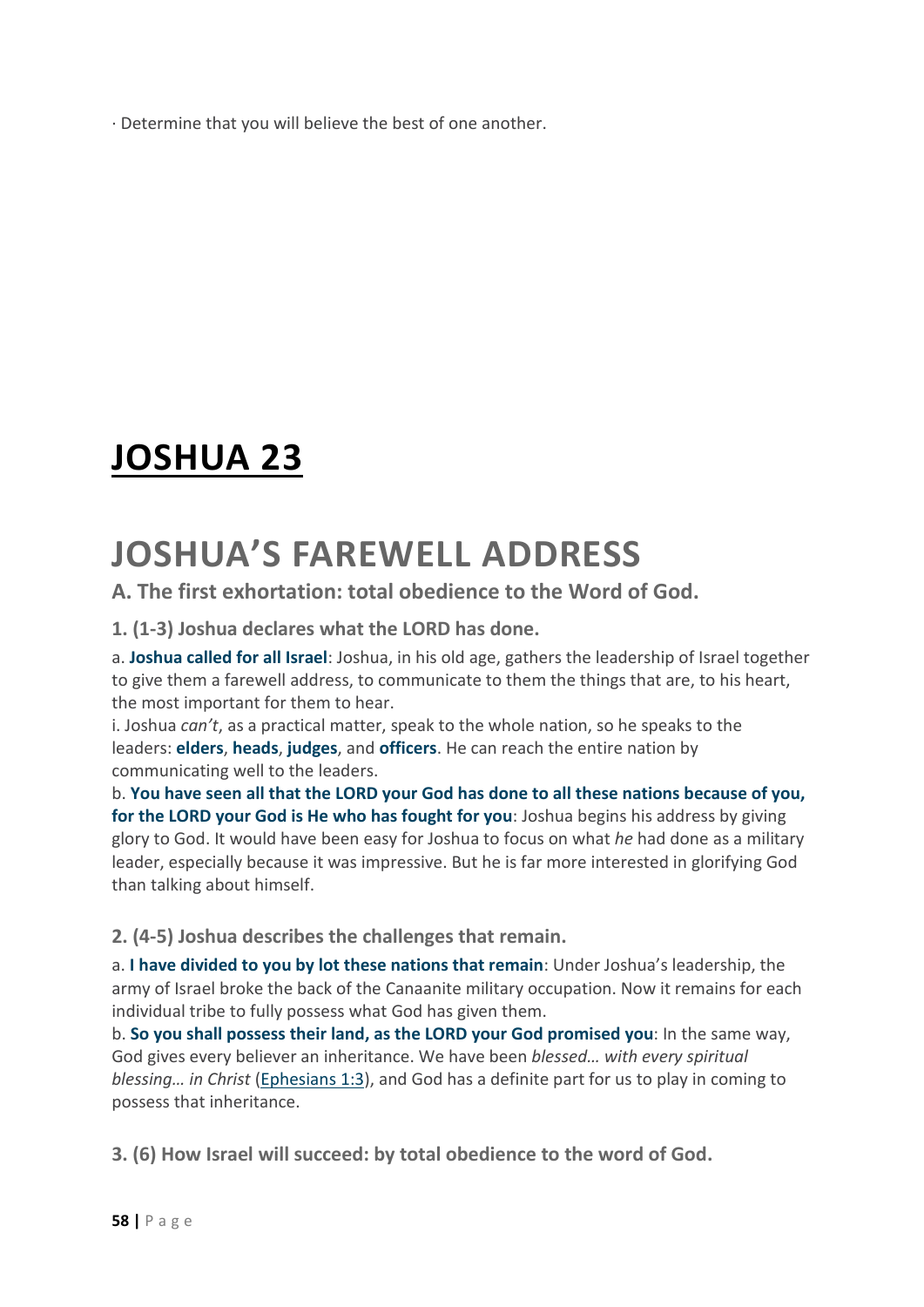a. **Therefore be very courageous**: They need to be **courageous**, so they can be obedient. Following God and His word isn't something for the faint of heart.

b. **To keep and to do all that is written in the Book of the Law of Moses**: They must do **all that is written in the Book**. We tend to focus on the aspects of obedience that we like and skip over the parts that attract us less.

c. **Lest you turn aside from it**: They must not **turn aside from it to the right hand or to the left**, because Satan doesn't care which extreme he gets us off to. Either legalism or licentiousness please him.

<span id="page-59-0"></span>**B. The second exhortation: don't make peace with the enemy.**

**1. (7-8) Hold fast to the LORD.**

a. **You shall not make mention of the name of their gods**: Joshua tells Israel to not even make mention of these false gods of the Canaanites. Instead of learning about them, they should **hold fast to the LORD** their God.

b. **You shall hold fast to the LORD your God, as you have done to this day**: An old saying concerning criminal enterprises says something to the effect of, "Keep your friends close, but your enemies even closer" but this is exactly what Christians *are not* to do. The normal Christian, by and large, is not called to become an expert in the cults or in heresy, but to become an expert in Jesus Christ – to hold fast to Him.

**2. (9-13) Their abiding had been blessed, so if they fail to abide in the LORD, they will also depart from God's blessing.**

a. **For the LORD has driven out from before you great and strong nations**: As Israel abided in the LORD, they saw God do great things through them. As they continued to abide, they would continue to see great things as God fights on their behalf.

b. **Love the LORD your God**: This is what they must be careful to do. They must, as Jude puts it, *keep yourselves in the love of God* (Jude 21).

i. Continually loving the LORD takes diligence. There are many things both within us and outside of us to draw us away from that love.

ii. This call to love God is an appeal to the *will*. We first *decide* to love God, even if the feelings don't come first.

c. **If indeed you do go back, and cling to the remnant of these nations**: Continuing in God's love will mean that they keep themselves separate from the ungodly influences around them; they must keep themselves *unspotted from the world* [\(James](https://www.blueletterbible.org/search/preSearch.cfm?Criteria=James+1.27&t=NKJV) 1:27).

d. **They shall be snares and traps to you, and scourges on your sides and thorns in your eyes, until you perish**: If they do not separate themselves from the ungodly influences around them, those influences will become to them instruments of torture, leading to their destruction.

i. What today is only an "innocent Canaanite" in our lives may become a torture and a snare tomorrow.

ii. "How often we see that the temptation we have pampered and encouraged and indulged in has become a scourge and a thorn in our side. The compromising Christian is not a happy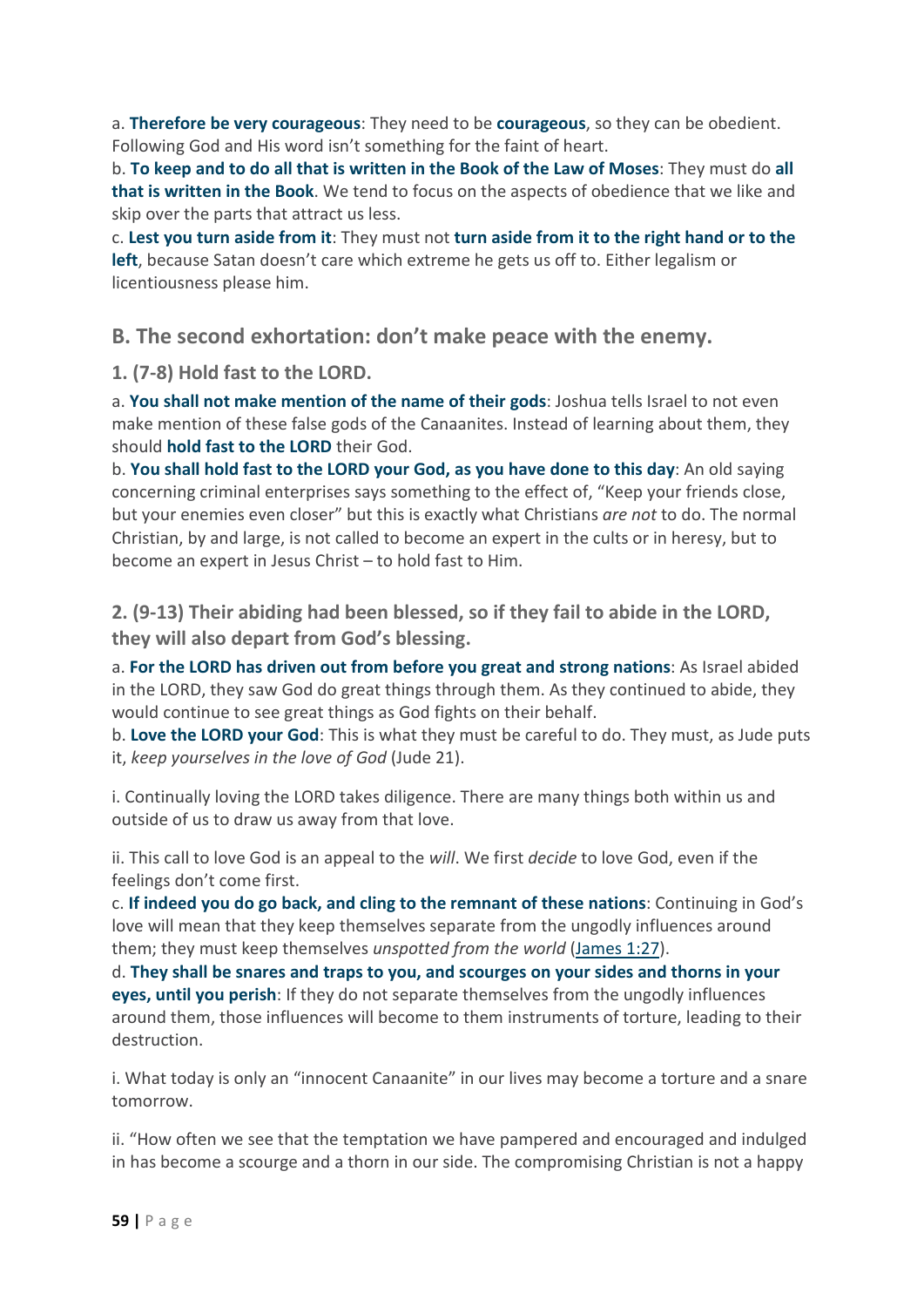man. Let the enemy remain in a Christian life, let him have one foothold, and he soon becomes a scourge." (Redpath)

iii. These ungodly influences never advertise themselves as instruments of torture; they present themselves as wonderful things – but we must see past all this.

#### <span id="page-60-0"></span>**C. The warning: God's faithfulness works both ways.**

**1. (14) Joshua asks each man to prove God's faithfulness in his own heart.**

a. **You know in all your hearts and in all your souls that not one thing has failed**: Joshua requires that every man probe deep within, and see if there is ever a time in his life when he could rightly accuse God of unfaithfulness to us.

b. **All have come to pass for you; not one word of them has failed**: If we *think* there could be such a legitimate accusation, it shows we know little of the God we claim to know.

**2. (15-16) As surely as God has been faithful to bless their obedience under Joshua, He will be faithful to curse their later disobedience.**

a. **As all the good things have come upon you which the LORD your God promised you, so the LORD will bring upon you all harmful things**: Joshua merely repeats the principle of blessing for obedience and cursing for disobedience that was a specific part of Israel's covenant with God [\(Leviticus](https://www.blueletterbible.org/search/preSearch.cfm?Criteria=Leviticus+26&t=NKJV) 26 and [Deuteronomy](https://www.blueletterbible.org/search/preSearch.cfm?Criteria=Deuteronomy+28&t=NKJV) 28). He emphasizes that God will be just as faithful to judge as He had been to bless.

b. **So the LORD will bring upon you all harmful things**: We relate to God under a different covenant, a new and better covenant [\(Hebrews](https://www.blueletterbible.org/search/preSearch.cfm?Criteria=Hebrews+8.6-7&t=NKJV) 8:6-7), by which Jesus has *redeemed us from the curse of the law* [\(Galatians](https://www.blueletterbible.org/search/preSearch.cfm?Criteria=Galatians+3.10-14&t=NKJV) 3:10-14).

i. Therefore, in Jesus we no longer can experience God's "faithfulness to curse us" as Israel knew it. Yet we do experience God's faithfulness to correct us as a loving Father [\(Hebrews](https://www.blueletterbible.org/search/preSearch.cfm?Criteria=Hebrews+12.7&t=NKJV) [12:7\)](https://www.blueletterbible.org/search/preSearch.cfm?Criteria=Hebrews+12.7&t=NKJV), and we do experience a lack of appropriated blessing if we do not abide in Jesus.

### <span id="page-60-1"></span>**[JOSHUA](https://www.blueletterbible.org/search/preSearch.cfm?Criteria=Joshua+24&t=NKJV) 24**

### <span id="page-60-2"></span>**THE COVENANT RENEWED**

<span id="page-60-3"></span>**A. Joshua remembers God's great works on Israel's behalf.**

**1. (1) Joshua speaks to the nation again, through its leaders.**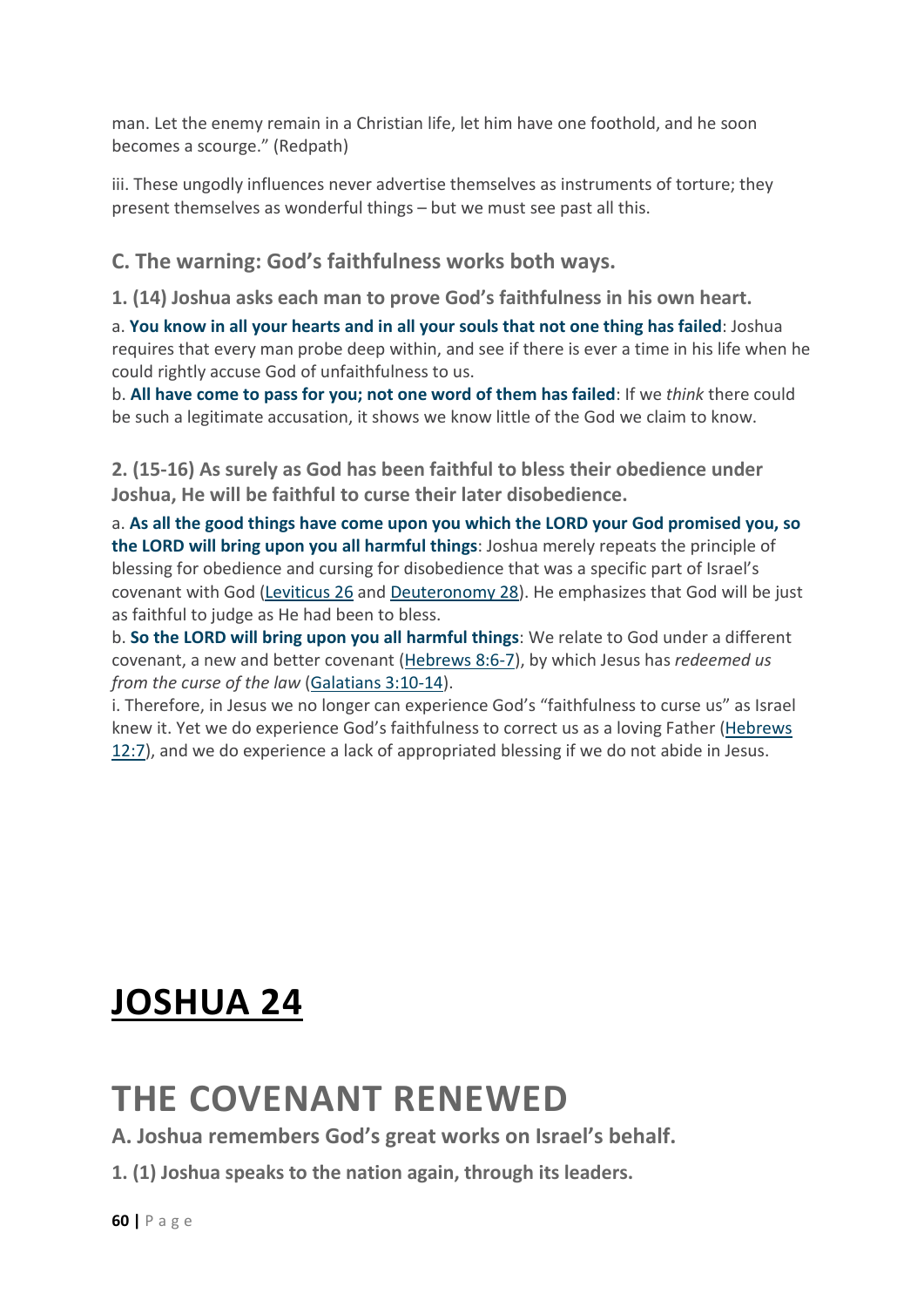a. **Then Joshua gathered all the tribes of Israel to Shechem**: This was a dramatic last gathering of Israel before the passing of Joshua. It may or may not be part of the same farewell described in [Joshua](https://www.blueletterbible.org/search/preSearch.cfm?Criteria=Joshua+23&t=NKJV) 23. No specific place of gathering is mentioned in [Joshua](https://www.blueletterbible.org/search/preSearch.cfm?Criteria=Joshua+23&t=NKJV) 23, so it could have been part of this same meeting at Shechem.

i. **Shechem** is modern Tel Balata. "This ancient city was situated on the floor of a valley near its entrance, Mount Gerazim and Mount Ebal forming the respective walls. The contour of the land resulted in a natural amphitheater, the acoustics of which were so good that the human voice carried to exceptional distances." (Pink)

b. **To Shechem**: Shechem was a place of rich history for Israel. There were at least four notable events there in lives of the patriarchs. In the first two instances we see *Shechem was a place of calling and commitment.* In the second two we see *Shechem was a place of shame.*

i. Abraham came into the Promised Land and first camped at Shechem. There God appeared to Abraham and confirmed His promise; Abraham built an altar to the Lord there [\(Genesis](https://www.blueletterbible.org/search/preSearch.cfm?Criteria=Genesis+12.6-7&t=NKJV) [12:6-7\)](https://www.blueletterbible.org/search/preSearch.cfm?Criteria=Genesis+12.6-7&t=NKJV).

ii. When Jacob came back into the Promised Land, he first camped at Shechem. He purchased land at Shechem and built an altar there, calling the place, *El Elohe Israel* (God, the God of Israel, Genesis [33:16-20\)](https://www.blueletterbible.org/search/preSearch.cfm?Criteria=Genesis+33.16-20&t=NKJV).

iii. Jacob's sons Simeon and Levi deceptively lured the men of Shechem into a massacre, murdering all the men of the city [\(Genesis](https://www.blueletterbible.org/search/preSearch.cfm?Criteria=Genesis+34&t=NKJV) 34).

iv. In a season of recommitment to God in Jacob's life, God told him to go to Bethel. Jacob did so and commanded all in his household to put away their idols. Jacob took those idols and buried them at the terebinth tree near Shechem [\(Genesis](https://www.blueletterbible.org/search/preSearch.cfm?Criteria=Genesis+35.1-5&t=NKJV) 35:1-5).

c. **Called for the elders of Israel… their heads… their judges… their officers; and they presented themselves before God**: This was an impressive gathering. The leaders of the nation met together at this significant place, meeting in the conscious presence of **God**. i. There are some who believe that **they presented themselves before God** means that they did this before the tabernacle, which seems at this time to have been at Shiloh [\(Joshua](https://www.blueletterbible.org/search/preSearch.cfm?Criteria=Joshua+18.1&t=NKJV) [18:1\)](https://www.blueletterbible.org/search/preSearch.cfm?Criteria=Joshua+18.1&t=NKJV). Either they **presented themselves before God** without the tabernacle, or it was moved to Shechem for this occasion.

ii. The people also presented themselves to God for the making of the covenant in [Exodus](https://www.blueletterbible.org/search/preSearch.cfm?Criteria=Exodus+19.17&t=NKJV) [19:17.](https://www.blueletterbible.org/search/preSearch.cfm?Criteria=Exodus+19.17&t=NKJV)

**2. (2-4) God's faithfulness to the patriarchs.**

a. **Thus says the Lord GOD of Israel**: We don't often think of Joshua as a prophet, but here he spoke as an inspired messenger of God. Prophecy is not necessarily a prediction of the future. It can simply be a uniquely direct and spontaneous word from God.

b. **Your fathers… dwelt on the other side of the River in old times; and they served other gods**: Through Joshua, the Lord reminded Israel that their forefathers came from the other side of the Euphrates (**the River**) and worshipped pagan gods there.

i. There are ancient legends (*only* legends) that say Abraham served the LORD God among the idol worshippers that he was raised among. One legend says that Abraham's father Terah was an idol maker and seller with his own shop. One day Terah had some business to do, so he left Abram in charge of the idol shop. While his father was gone, Abram took the biggest idol and set him in the middle of the shop floor. Then he put all the other idols in a circle around the biggest idol. Then Abram took a hammer, smashed all the smaller idols and put the hammer in front of the one big idol that was still standing. When his father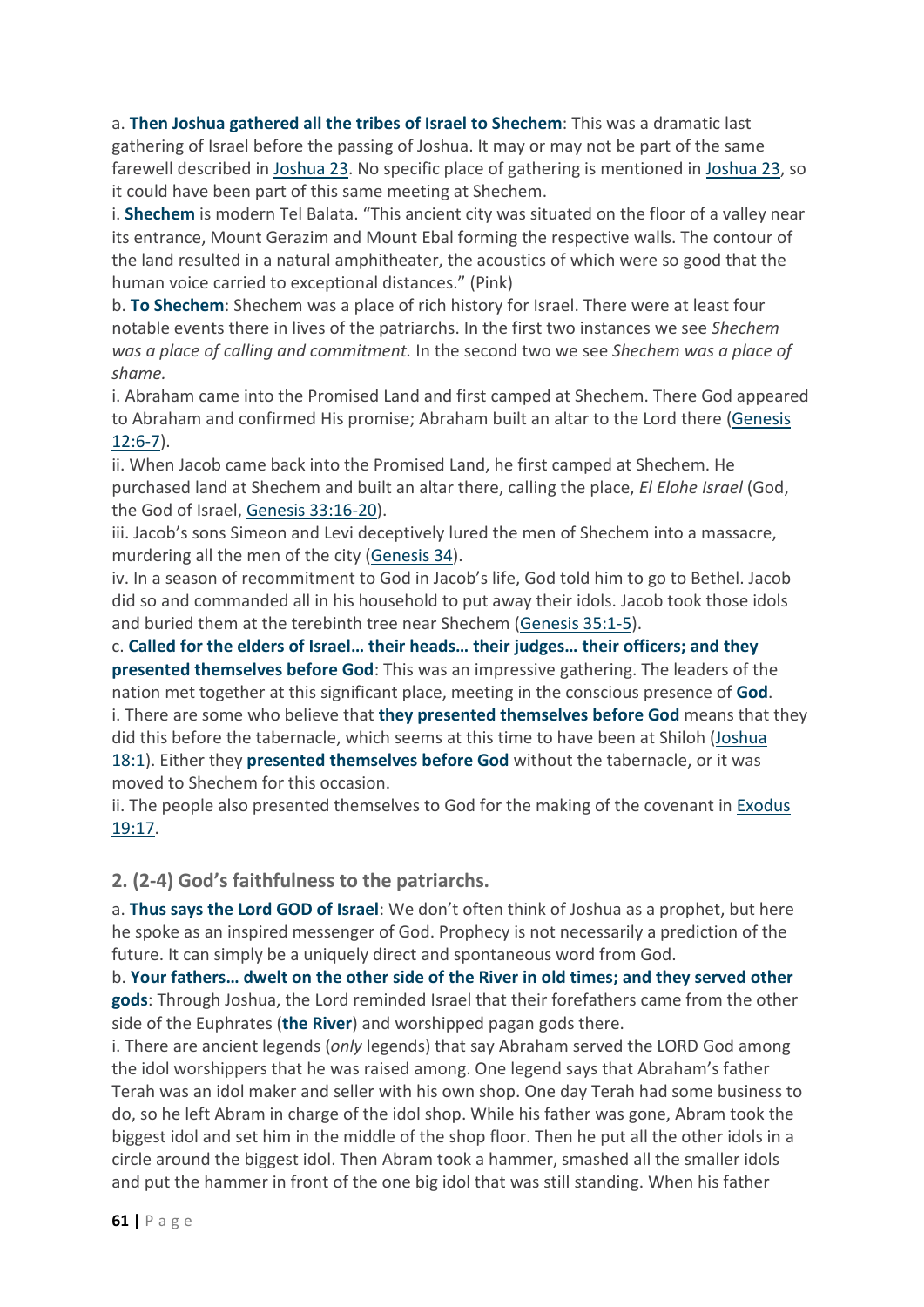came home, Terah was angry and asked Abram why he smashed all his idols. Abram explained that it wasn't he who did it; it was the one large idol with the hammer in front of it. Terah became even more angry and said, "Abram you know that that idol is nothing but a statue and can't do anything like that." Abram answered, "Yes father, which is true. If they cannot do anything, why do we make and sell them for people to worship as gods?" ii. It's worth noting the truth – that Abraham, the father of the Jewish people and the first Jew, *was not born a Jew*. He grew up in a pagan, idolatrous home.

iii. "We know that Ur and Haran were centres of moon worship. Joshua was telling the people, 'Your past heritage is a people that were not God's people.'" (Schaeffer)

iv. *Thus says the Lord GOD to Jerusalem: "Your birth and your nativity are from the land of Canaan; your father was an Amorite and your mother a Hittite."* [\(Ezekiel](https://www.blueletterbible.org/search/preSearch.cfm?Criteria=Ezekiel+16.3&t=NKJV) 16:3)

c. **Then I took your father Abraham from the other side of the River**: Before God challenged Israel, He reminded them of His faithfulness. His goodness was shown at the very beginning of His dealings with Abraham and Abraham's descendants.

**3. (5-7a) God's faithfulness in the escape from Egypt.**

a. **Also I sent Moses and Aaron, and I plagued Egypt**: God did not leave Israel in slavery in Egypt forever. When the time was right, He **sent** a deliverer to His people.

b. **Your eyes saw what I did in Egypt**: There were still many among the leaders and elders of Israel who were children when Israel came out of Egypt, and who saw God destroy the Egyptian army at the Red Sea.

**4. (7b-10) God's faithfulness in the wilderness.**

a. **Then you dwelt in the wilderness a long time**: Through Joshua, the LORD summarized most of the Exodus journey with this one sentence.

i. Notably missing from this review of Israel's history is any mention of Israel's sin, rebellion, and failure. Though God recorded those things at their time (in Exodus, Numbers, and Deuteronomy), when He reviewed their history through Joshua He made no mention. Later, God said *their sin I will remember no more* [\(Jeremiah](https://www.blueletterbible.org/search/preSearch.cfm?Criteria=Jeremiah+31.34&t=NKJV) 31:34). Here, it was as if He had "forgotten" Israel's past sin.

b. **Arose to make war against Israel**: [Numbers](https://www.blueletterbible.org/search/preSearch.cfm?Criteria=Numbers+21-24&t=NKJV) 21-24 makes it clear that the war Balak made against Israel was *spiritual* in nature. He wanted to destroy them either through Balaam's curse (which did not work) or through the seduction and idolatry of the Moabite women (which worked somewhat). Though it wasn't a **war** fought with swords and spears, it was a **war** nonetheless.

**5. (11-13) God's faithfulness in the Land of Canaan.**

a. **You went over the Jordan and came to Jericho… But I delivered them into your hand**: Speaking through Joshua, God linked the *ancient* history of Israel (all the way back to Abraham) to their *current* history. This is what God had done among them in their own lifetime.

b. **Not with your sword or bow. I have given you a land for which you did not labour… vineyards and olive groves which you did not plant**: There is a sense in which every blessing is undeserved, but some are more obviously so. When Israel enjoyed vineyards and olive orchards in Canaan, it should have made them *especially* grateful for undeserved blessings.

i. They should also have remembered that those who planted the vineyards and orchards were removed by God's righteous judgment, and if they disobeyed and rejected God, they might also be so judged.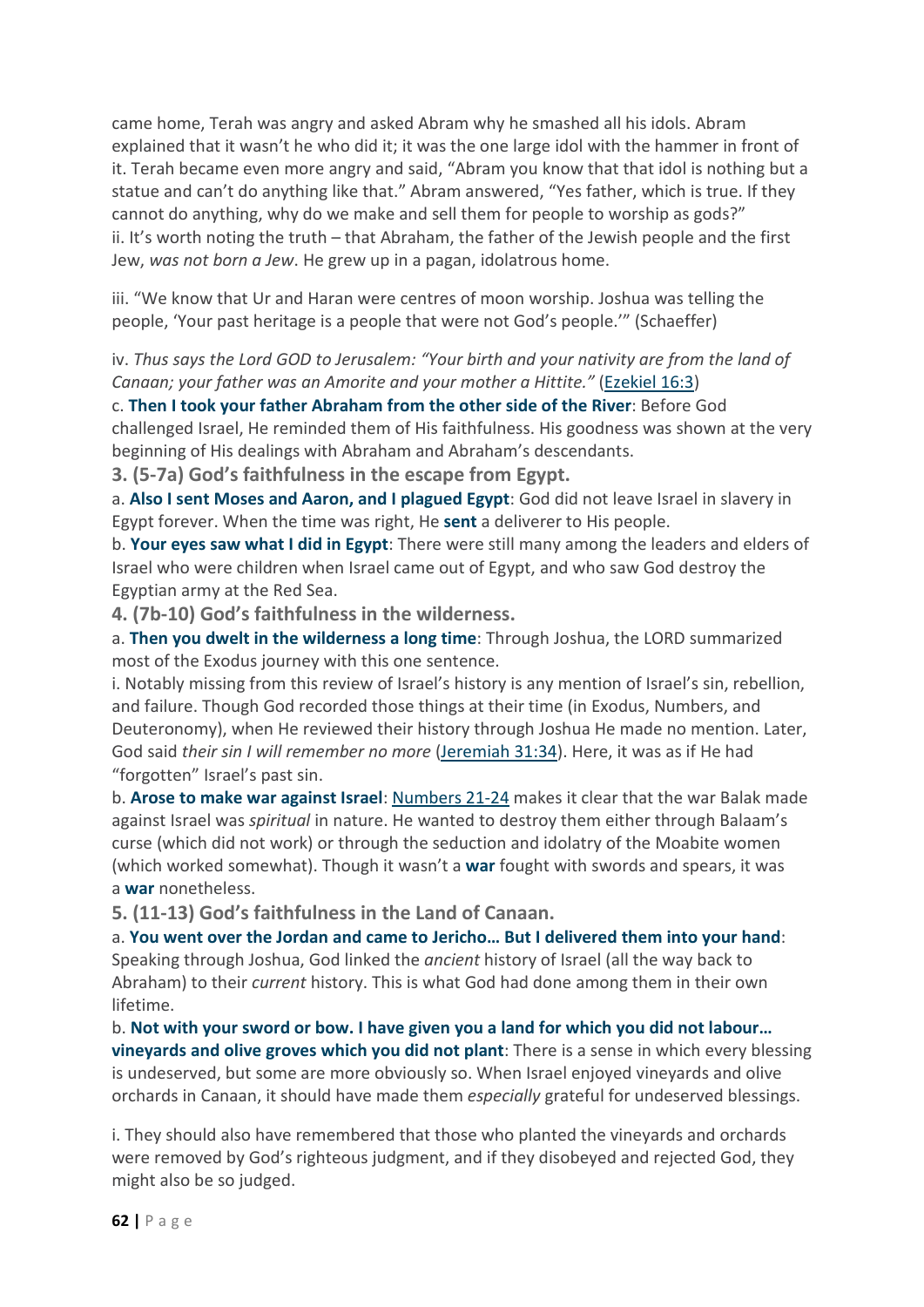#### <span id="page-63-0"></span>**B. Choosing to covenant with the LORD.**

**1. (14) The challenge: serve God exclusively.**

a. **Now therefore, fear the LORD, serve Him in sincerity and in truth**: This was not a blind leap of faith. They saw God's works and experienced His blessings, so it made *sense* for them to exclusively serve a God who had done so much for them.

i. "Joshua gave a promise for the future which was rooted in a space-time past. He did not ask the people to make a Kierkegaardian leap of faith. This stress on God's action in history recurs throughout his farewell."

b. **Serve the LORD**: In the review of Israel's history, we might say that God contrasted His great work with three sets of gods, associated with three waters.

· [Joshua](https://www.blueletterbible.org/search/preSearch.cfm?Criteria=Joshua+24.2-4&t=NKJV) 24:2-4 shows that on the other side of the Euphrates were the gods of Sumerian and Babylonian culture – *gods of heritage.*

· Joshua [24:5-7a](https://www.blueletterbible.org/search/preSearch.cfm?Criteria=Joshua+24.5-7a&t=NKJV) shows that on the other side of the Red Sea were the gods of ancient Egypt – *gods of upbringing*.

· Joshua [24:7b-13](https://www.blueletterbible.org/search/preSearch.cfm?Criteria=Joshua+24.7b+13&t=NKJV) and [24:15](https://www.blueletterbible.org/search/preSearch.cfm?Criteria=Joshua+24.15&t=NKJV) shows that as they crossed the Jordan there were the gods of the Amorites – *gods of your culture*

i. Joshua applied the principle. The Lord God of Israel is greater than all these idols; therefore, **serve the LORD!**

c. **Serve Him in sincerity and truth**: Joshua boldly called for a *deep* commitment and a *true* commitment.

i. "The best test of sincerity is not always the open hostility of foes, for this often braces up the energies of combat, while at the same time it makes the path of duty clear. Still less is it at the hour of triumph over our foes, then there is no temptation to rebel. The real test of our faithfulness to God is in most cases is our power to continue steadfastly in one course of conduct when the excitement of conflict is removed, and the enemies with which we have to contend are the insidious allurements of ease or custom amid the common place duties of life." (Redpath)

**2. (15) Choose God or choose your alternative.**

a. **If it seems evil to you to serve the LORD**: Joshua just gave a strong exhortation to *serve the LORD!* [\(Joshua](https://www.blueletterbible.org/search/preSearch.cfm?Criteria=Joshua+24.14&t=NKJV) 24:14) Perhaps some among them *did not want to* serve the LORD. What of them?

b. **Choose for yourselves this day whom you will serve**: If they chose *not* to serve the LORD, they were then responsible to choose which God they **will serve**. They might choose to serve the gods of their heritage (**the gods which your fathers served that were on the other side of the River**) or they might choose to serve the gods of Canaan (**the gods of the Amorites, in whose land you dwell**). Yet they had to make a choice. Everyone serves some kind of god (or, God).

i. Our choice for God is made in clear mind of the *alternatives*. Some feel a life lived for God is a bad choice; but to what do they compare it? The other choices are *far worse*. As Peter said, "*Lord, to whom shall we go? You have the words of eternal life*." [\(John](https://www.blueletterbible.org/search/preSearch.cfm?Criteria=John+6.68&t=NKJV) 6:68) c. **But as for me and my house, we will serve the LORD**: Joshua offered an alternative for

those who did not want to **serve the LORD** as he encouraged in [Joshua](https://www.blueletterbible.org/search/preSearch.cfm?Criteria=Joshua+24.14&t=NKJV) 24:14. Yet his course was clear and sensible – *he chose to* **serve the LORD**.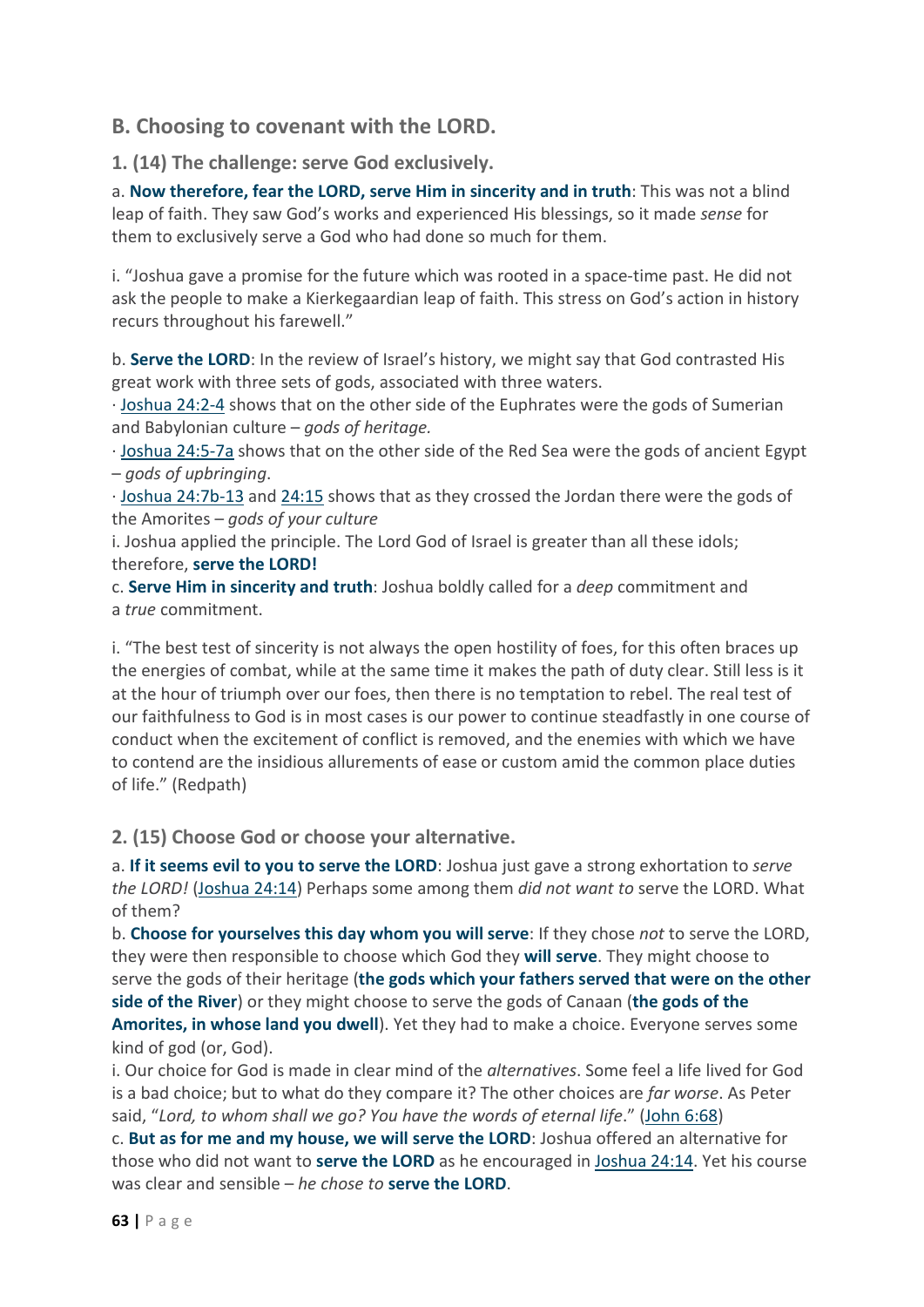i. "The English uses a future tense here, but the Hebrew tense has a fuller meaning. It expresses continuous action. It involves the future, but it can also point to the past. Joshua was undoubtedly affirming, 'I have chosen, and I will choose.'" (Schaeffer)

ii. Joshua could make this statement because he had lived a life that continuously chose to **serve the LORD**.

· Joshua *chose* to fight against the Amalekites – choosing when it might cost everything.

· Joshua *chose* to reject the golden calf – choosing when the flesh might be satisfied.

· Joshua *chose* to serve the Lord by serving Moses – choosing a humble place.

· Joshua *chose* to believe God's promise about the Promised Land – choosing against the majority.

· Joshua *chose* to recognize the leadership of the Captain of the LORD's army – choosing surrender to God.

· Joshua *chose* to take leadership of Israel and lead them into the land – choosing faith instead of unbelief.

iii. *God gives us choice*. God is a choosing God; we are made in His image. He wants us to also choose.

d. **But as for me and my house**: This shows that Joshua also understood that he, as the priest of his family, was charged with the responsibility to see that his

whole **house** served **the LORD**. He had the job of representing his whole house before God. i. The sense is that Joshua would do whatever was right and godly to make sure that his

household did **serve the LORD**. They would serve Him together; it was **we will serve the LORD**.

e. **But as for me and my house**: The contrasting word "**but**" gives the sense that Joshua was determined on this course no matter what anyone else thought. His relationship with God was not based on any man, but on the LORD alone, and he would serve God no matter what anyone else did.

· Joshua's decision meant *hesitation was gone*.

· Joshua's decision meant *he lived above the evil influence of others.*

· Joshua's decision was *deep, calm, clear, fixed, well-grounded, and solemnly made.*

· Joshua's decision was *openly made.*

· Joshua's decision was *earnestly carried out.*

· Joshua's decision was *kept through his whole life*.

f. **We will serve the LORD**: Inherent in Joshua's declaration is that he would **serve the LORD** *only*; he would not **serve the LORD** *and* someone or something else. There was one God in his life, and that God was the LORD.

**3. (16-18) Israel responds: they also will serve the LORD.**

a. For the LORD our God is He who brought us and our fathers up out of the land of Egypt: Significantly, their declaration is based on God's past dealings with them. How could they *not* serve such a great God?

b. **We also will serve the LORD, for He is our God**: This is essentially the same attitude reflected by Jesus' disciples in John [6:66-69:](https://www.blueletterbible.org/search/preSearch.cfm?Criteria=John+6.66-69&t=NKJV) *Lord, to whom shall we go? You have the words of eternal life*. If serving God sometimes seems hard, think of the alternatives.

**4. (19-21) Joshua cautions against a lightly made commitment.**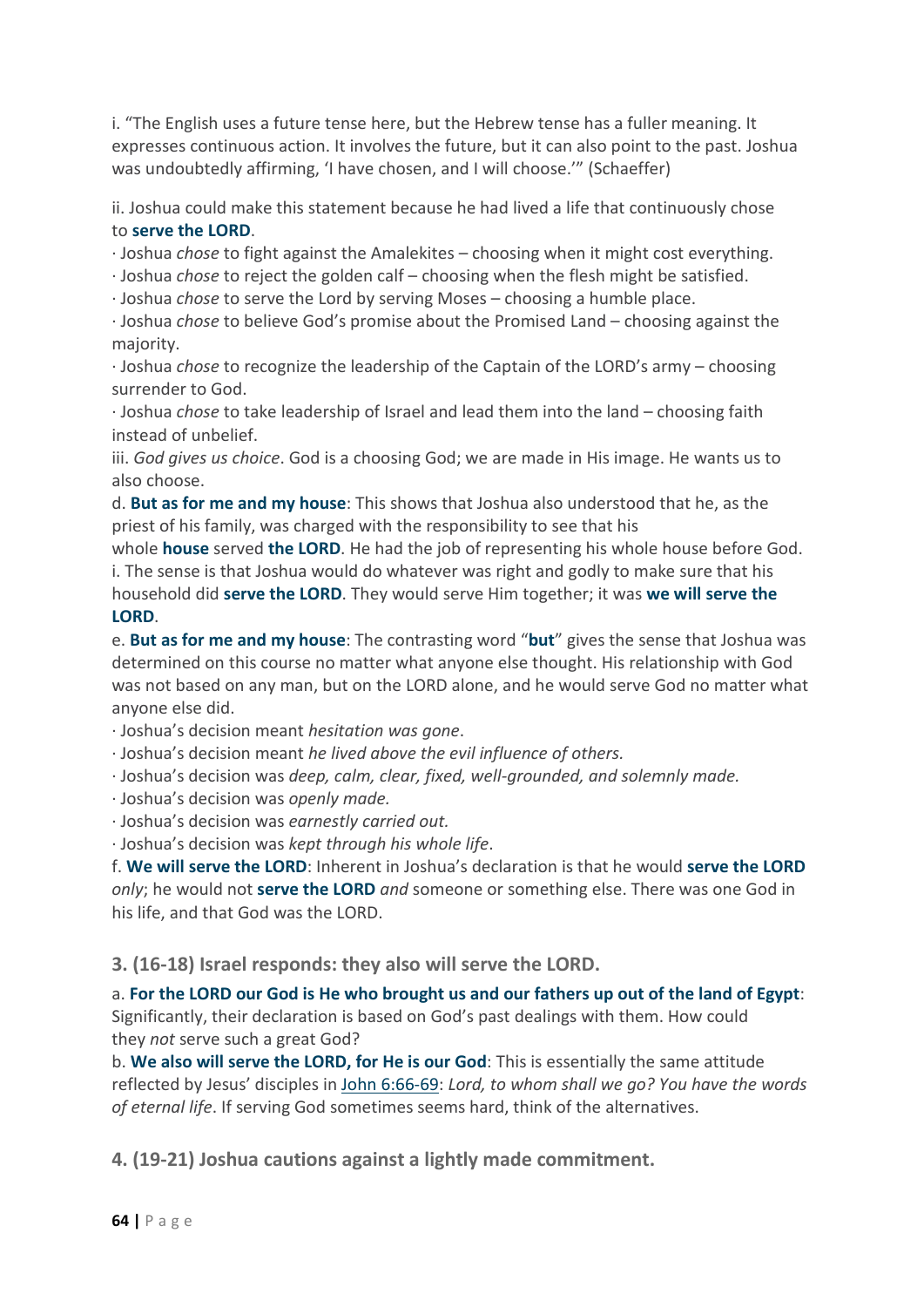a. **You cannot serve the LORD, for He is a holy God**: Joshua is not trying to discourage their faith but trying to discourage a light commitment to following the LORD. They need to be reminded that they are serving God under a covenant that *promised* they would be cursed for disobedience.

i. Jesus expressed the same kind of warning, explaining that following Him took total commitment (Luke [14:25-33\)](https://www.blueletterbible.org/search/preSearch.cfm?Criteria=Luke+14.25-33&t=NKJV). It wasn't that Jesus didn't want followers, but He did not want lightly made and easily broken commitments.

ii. "So it becomes us to speak very reverently and leniently of our ability to obey. We are probably overestimating our powers." (Meyer)

b. **No, but we will serve the LORD**: This was the response Joshua wanted: a commitment but made with full understanding of the consequences.

#### **5. (22-28) A covenant renewed.**

a. **You are witnesses… this stone shall be a witness**: Joshua required that the covenant be confirmed by the testimony of two witnesses, the people and the stone. Therefore, this was a binding covenant before God [\(Deuteronomy](https://www.blueletterbible.org/search/preSearch.cfm?Criteria=Deuteronomy+19.15&t=NKJV) 19:15).

i. As Hess notes, there are some points of similarity between this covenant and the normal practice of making covenants in the ancient world between a king or ruler and his people, especially among the Hittites.

b. **Now therefore… put away the foreign gods which are among you, and incline your heart to the LORD God of Israel**: They *said* they were willing enter into and obey God's covenant. Joshua immediately called them into action on their words.

"As you have promised to reform, begin instantly the work of reformation. A man's promise to serve God soon loses its moral hold of his conscience if he do not instantaneously begin to put it in practice. The grace that enables him to promise is that by the strength of which he is to begin the performance." (Clarke)

c. **So Joshua made a covenant with the people that day**: "Literally, *Joshua cut the covenant*, alluding to the *sacrifice* offered on the occasion." (Clarke)

<span id="page-65-0"></span>**C. The death of Joshua and Eleazar.**

**1. (29-31) A beautiful epitaph for Joshua.**

a. **Being one hundred and ten years old**: Joshua died at a ripe old age and was buried in the land of his own inheritance. There seemed to have been no great funeral or mourning for him, as was surely his wish – to simply be known as **the servant of the LORD**. b. **Israel served the LORD all the days of Joshua**: This was the greatest legacy of Joshua. His godly influence was effectively communicated to and through the whole nation.

**2. (32) The burial of Joseph's bones.**